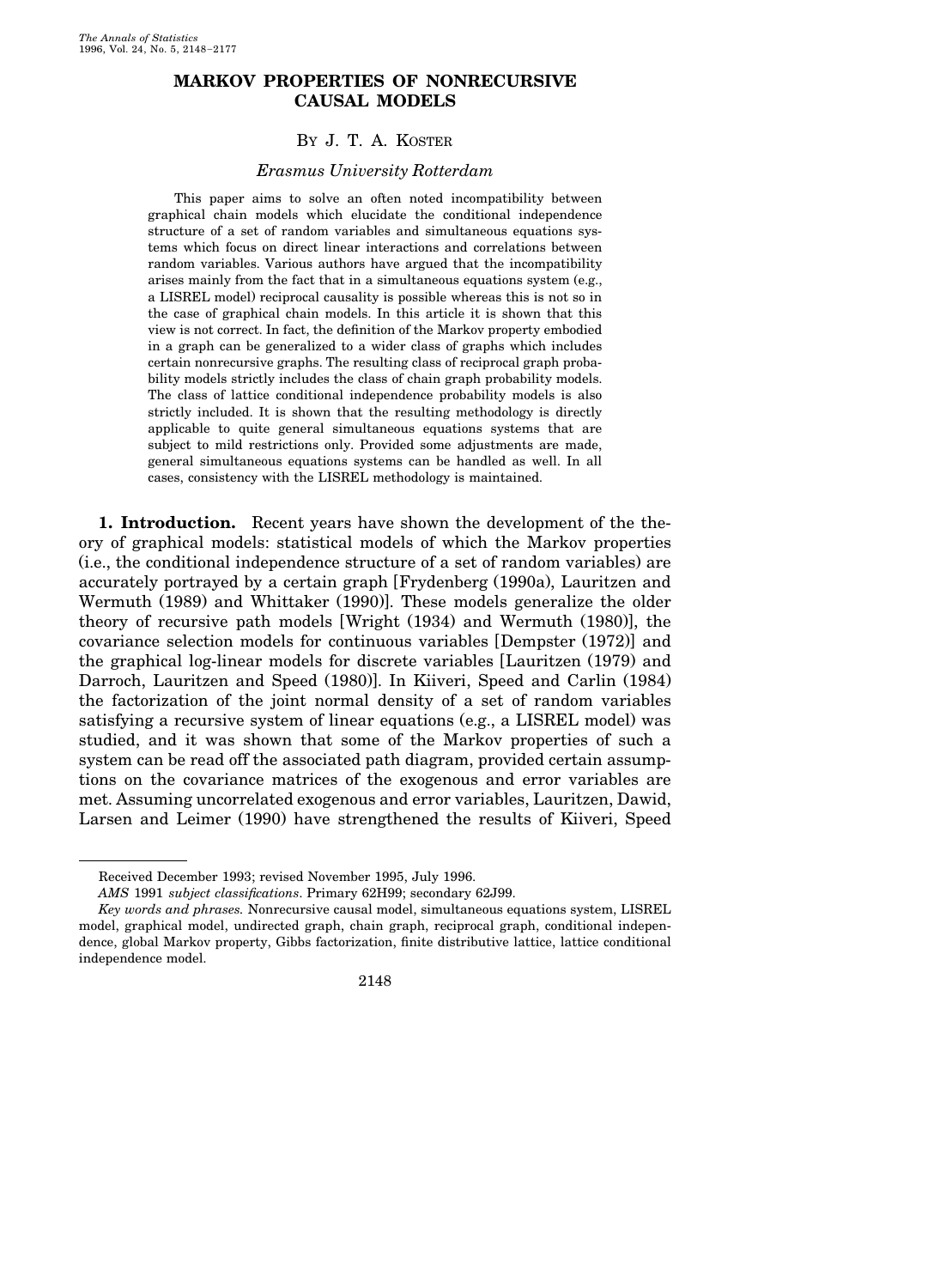and Carlin (1984) such that more Markov properties can be read off the path diagram. In summary, the theory of graphical models developed thus far covers undirected graphs Žconsidering only symmetric interactions between variables), directed graphs (considering only causal relationships between variables) and chain graphs  $($  = block-recursive models). These models exclude causal cycles or bidirectional influences.

The motivation for the present article is the circumstance, expressed by various authors [e.g., Kiiveri and Speed  $(1982)$ , page 239, Lauritzen  $(1989)$ , page 302, and Whittaker  $(1990)$ , pages 72, 302-303], that the theory of graphical chain models generates inconsistencies when applied to models for general simultaneous equations (SE) systems, that is, systems in which causal cycles between variables occur. Therefore, one cannot, for example, read the Markov properties of a LISREL model from the associated LISREL path diagram in case the system of linear equations is nonrecursive.

The article roughly consists of two parts. In the first part (Sections  $2$  and  $3$ ) a class of graphs is introduced (i.e., the reciprocal graphs) which is much wider than the class of chain graphs, and the definition of the Markov property is extended to this class of graphs. In this way a broad set of nonrecursive systems can be modeled which strictly contains the class of probability models determined by chain graphs. It is also shown that the "Gibbs = Markov" equivalence  $[cf. Speed (1979)],$  a key result for statistical applications, holds for reciprocal graphs. In the second part (Sections  $4 \text{ to } 6$ ) we show that for a restricted class of simultaneous equations systems this extension is consistent with the LISREL methodology in the following sense: all conditional independence statements that can be derived from the reciprocal graph that is associated with the simultaneous linear equations system are valid for all normal probability distributions satisfying the simultaneous equations system. As to the converse, it is shown that, if a conditional independence statement is valid for all normal probability distributions satisfying the simultaneous equations system, then the statement can be read off the graph. It is also explained how general simultaneous equations systems, which may violate the restrictive conditions referred to above, can be dealt with.

The structure of the paper is as follows. In Section 2 the necessary graph theoretical terminology is presented and the notion of a reciprocal graph is introduced. Also, basic results on finite distributive (set) lattices are presented. In Section 3 the Markov property for reciprocal graphs is defined. This definition generalizes the corresponding definition for chain graphs as given by Frydenberg  $(1990a)$ . The main result of this section is the "Gibbs  $=$ Markov'' equivalence expressed in Theorem 3.4. We also clarify the relation between graphical probability models and the lattice conditional independence (CI) probability models introduced by Andersson and Perlman (1993). In Section 4 we consider simultaneous equations systems (e.g., LISREL models) and discuss some of the inconsistencies which may arise when a LISREL path diagram is misinterpreted as a reciprocal graph embodying certain Markov properties. A solution to the problems is proposed in the form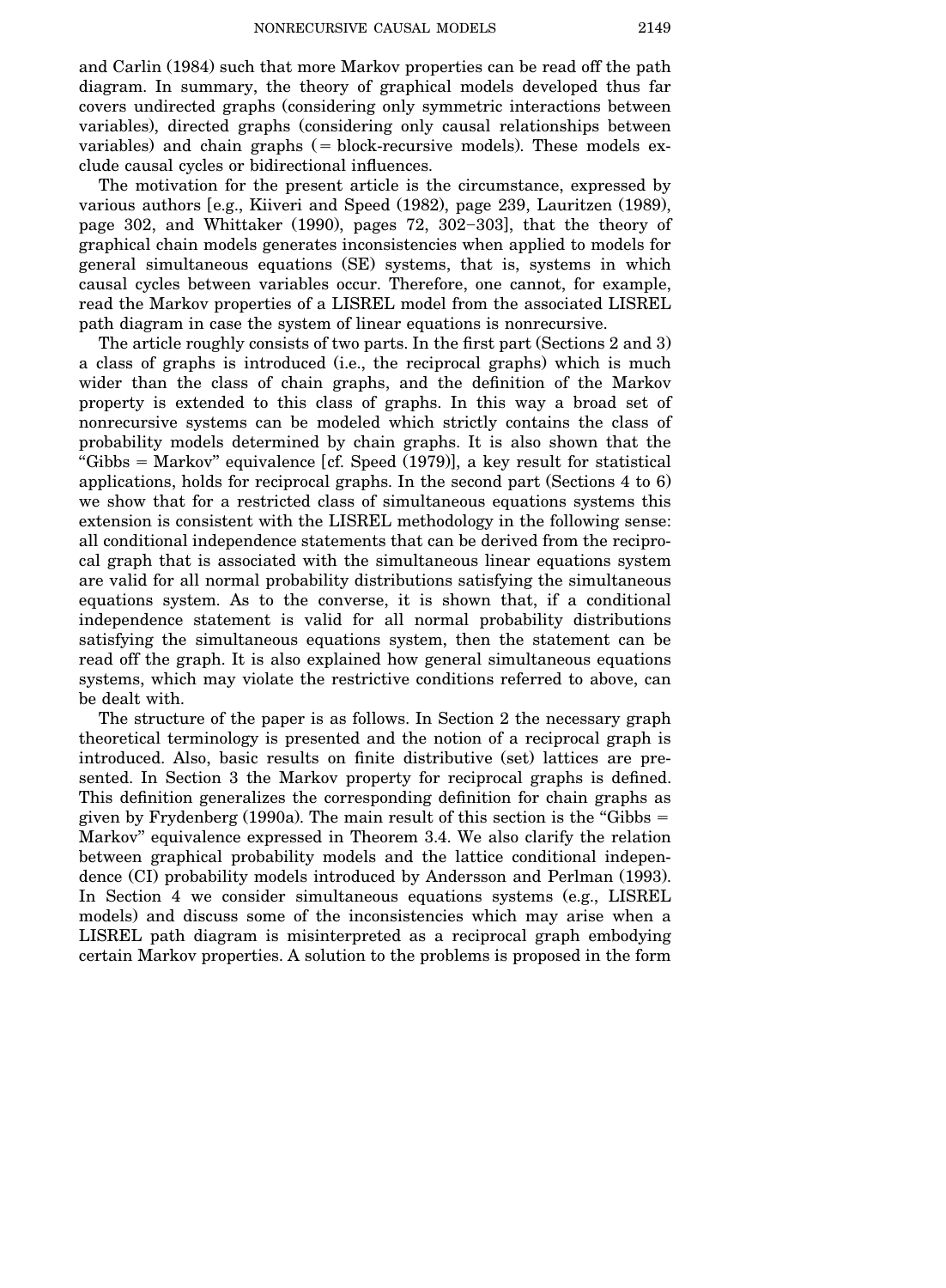of two extra assumptions concerning the zero structure of the covariance matrices of the exogenous and error variables. In Section 5 the main theorem is stated and proved. It is also asserted there that the class of normal probability distributions satisfying a SE system that meets certain conditions is Markov perfect. A direct proof of a restricted version of this assertion is given. An illustrative example, showing that the class of probability models determined by a reciprocal graph is strictly larger than the class of models determined by a chain graph, ends this section. In Section 6 we briefly discuss how to handle simultaneous equations systems that breach the assumptions concerning the zero structure of the covariance matrices of the exogenous and error variables. This discussion is based on recent results of Spirtes (1995) and Spirtes, Richardson, Meek, Scheines and Glymour (1996). and allows us to fully establish the Markov perfectness claim. The upshot of Sections 5 and 6 is that neither nonrecursiveness nor correlated exogenous or error variables pose any problem to reading the Markov properties off a LISREL path diagram. Some open questions are discussed in Section 7.

**2. Reciprocal graphs.** In this section we will define the type of graph we intend to study. Since one of our objectives is to generalize certain results of Frydenberg (1990a), we will mainly conform to the notation and definitions of that paper. In the process, concepts of Andersson and Perlman (1993) pertaining to *lattice CI models* will also be introduced. In cases where our concepts are defined differently from Frydenberg (1990a), this is done solely for the purpose of using them in a wider context. In such cases the reader is invited to verify that our definitions are equivalent to the definitions of Frydenberg when applied to the more narrow context.

A *graph* is a pair  $G = (V, E)$ , where  $V = V(G)$  is a finite set of vertices and  $E = E(G)$  is a set of directed or undirected edges. Undirected edges are members of the class  $\mathcal{P}_2(V) = \{ \{\alpha, \beta\} | \alpha \in V, \beta \in V \text{ and } \alpha \neq \beta \}.$  Directed edges belong to  $E^*(V) = \{(\alpha, \beta) | \alpha \in V, \beta \in V \text{ and } \alpha \neq \beta\}.$  In drawing a picture of a graph, undirected edges are represented by a line segment (e.g.,  $\alpha-\beta$  when  $\{\alpha, \beta\} \in E$ ), whereas directed edges are denoted by an arrow pointing from the first member of the ordered pair to the second member [e.g.,  $\alpha \to \beta$  when  $(\alpha, \beta) \in E$ . If both  $(\alpha, \beta)$  and  $(\beta, \alpha)$  belong to *E*, two arrows are drawn (e.g.,  $\alpha \rightleftharpoons \beta$ ). Notice that this differs from Frydenberg (1990a). where the condition  $\{(\alpha, \beta), (\beta, \alpha)\}\subseteq E$  denotes that  $\alpha$  and  $\beta$  are connected by an undirected edge. Here we make a clear distinction between  $\alpha \rightleftarrows \beta$  and  $\alpha$ — $\beta$ , and it is the latter, *not the first*, which is equivalent to Frydenberg's condition  $\{(\alpha, \beta), (\beta, \alpha)\}\subseteq E$ . A subset of vertices is called *complete* if each pair of its vertices is connected by an edge. A maximal complete subset of vertices is called a *clique*.

Suppose  $G = (V, E)$  and  $H = (W, F)$  are graphs. *H* is called a *subgraph* of *G* if  $W \subseteq V$  and  $F \subseteq E$ . We also define  $G \cup H = (V \cup W, E \cup F)$  and  $G \cap H =$  $(V \cap W, E \cap F)$ . If *a* is a subset of vertices, the *subgraph induced by a* is  $G_a = (a, E_a)$ , where  $E_a = E \cap (\mathscr{P}_2(a) \cup E^*(a))$ . An ordered  $(n + 1)$ -tuple  $(\alpha_0, \ldots, \alpha_n)$  of vertices that are distinct except possibly  $\alpha_0 = \alpha_n$  is called a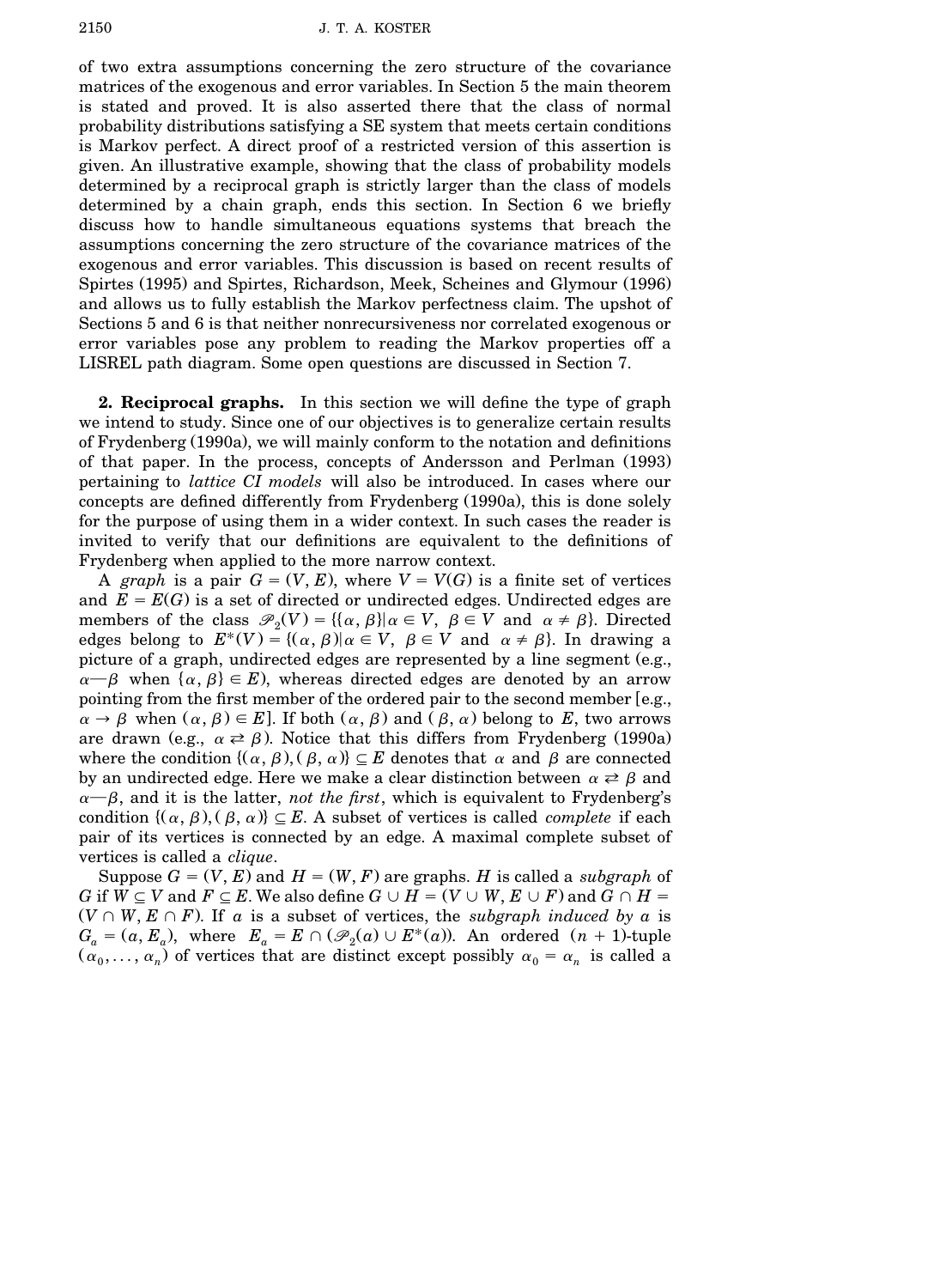*path of length n from*  $\alpha_0$  to  $\alpha_n$  if  $\{\alpha_{i-1}, \alpha_i\} \in E$  or  $(\alpha_{i-1}, \alpha_i) \in E$  for  $i =$ 1,..., *n*. By an( $\alpha$ ) we denote the set  $\{\alpha\} \cup \{\beta | \beta \in V$ , and there exists a path from  $\beta$  to  $\alpha$ . Clearly, if  $\beta \in \text{an}(\alpha)$ , then an $(\beta) \subseteq \text{an}(\alpha)$ . A path is called *undirected* if  $\{\alpha_{i-1}, \alpha_i\} \in E$  for  $i = 1, \ldots, n$ , otherwise it is called *directed*. Suppose  $\alpha, \beta \in V$ . We will write  $\alpha = \beta$  if  $\alpha = \beta$  or if there exists an undirected path from  $\alpha$  to  $\beta$ . We write  $\alpha \approx \beta$  if  $\alpha = \beta$  or if there exist paths from  $\alpha$  to  $\beta$  and from  $\beta$  to  $\alpha$ . In other words,  $\alpha \approx \beta$  if and only if  $\beta \in \text{an}(\alpha)$ . and  $\alpha \in \text{an}(\beta)$ . Or, equivalently,  $\alpha \approx \beta$  if and only if  $\text{an}(\alpha) = \text{an}(\beta)$ . It is easily seen that  $\equiv$  and  $\approx$  define equivalence relations on the set of vertices. The induced set of  $\equiv$ -equivalence classes is denoted by  $U(G)$ ; the  $\equiv$ -equivalence class of vertex  $\alpha$  is denoted by  $u(\alpha)$  and is called the (*undirected*) path *component* of  $\alpha$ . The induced set of  $\approx$  -equivalence classes is denoted by  $C(G)$ ; the  $\approx$ -equivalence class of vertex  $\alpha$  is denoted by  $c(\alpha)$ . and is called the *cycle component* of  $\alpha$ . Notice that  $u(\alpha) \subseteq c(\alpha) \subseteq an(\alpha)$  for all  $\alpha \in V$ .

For a vertex  $\alpha \in V$ , the *boundary* of  $\alpha$  is defined as the set bd( $\alpha$ ) =  $\{\beta | \beta \in V, \{\beta, \alpha\} \in E \text{ or } (\beta, \alpha) \in E\}.$  Since the boundary of  $\alpha$  consists of all vertices  $\beta$  for which there is a path of length 1 to  $\alpha$ , bd $(\alpha) \subseteq \text{an}(\alpha)$  for all  $\alpha \in V$ . For a subset  $a \subseteq V$ , the *boundary* of *a* is defined by bd $(a) = (\bigcup_{\alpha \in a} a \alpha)$  $\text{bd}(\alpha)$ ) \ a; the *closure* of a is defined by  $\text{cl}(a) = a \cup \text{bd}(a)$ . In what follows an important role is played by subsets which have an empty boundary. These sets are called *anterior sets*, so  $a \subseteq V$  is called an anterior set of the graph G if  $\text{bd}(a) = \emptyset$ . This of course means that, for all  $\alpha \in \alpha$ ,  $\text{bd}(\alpha) \subseteq \alpha$ . Note that  $\emptyset$ and *V* are anterior sets.

LEMMA 2.1. Let  $G = (V, E)$  be a graph and suppose  $a \subseteq V$ . Then a is an *anterior set if and only if*, *for all*  $\alpha \in \alpha$ ,  $an(\alpha) \subseteq \alpha$ .

PROOF. Suppose *a* is an anterior set,  $\alpha \in a$  and  $\beta \in \text{an}(\alpha)$ . Then there exists a path, say  $(\alpha_0, ..., \alpha_n)$ , from  $\beta = \alpha_0$  to  $\alpha = \alpha_n$ . Since either  $\{\alpha_{n-1}, \alpha\} \in E$  or  $(\alpha_{n-1}, \alpha) \in E$ ,  $\alpha_{n-1} \in \text{bd}(\alpha)$ , hence  $\alpha_{n-1} \in \alpha$  and  $\beta \in \text{an}(\alpha_{n-1})$ . Continuing in this way, we find after  $n-1$  further steps that  $\alpha_0 \in \alpha$ . The other way around is trivial.  $\square$ 

According to our next lemma, an anterior subset of an anterior set is still an anterior set in the original graph.

LEMMA 2.2. Let  $G = (V, E)$  be a graph and suppose  $a \subseteq V$  is an anterior  $s$ *et* in  $G$ . Suppose  $b \subseteq a$  is an anterior set in the induced subgraph  $G_a = (a, E_a)$ . *Then b is also an anterior set in G*.

PROOF. We must show that *b* contains the boundary (in  $G$ ) of each of its points. Suppose  $\beta \in b$ ,  $\alpha \in \text{bd}(\beta)$ , where the boundary is taken w.r.t. the graph *G*. Since  $b \subseteq a$  and *a* is an anterior set in *G*,  $a \in a$ . But then the particular edge—be it { $\alpha$ ,  $\beta$ } or ( $\alpha$ ,  $\beta$ )— is a member of  $E_{\alpha}$ , hence  $\alpha \in \text{bd}(\beta)$ , where now the boundary is taken w.r.t. the subgraph  $G_a$ . Since *b* is an anterior set in  $G_a$ , it follows that  $\alpha \in b$ .  $\Box$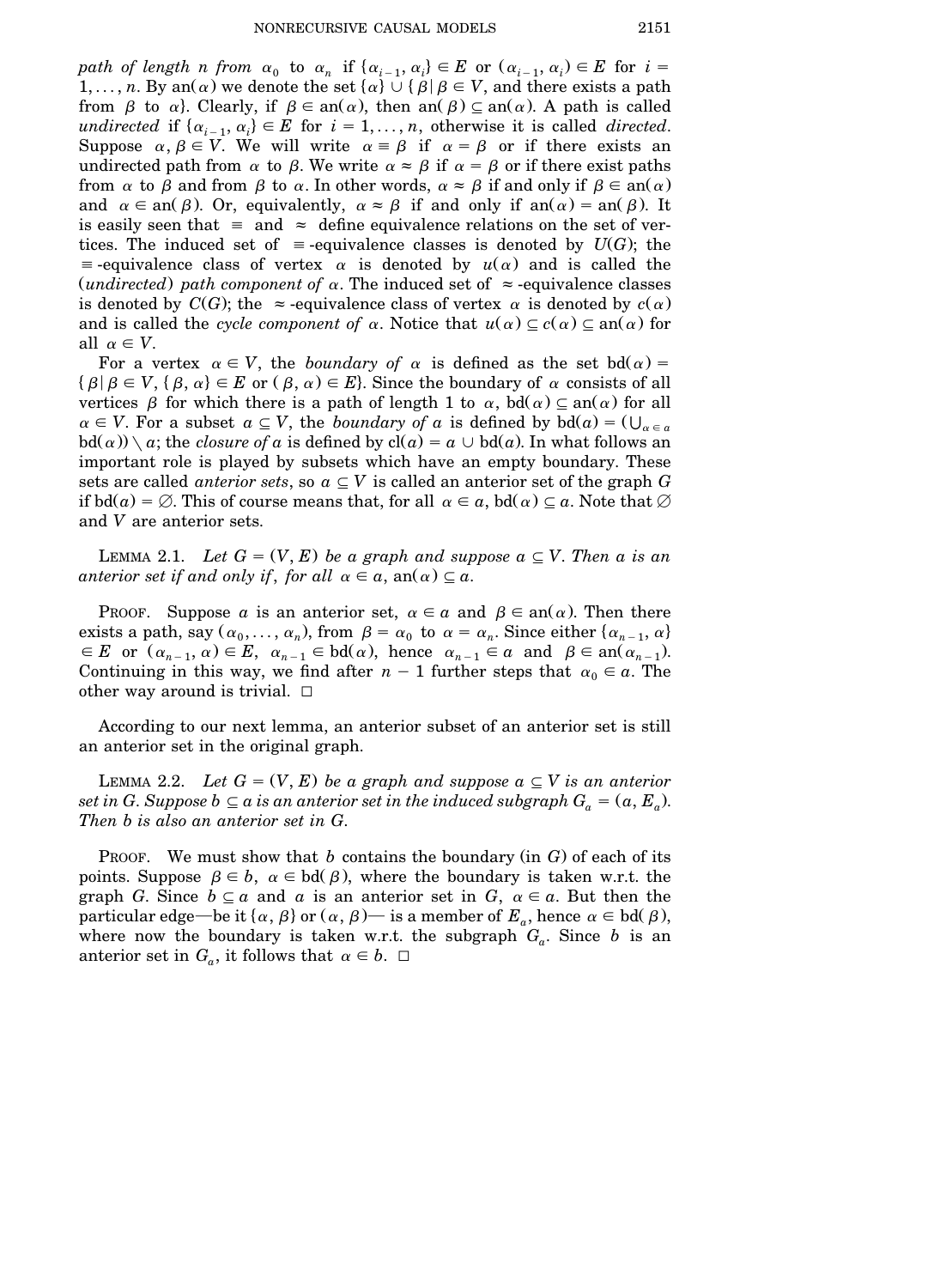It is easy to see that the class of all anterior sets of the graph  $G = (V, E)$  is closed under set union and intersection (recall that  $\varnothing$  and *V* are anterior sets). This means that the anterior sets of G constitute a finite distributive lattice under the join and meet operations  $\cup$  and  $\cap$ , respectively. For future reference we state this important fact as a proposition.

PROPOSITION 2.3. Let  $G = (V, E)$  be a graph. The class of anterior sets of G *constitutes a finite distributive lattice with*  $\cup$  *and*  $\cap$  *as join and meet operations*.

In the sequel some general properties of (set) lattices will be used. For the sake of easy reference these properties will be summarized below. For proofs and more information the reader is referred to Andersson and Perlman  $(1993).$ 

Suppose  $A \subseteq \mathcal{P}(V)$  is closed under  $\cup$  and  $\cap$  and satisfies  $\{\emptyset, V\} \subseteq A$ , so *A* is finite distributive lattice with  $\cup$  and  $\cap$  as join and meet operations. For  $a \in A$ , define  $\langle a \rangle = \bigcup \{b \in A | b \subset a\}$  and  $[a] = a \setminus \langle a \rangle$ . Notice that  $\langle a \rangle \in A$ . The set  $J(A) = \{a \in A | [a] \neq \emptyset\} = \{a \in A | \langle a \rangle \subset a\}$  is called the class of *joinirreducible* elements of the lattice *A*. There always exists a *never*-*decreasing* listing of the members of  $J(A)$ , that is, a listing  $a_1, \ldots, a_q$  such that  $i < j \Rightarrow a_j \nsubseteq a_i$ ;  $q = |J(A)|$ .

For  $b \in A$ , define  $A_b = \{a \in A | a \subseteq b\}$ , the lattice induced on *b* by *A*. Important facts concerning lattices and their join-irreducible elements are collected in the following proposition.

**PROPOSITION 2.4.** *Suppose*  $b, c \in A$ . *Then, denoting disjoint union* by  $\cup$ :

- (i)  $b = \bigcup J(A_b)$ .
- $J(A_b) = J(A) \cap A_b$ .
- $J(A_b \cap c) = J(A_b) \cap J(A_c)$ .
- $J(A_{b\cup c}) = J(A_{b\cup c}) = J(A_{c}) \cup J(A_{c}).$
- (v)  $b = \bigcup \{ [a] | a \in J(A_b) \}.$
- $V \setminus b = \bigcup \{ [a] | a \in J(A) \setminus J(A_b) \}.$

(vii) If  $a_1, \ldots, a_q$  is a never-decreasing listing of the members of  $J(A)$ , then, for  $1 \le i \le q$ ,  $J(A_{a_i}) \subseteq \{a_j | j \le i\}$ ,  $\bigcup_{j \le i} [a_j] = (\bigcup_{j \le i} a_j) \in A$  and  $b \setminus a_j$  $(\bigcup_{j\geq i} [a_j]) \in A.$ 

(viii) There exists a never-decreasing listing  $a_1, \ldots, a_q$  of the members of  $J(A)$  such that if  $[a_i] \subseteq b$  and  $[a_j] \nsubseteq b$ , then  $i < j$ .

PROOF. For (i) to (v) see Andersson and Perlman (1993). Relation (vi). follows from (v) and the fact that  $J(A) = J(A_V)$ . Notice that it follows from (v) and (vi) that  $a \in J(A)$ ,  $b \in A$ ,  $[a] \subseteq b$  implies  $a \subseteq b$ . To see the first statement of (vii), note that if  $j > i$ , then  $a_j \notin a_i$ , hence  $a_j \notin J(A_{a_i})$ . The second statement follows from the first and  $\overline{v}$  and the fact that *A* is closed under set union. The third statement follows from  $b \setminus (\bigcup_{j \geq i} [a_j]) = b \cap (\bigcup_{j < i} [a_j])$  $[a_j] = b \cap (\bigcup_{j < i} a_j)$ . To show (viii), let  $a_1, \ldots, a_q$  be a never-decreasing listing of  $J(A)$  and assume  $b \neq V$  ( $b = V$  is trivial). Using (v) and (vi), we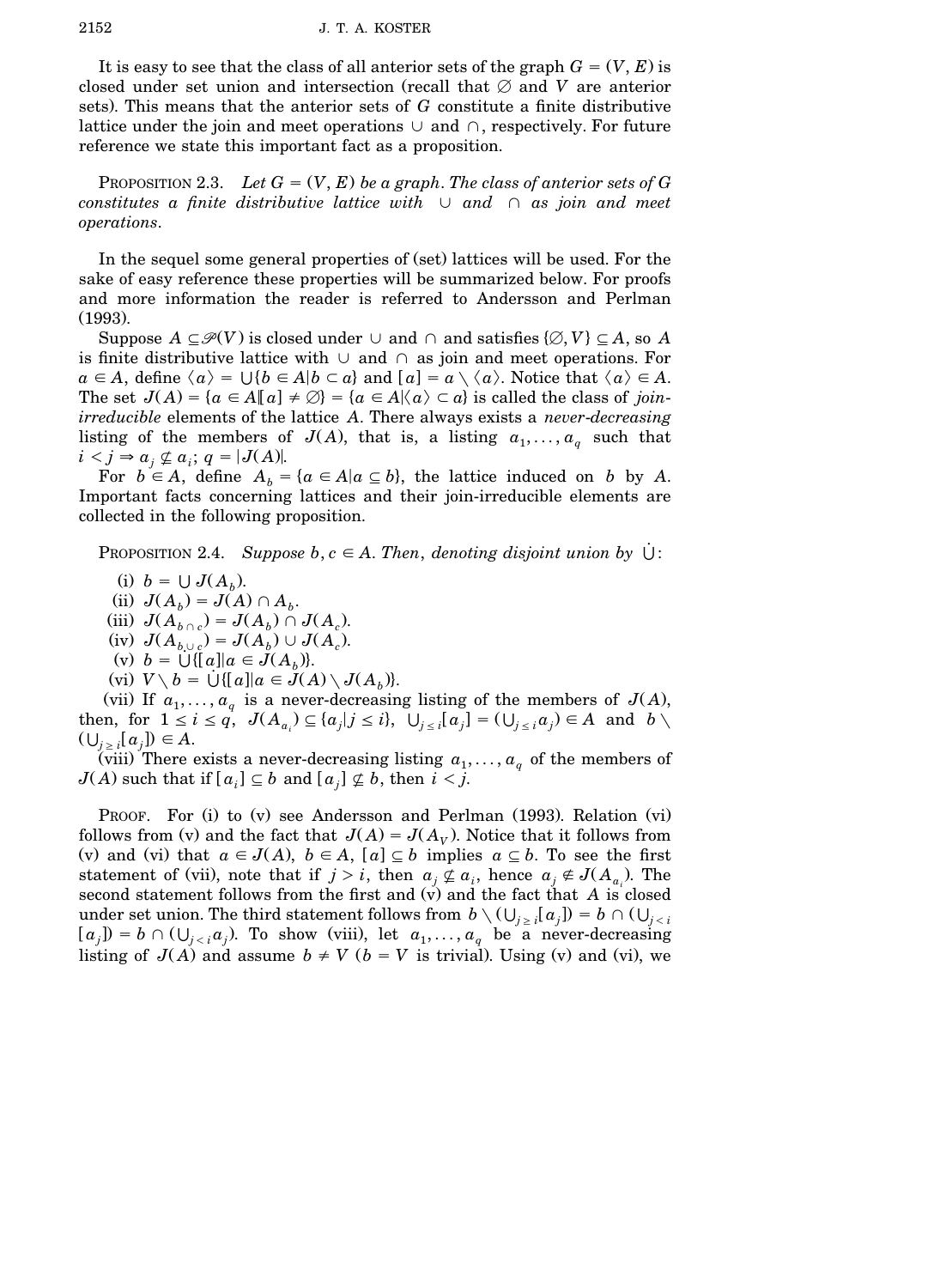have  $\{i | 1 \le i \le q, [a_i] \subseteq b\} = \{i_1, \ldots, i_p\}$ , where  $i_1 < \cdots < i_p$ , and, similarly,  $\{i|1 \le i \le q, [a_i] \not\subseteq b\} = \{i_{p+1}, \ldots, i_q\}$ , where  $i_{p+1} < \cdots < i_q$ . Now,  $a_{i_1}, \ldots, a_{i_p}$ and  $a_{i_{p+1}}, \ldots, a_{i_q}$  are both never-decreasing sequences. Furthermore, if  $1 \leq$  $r \leq p < s \leq q$ , then  $[a_{i_r}] \subseteq b$ , hence  $a_{i_r} \subseteq b$ , so  $a_{i_s} \nsubseteq a_{i_r}$  since otherwise  $a_{i_s} \subseteq b$ , contradicting  $[a_{i_s}] \nsubseteq b$ . So the listing  $a_{i_1}, \ldots, a_{i_p}, a_{i_{p+1}}, \ldots, a_{i_q}$  is neverdecreasing and satisfies (viii).  $\Box$ 

The lattice of all anterior sets of the graph  $G = (V, E)$  will be denoted by  $A$ <sup> $G$ </sup>). It will often be necessary to identify the elements of  $A$  $G$ ). In general, this can most readily be done by first identifying the path or cycle components in *G* and then forming unions of these components, always including with each component all components from which an arrow emanates pointing toward it. The lattice  $A(G)$  satisfies some additional properties.

PROPOSITION 2.5. *Suppose*  $G = (V, E)$  *is a graph and*  $a \in A(G)$ . *Then*:

(i)  $(A(G))_a = A(G_a);$ (ii)  $\alpha \in [a] \Leftrightarrow \text{an}(\alpha) = a;$  $(iii)$   $\alpha \in [a] \Leftrightarrow c(\alpha) = [a]$ ;  $(iv) \text{ bd}([a]) = \{ \beta \in V \mid \beta \in \langle a \rangle; (\beta, \alpha) \in E \text{ for some } \alpha \in [a] \};$ (v)  $\alpha \in \langle a \rangle \Leftrightarrow \text{an}(\alpha) \subset \langle a \rangle$ .

PROOF. Note that (iii), (iv) and the necessity implication of (ii) are trivially satisfied if  $a \in A(G) \setminus J(A(G))$ .

(i)  $(A(G))_a \subseteq A(G_a)$  is trivial. The other way around follows from Lemma 2.2.

(ii) Suppose  $\alpha \in [a]$ . Note that an $(\alpha) \subseteq a$ , an $(\alpha) \in A(G)$ , so if an $(\alpha) \neq a$ , then an $(\alpha) \subseteq \langle \alpha \rangle$ , contradicting  $\alpha \in [a]$ . Now assume an $(\alpha) = a$ . It follows from (i) and Proposition 2.4(v) that  $\alpha \in [b]$  for some  $b \in J(A(G_a))$ . From what we have already proved, it follows that an( $\alpha$ ) = b (in  $G_a$  and hence also in *G*, hence  $a = b$  and consequently  $\alpha \in [a]$ .

(iii) Sufficiency is trivial since  $\alpha \in c(\alpha)$ . For necessity, let  $\alpha \in [a]$ . From the definition of  $c(\alpha)$  and using (ii) twice, we have  $c(\alpha) = \{ \beta \in V | \text{an}(\beta) = \alpha \}$  $\{a(n) \} = \{ \beta \in V | \text{an}(\beta) = a \} = [a].$ 

(iv) Clearly,  $\text{bd}([a]) \subseteq \text{an}([a]) \subseteq a$ , so  $\text{bd}([a]) \subseteq a \setminus [a] = \langle a \rangle$ . Suppose  $\beta$  $\epsilon \in \text{bd}([a]),$  say  $\beta \in \text{bd}(\alpha)$  for some  $\alpha \in [a]$ . Using (iii),  $\{\alpha, \beta\} \notin E$ , otherwise  $\beta \in u(\alpha) \subseteq c(\alpha) = [a]$ . So  $(\beta, \alpha) \in E$ . The inclusion  $\supseteq$  is obvious.

(v) This follows from the definition of an( $\alpha$ ) and the fact that  $\langle \alpha \rangle \in A(G)$ .  $\Box$ 

COROLLARY 2.6. (i)  $C(G) = \{ [a] | a \in J(A(G)) \}.$ (ii)  $J(A(G)) = \{ \text{an}(\alpha) | \alpha \in V \}.$ 

So the sets  $[a]$ ,  $a \in J(A(G))$  can be referred to as cycle components.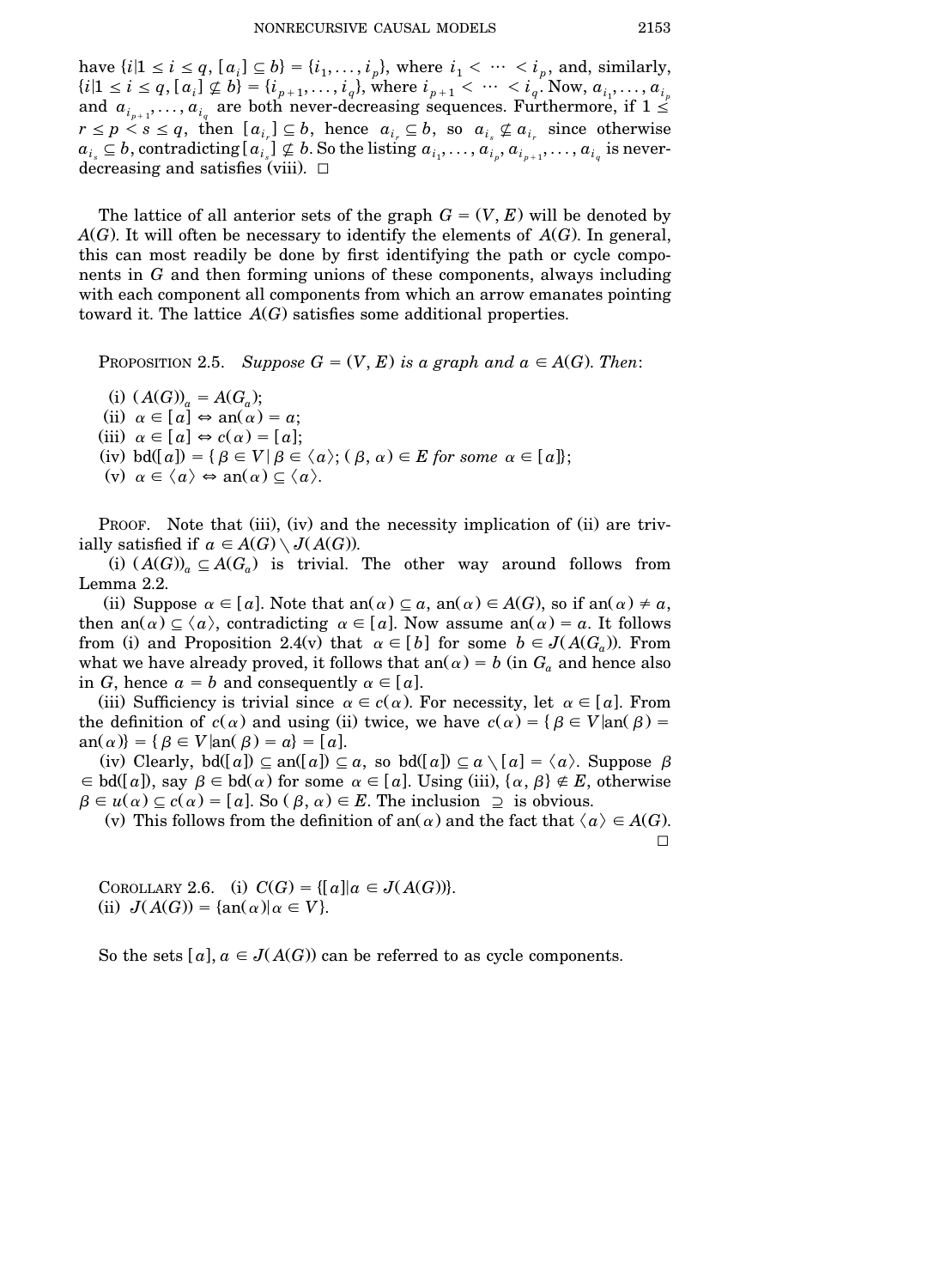If  $c \subset V$ , then the smallest anterior set containing c is denoted by an(c). Proposition 2.3 shows that this set is well defined. No confusion can arise in case  $c = {\alpha}$ , since an $({\alpha}) = {\alpha}$  indeed. Using Proposition 2.3, it will also be clear that the following result holds.

## LEMMA 2.7. *If a and b are subsets of V*, *then*  $an(a \cup b) = an(a) \cup an(b)$ .

Our definition of a graph allows for the possibility that, for two vertices  $\alpha$ and  $\beta$ , each of  $\{\alpha, \beta\}$  and  $(\alpha, \beta)$  and  $(\beta, \alpha)$  are edges. In fact, this is a bit too much, since for such general graphs difficulties arise in properly defining the moral graph. For this reason we will restrict ourselves to a certain type of graph. We will define a *reciprocal graph* as a graph  $G = (V, E)$  that satisfies the condition  $E \cap E^*(u) = \emptyset$  for all  $u \in U(G)$ . This means that there are no directed edges between vertices which belong to the same undirected path component. Hence arrows can only run between vertices from different path components. In particular, we do not allow both  $\{\alpha, \beta\} \in E$  and  $(\alpha, \beta) \in E$ . From now on, all graphs considered are understood to be reciprocal graphs, unless stated otherwise explicitly. In Example 1 below,  $(a)$ ,  $(b)$ ,  $(c)$  and  $(d)$  are reciprocal graphs, whereas (e) is not reciprocal.

A graph is called *undirected* if it does not contain directed edges:  $E \cap E^*(V) = \emptyset$ . An important notion for undirected graphs is the concept of *graph separation*. If *a*, *b* and *c* are disjoint subsets of *V*, we say that *a* and *b* are separated by c if each path from a vertex  $\alpha \in \alpha$  to a vertex  $\beta \in b$ contains a vertex of *c*. The condition is understood to be trivially satisfied if  $a = \emptyset$  or  $b = \emptyset$ .

A graph is called a *chain graph* if it does not contain any *directed cycles*. A directed cycle is an ordered  $(n + 1)$ -tuple  $(\alpha_0, \ldots, \alpha_n)$  of vertices that are distinct except for  $\alpha_0 = \alpha_n$ , such that for  $i = 1, \ldots, n$  either  $\{\alpha_{i-1}, \alpha_i\} \in E$  or  $(\alpha_{i-1}, \alpha_i) \in E$  and the latter occurs at least once. A chain graph can equivalently be defined as a reciprocal graph *G* for which  $U(G) = C(G)$ . Notice that in a chain graph the final cycle component  $[a_q]$  in a never-decreasing listing of  $J(A(G))$  is called a terminal chain component by Frydenberg (1990a). Also note that a reciprocal graph cannot contain directed cycles which have exactly one arrow (besides undirected line segments), but it may very well contain directed cycles with two or more arrows (the simplest example of this being  $\alpha \rightleftarrows \beta$ ).

Chain graphs and their Markov properties were discussed thoroughly by Frydenberg (1990a). Although in the present article chain graphs are introduced slightly differently (i.e., as a subclass of the more general class of reciprocal graphs), a little reflection shows that they are the same mathematical objects. [Recall that Frydenberg's condition  $\{(\alpha, \beta), (\beta, \alpha)\}\subseteq E$  corresponds to our condition  $\{\alpha, \beta\} \in E$ . Similar remarks hold for the way we defined the concept of an ''anterior set.'' It generalizes Frydenberg's anterior sets—defined by him exclusively in the context of chain graphs—to the context of (reciprocal) graphs, but in case the graph is a chain graph both definitions coincide.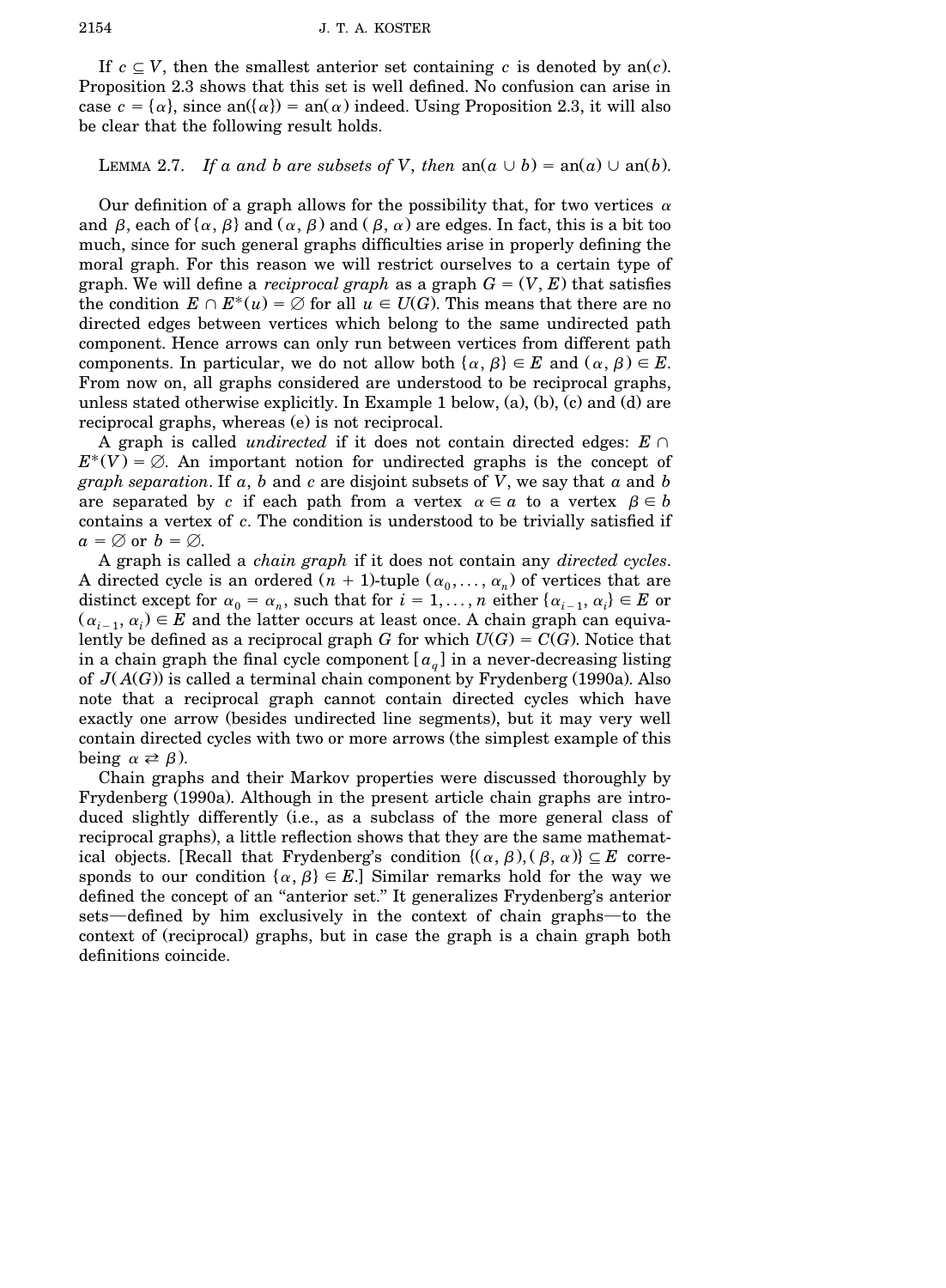Let  $G = (V, E)$  be a reciprocal graph. The *underlying undirected graph* is defined by  $G^u = (V, E^u)$ , where  $E^u = {\alpha, \beta} | {\alpha, \beta} \in E$  or  $(\alpha, \beta) \in E$ . This means that all arrows are replaced by undirected edges (at most one edge between two vertices, though). The *moral graph of*  $G$  is defined by  $G^m =$  $(V, E^m)$ , where  $E^m = E^u \cup (\bigcup_{u \in U(G)} \mathscr{P}_2(\text{bd}(u)))$ , that is, the underlying undirected graph, where the boundary of each path component of *G* is made complete by means of undirected edges. Note that *G <sup>m</sup>* is an undirected graph.

Some of the concepts introduced so far will be illustrated by the following example.

EXAMPLE 1. (a)  $G = (\{1, 2, 3, 4\}, \{(1, 2), (2, 3), (3, 4), (4, 1)\})$ . A picture of *G* would look like

$$
\begin{array}{c}\n1 \rightarrow 2 \\
\uparrow \quad \downarrow \\
4 \leftarrow 3\n\end{array}
$$

The path components of *G* are  $\{\alpha\}$ ,  $\alpha = 1, 2, 3, 4$ , so *G* is clearly reciprocal. The anterior sets of *G* are  $\varnothing$  and  $\{1,2,3,4\}$ ; the latter set is the only join-irreducible set and hence also the only cycle component. The moral graph *G <sup>m</sup>* is just

$$
\begin{array}{c} 1-2 \\ | \\ 4-3 \end{array}
$$

(b)  $G = (\{1, 2, 3, 4\}, \{(1, 2), \{3, 4\}, (2, 3), (4, 1), (1, 4)\})$ . Note that the path components are  $\{1,2\}$  and  $\{3,4\}$ ; the anterior sets are  $\emptyset$  and  $\{1,2,3,4\}$ . Again,  $\{1,2,3,4\}$  is the only join-irreducible set and also the only cycle component.

$$
\begin{array}{c}1-2\\7\\4-3\end{array}
$$

The moral graph  $G<sup>m</sup>$  is the same as in example (a).

(c)  $G = (\{1, 2, 3, 4\}, \{(1, 2), (2, 3), (4, 1), (4, 3), (1, 4)\})$ . The path components are  $\{1, 2\}$ ,  $\{3\}$  and  $\{4\}$ ; the anterior sets are  $\emptyset$ ,  $\{1, 2, 4\}$  and  $\{1, 2, 3, 4\}$ . The latter two sets are also join-irreducible, so the cycle components of this graph are  $[\{1,2,4\}] = \{1,2,4\}$  and  $[\{1,2,3,4\}] = \{3\}.$ 

$$
\begin{array}{c}1 \overline{---2} \\ 1 \overline{---3} \\ 4 \rightarrow 3 \end{array}
$$

The moral graph  $G<sup>m</sup>$  replaces all arrows by undirected edges and adds the edge  $\{2, 4\}$  since  $\text{bd}(3) = \{2, 4\}$  is to be made complete. Hence  $G^m$  becomes

$$
\begin{array}{c} 1 - 2 \\[-4pt] -2 \\[-4pt] 4 - 3 \end{array}
$$

(d)  $G = (\{1, 2, 3, 4\}, \{(2, 1), (2, 3), (4, 1), (3, 4), (1, 4)\})$ . The path components are  $\{\alpha\}, \alpha = 1,2,3,4$ ; the anterior sets are  $\emptyset$ ,  $\{2\}, \{2,3\}$  and  $\{1,2,3,4\}$ ; the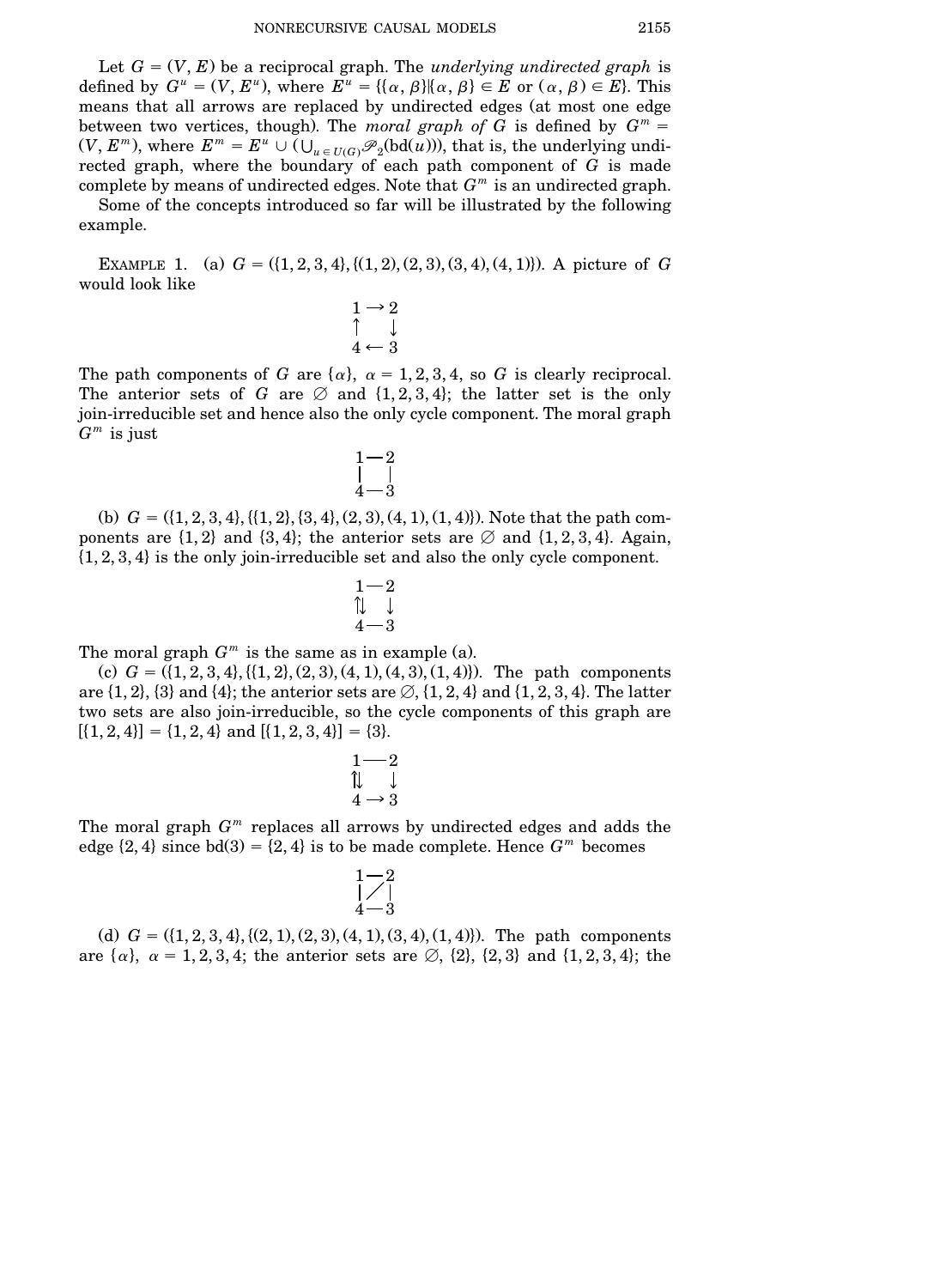join-irreducible sets are  $\{2\}$ ,  $\{2,3\}$  and  $\{1,2,3,4\}$ , leading to the cycle components  $\{2\}, \{3\}$  and  $\{1, 4\}.$ 

$$
\begin{array}{c}\n1 \leftarrow 2 \\
\updownarrow \quad \downarrow \\
4 \leftarrow 3\n\end{array}
$$

The moral graph *G <sup>m</sup>* again replaces all arrows by undirected edges and adds edges to make boundaries of the path components complete. Hence *G <sup>m</sup>* is

$$
\begin{array}{c} 1-\!2 \\[-1mm] \times \! \, 1 \\[-1mm] \scriptstyle 4-\mathrm{3} \end{array}
$$

(e) Finally, consider the graph  $G = (\{1,2,3,4\}, \{(1,2), \{2,3\}, \{3,4\}, (4,1)\}).$ A picture of *G* looks like

> $1 - 2$  $_{4-3}$

Since  $\{1,2,3,4\}$  is a path component, the arrow  $4 \rightarrow 1$  runs between vertices of the same path component. Hence *G* is not reciprocal.

In the sequel, the operation of inducing a subgraph and considering its moral graph will almost exclusively take place w.r.t. anterior sets. The following proposition may sometimes be useful. Its simple proof is left to the reader.

PROPOSITION 2.8. *Suppose a and b are anterior sets of the reciprocal graph G*. Then  $G_{a \cup b} = G_a \cup G_b$  and  $(G_{a \cup b})^m = (G_a)^m \cup (G_b)^m$ .

We end this section with a result concerning graph separation.

PROPOSITION 2.9. *Suppose*  $G = (V, E)$  *is a reciprocal graph. Let*  $a_1, \ldots, a_q$ *be a never*-*decreasing listing of the members of*  $J(A(G))$ . For  $1 \le i \le q$ , *let*  $b_i$ denote  $\bigcup_{j\, \leq\, i} a_j = \bigcup_{j\, \leq\, i} [\,a_j].$  Then  $[\,a_i]\,$  is separated from  $b_i\setminus {\rm cl}([\,a_i])$  by  ${\rm bd}([\,a_i])$ in  $(G_{b_i})^m$ . Also,  $[a_i]$  is separated from  $a_i\setminus$  cl([ $a_i$ ]) by bd([ $a_i$ ]) in  $(G_{a_i})^m$ . [Here bd([ $a_i$ ]) and cl([ $a_i$ ]) are to be taken w.r.t. G, or, which is the same, w.r.t. one  $\delta_{\sigma_{b_i}}, (G_{b_i})^m, G_{a_i}$  or  $(G_{a_i})^m$ .]

PROOF. Note that  $b_i = a_i \cup b_{i-1}$ ,  $b_0 = \emptyset$ , so the previous proposition implies that the second statement follows from the first statement. To see the first statement, since  $[a_i] \cup b_i \setminus \text{cl}([a_i]) \cup \text{bd}([a_i]) = b_i$ , it suffices to show that  $\{\alpha, \beta\}$  is not an edge in  $(G_{b_i})^m$  whenever  $\alpha \in [a_i]$  and  $\beta \in b_i \setminus \text{cl}([a_i])$ . Clearly,  $\{\alpha, \beta\} \notin E$  and  $(\beta, \alpha) \notin E$  since otherwise  $\beta \in \text{bd}([a_i])$ . Suppose  $(\alpha, \beta) \in E$ , say  $\beta \in [a_k]$  for some  $k < i$ . Then, using Proposition 2.5 (ii) and Proposition 2.4(vii),  $\alpha \in \text{an}(\beta) = a_k \subseteq \bigcup \{ [a_j] \mid j \leq k \}$ , contradicting  $\alpha \in [a_i]$ . Finally, suppose  $\{\alpha, \beta\} \subseteq bd(u(\gamma))$  for some  $\gamma \in b_i$ . If  $\gamma \in [a_i]$ , then  $\beta \in$  $\text{bd}([a_i])$ , contradicting  $\beta \in V \setminus \text{cl}([a_i])$ . So  $\gamma \in [a_k]$  for some  $k < i$ . But then  $\alpha \in \text{an}(\gamma) = a_k$ , which again contradicts  $\alpha \in [a_i]$ .  $\Box$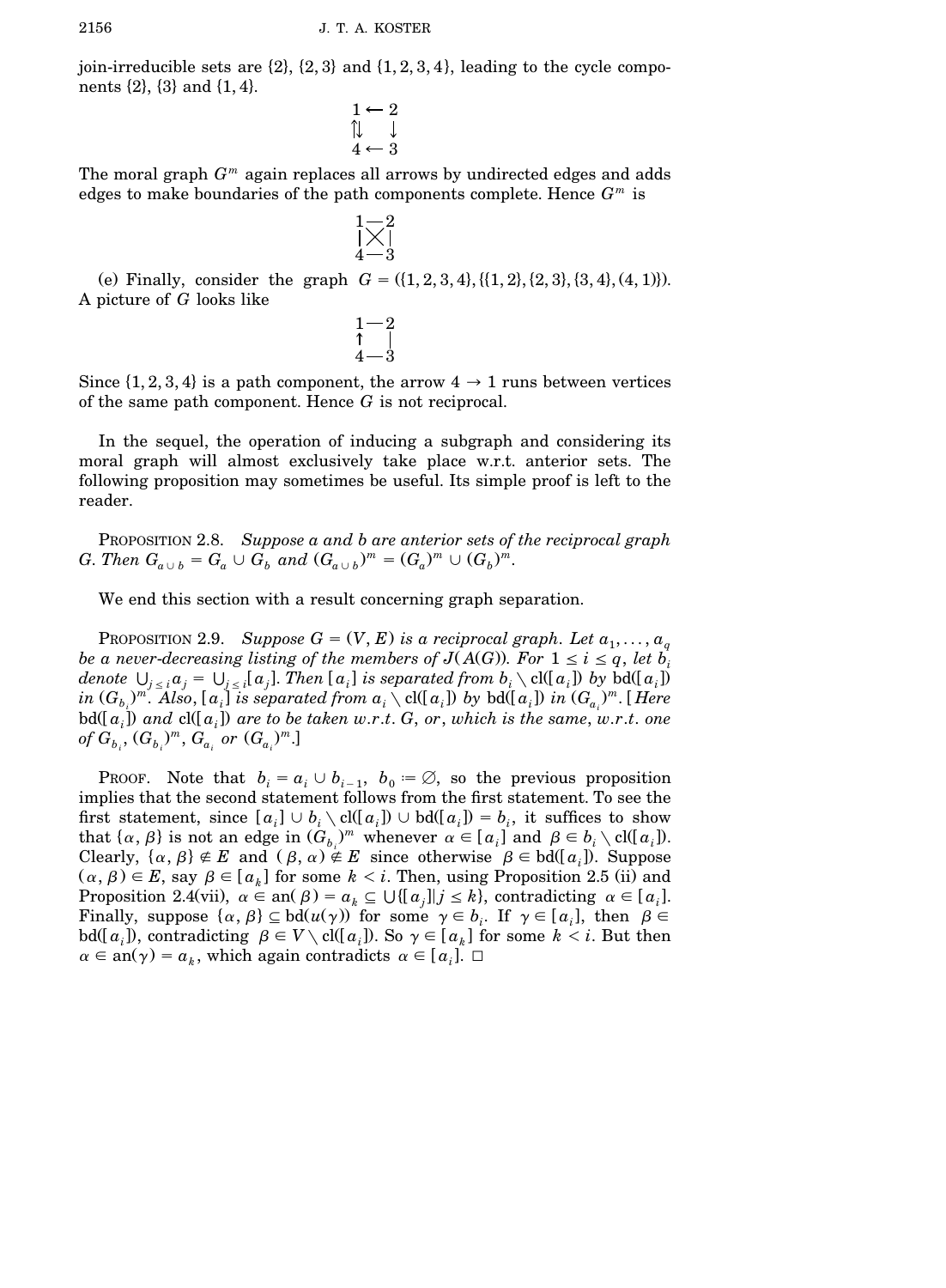**3. The Markov property for reciprocal graphs.** From now on, the vertices of the reciprocal graph  $G = (V, E)$  will index a set of real-valued random variables,  $X_\alpha, \ \alpha \in V,$  defined on some common probability space. So the random vector  $X_V = \{X_\alpha : \alpha \in V\}$  assumes values in  $\mathbb{R}^V$ . The simultaneous probability distribution of  $X_V$  is denoted by *P*, and, for a subset of vertices  $a, P_{X_a}$  (or  $P_a$  for short) denotes the marginal probability distribution of  $X_a = \{X_a: \alpha \in a\}$ . Notice that  $P_V = P$ . For three disjoint subsets a, b and  $c$  of  $V$ , we will denote the fact that  $X_a$  and  $X_b$  are conditionally independent given  $X_c$  under  $P$  by  $X_a \perp X_b | X_c$  [ $P$ ]. Often this will be abbreviated to  $a \perp b \mid c \mid P$ , or even to  $a \perp b \mid c$  if reference to *P* is clear. The condition is understood to hold trivially if  $a = \emptyset$  or  $b = \emptyset$ .

For some purposes it is necessary to assume that *P* satisfies condition ŽCI5. of Frydenberg Ž1990a., coined *intersection* by Pearl Ž1988. and also called the *block independence property* [Whittaker (1990)]:

(BIP) 
$$
(a \perp b|c \cup d [P] \text{ and } a \perp c|b \cup d [P])
$$
  
if and only if  $a \perp b \cup c|d [P]$ .

A sufficient condition for this is that *P* is absolutely continuous w.r.t. some product measure  $\mu = \times_{\alpha \in V} \mu_{\alpha}$  on the Borel sets of  $\mathbb{R}^V$  and has a density which is  $\mu$ -a.e. positive. (Here and in the sequel each  $\mu_{\alpha}$  is assumed  $\sigma$ -finite.) In case the graph is undirected and assuming that the probability measure *P* fulfills condition  $(BIP)$ , Pearl and Paz  $(1986)$  have proven the equivalence of three types of Markov properties, namely (1) the pairwise Markov property,  $(2)$  the local Markov property and  $(3)$  the global Markov property. In Frydenberg (1990a) these three Markov properties are generalized to the context of chain graphs and it is shown there that, assuming (BIP), they remain equivalent and can thus be referred to as ''the Markov property.'' It seems only natural to define the three Markov properties for our present still more general context of reciprocal graphs, but it turns out that this does not pay off. Instead, the only concept that we can fruitfully use is that of the global Markov property, so we will turn to its definition now.

The probability measure *P* is called *global G-Markov* if  $a \perp b | c [P]$ whenever *c* separates *a* and *b* in  $(G_{\text{an}(a\cup b\cup c)})^m$ , where  $(G_{\text{an}(a\cup b\cup c)})^m$  is the moral graph of the smallest anterior set containing  $a \cup b \cup c$ . Notice that this equals Frydenberg's definition verbatim, so if the graph happens to be a chain graph both definitions amount to the same thing. The adjective "global" will often be omitted since this, too, cannot lead to confusion in cases where the graph is a chain graph.

A question that arises is whether the class of probability models determined by reciprocal graphs is strictly larger than the class of probability models determined by chain graphs. Frydenberg (1990a) gives a necessary and sufficient condition for two chain graphs to define the same probability model and it might be the case that for each reciprocal graph *G* there exists a chain graph *G*˜ such that *P* is *G*-Markov iff *P* is *G*˜-Markov. The discussion at the end of Section 5 shows that this is not the case.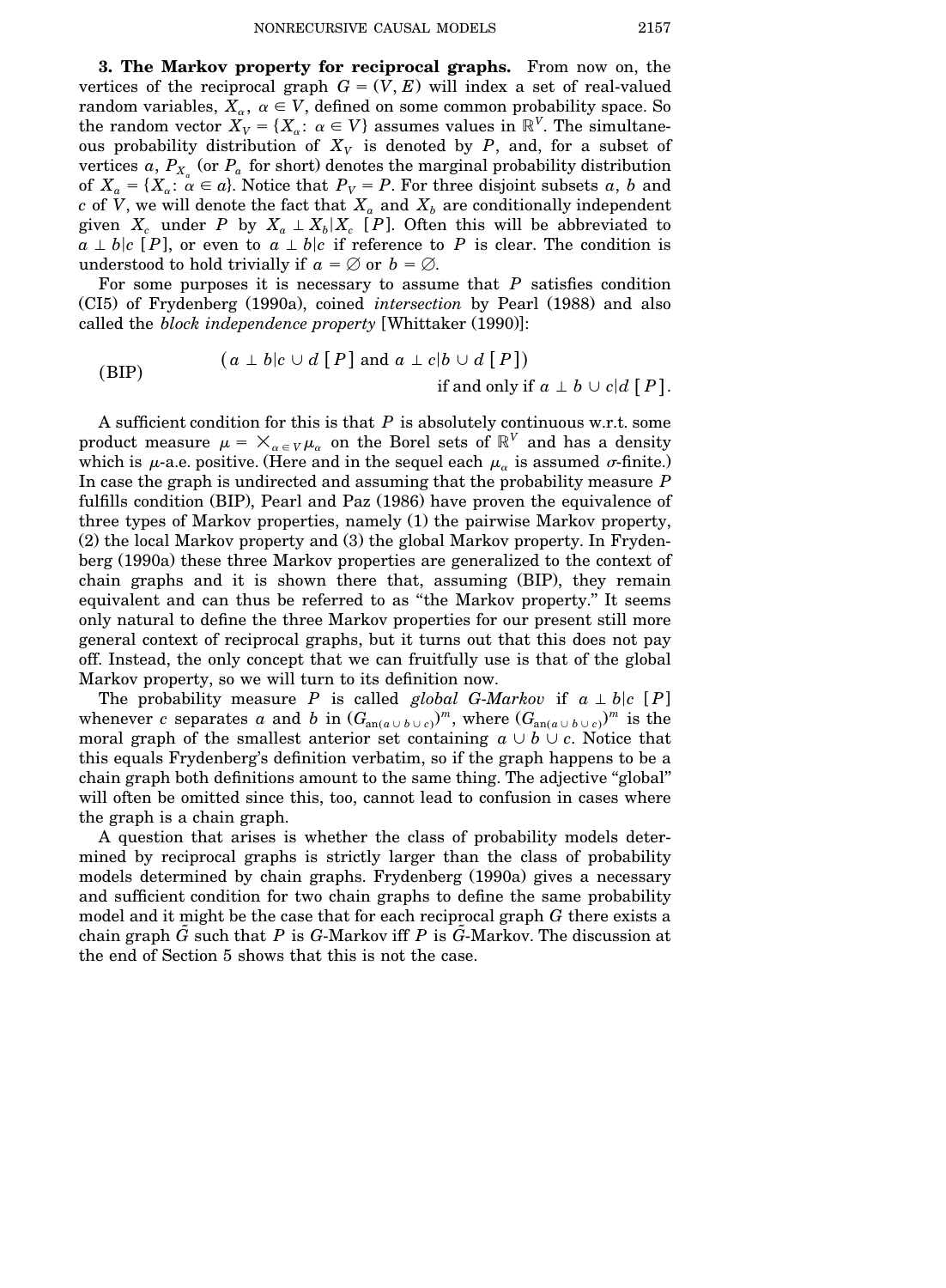It is important to note what the global *G*-Markov property means in case the graph *G* is undirected. This is formulated in the next lemma.

LEMMA 3.1. *Suppose*  $G = (V, E)$  *is an undirected graph and* P *is a probability measure*. *Then P is global G*-*Markov if and only if*  $a \perp b|c$  [*P*] *whenever c separates a and b in the graph G*.

PROOF. Since *G* is undirected, an $(a \cup b \cup c) = \bigcup \{u(\alpha) | \alpha \in a \cup b \cup c\}.$ From this it is easy to see that *c* separates *a* and *b* in *G* if and only if *c*  $\mathcal{L}_{\text{an}(a \cup b \cup c)}$  and *b* in  $G_{\text{an}(a \cup b \cup c)}$ . But  $G_{\text{an}(a \cup b \cup c)} = (G_{\text{an}(a \cup b \cup c)})^m$ , since *G* is undirected.  $\square$ 

In Andersson and Perlman (1993) the class of lattice conditional independence (CI) models was introduced in the context of multivariate normal distributions. A lattice CI probability model can be defined as follows. Suppose  $A \subseteq \mathcal{P}(V)$  is a finite distributive lattice under the set operations  $\cup$  and  $\cap$ , where  $\mathcal{P}(V)$  denotes the power set of *V* and *V* indexes a set of real-valued random variables,  $X_\alpha, \ \alpha \in V$ , defined on a common probability space. Then the probability measure *P* satisfies the lattice CI probability model determined by *A* if, for all  $a, b \in A$ ,  $X_{a \setminus b} \perp X_{b \setminus a} | X_{a \cap b}$  [*P*]. The condition is understood to be trivially satisfied if  $a \subseteq b$  (or  $b \subseteq a$ ). As Andersson and Perlman observe, the lattice CI models differ from graphical (chain) models. There are, however, fundamental relationships with the *G*-Markov property for reciprocal graphs (see Corollaries 3.5 and 3.6 below). A first impression is given by the following proposition.

PROPOSITION 3.2. *Suppose the probability measure P is G*-*Markov*, *where*  $G = (V, E)$  *is a reciprocal graph. Then P satisfies the lattice CI model determined by A*Ž*G*., *the lattice of all anterior sets of G*.

PROOF. Suppose *a* and *b* are anterior sets of *G* such that both  $a \setminus b \neq \emptyset$ and  $b \setminus a \neq \emptyset$ . Since an $((a \setminus b) \cup (b \setminus a) \cup (a \cap b)) =$  an $(a \cup b) = a \cup b$ , it suffices to show that  $a \setminus b$  is separated from  $b \setminus a$  by  $a \cap b$  in the graph  $(G_{a\cup b})^m$ ; that is,  $\{\alpha, \beta\}$  cannot be an edge in  $(G_{a\cup b})^m$ , whenever  $\alpha \in a \setminus b$ and  $\beta \in b \setminus a$ . So assume  $\alpha \in a \setminus b$  and  $\beta \in b \setminus a$ . Then  $\{\alpha, \beta\} \not\subseteq a$  and  $\{\alpha, \beta\} \not\subseteq b$ . Using Proposition 2.8, it follows that  $\{\alpha, \beta\}$  is not an edge of the  $graph (G_a)^m \cup (G_b)^m = (G_{a \cup b})^m$ .

LEMMA 3.3. *Suppose the probability measure*  $P$  *is G-Markov, where*  $G =$  $V(E)$  *is a* reciprocal graph. Let  $a_1, \ldots, a_q$  be a never-decreasing listing of the  $\alpha_i$  *alements* in  $J(A(G))$ . Then  $[a_i] \perp (\bigcup_{j \leq i} a_j) \setminus \text{cl}([a_i])$  [bd( $[a_i]$ ) for  $1 \leq i \leq q$ .

PROOF. Since  $[a_i] \cup (\bigcup_{j \leq i} a_j) \setminus \text{cl}([a_i]) \cup \text{bd}([a_i]) = (\bigcup_{j \leq i} a_j) (= b_i, \text{ say})$ is an anterior set, it suffices to show that  $[a_i]$  is separated from  $b_i \setminus \text{cl}([a_i])$ by bd $(Ia_i]$  in  $(G_{b_i})^m$ . But this follows from Proposition 2.9.  $\Box$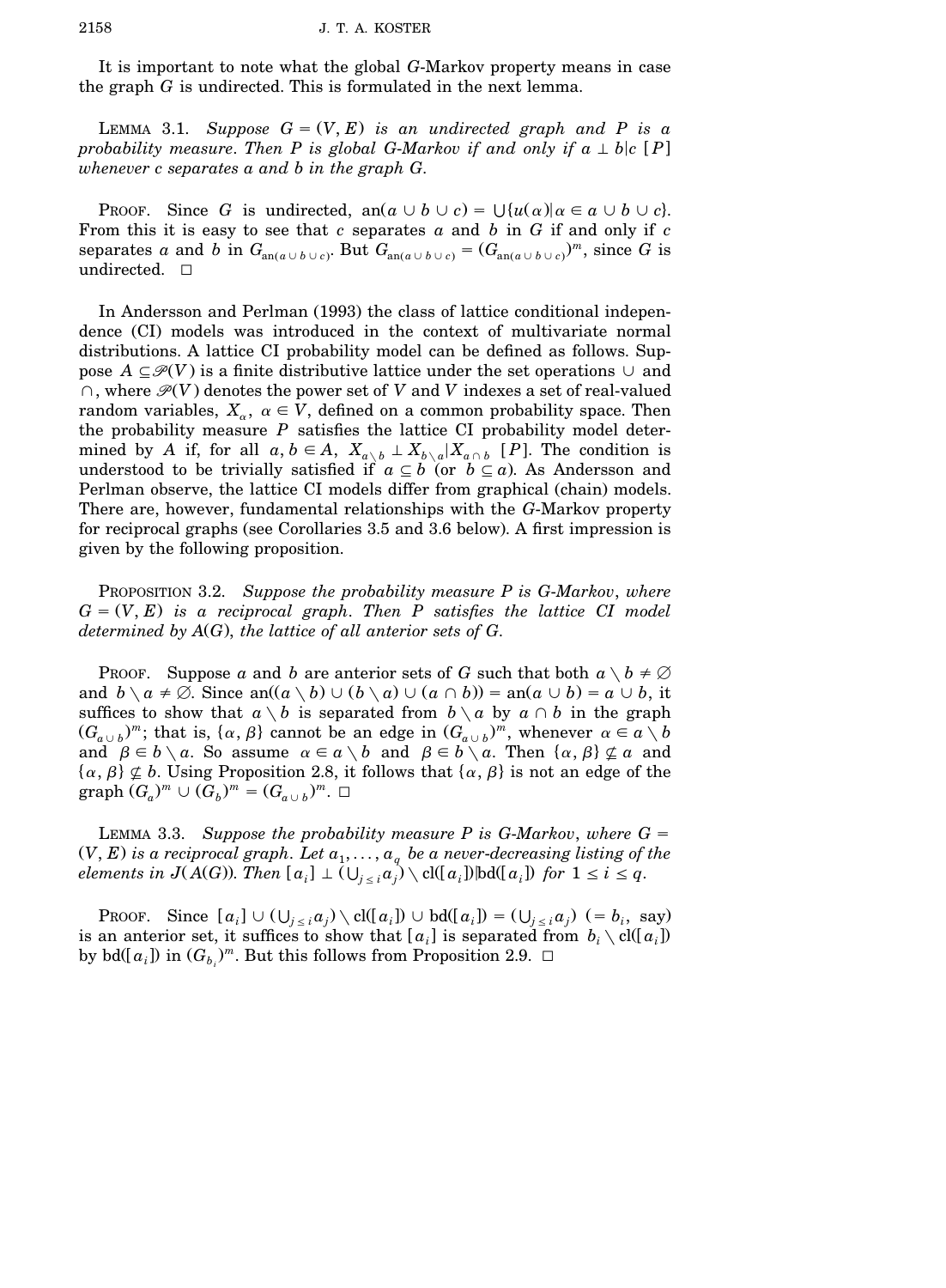We will now set out for the main result of this section, namely the "Gibbs  $=$  Markov" equivalence for reciprocal graphs. Theorem 3.4 below generalizes the corresponding results for chain graphs in Frydenberg (1990a), Theorem 3.3, Corollary 3.4 and Theorem 4.1. The reader is invited to verify that the Gibbs factorization in Theorem  $3.4$ (vii) reduces to the factorization in Frydenberg  $(1990a)$ , Theorem 4.1 $(iii)$ , in case the graph is a chain graph. An introduction to the subject of the "Gibbs  $=$  Markov" equality can be found in Speed (1979).

REMARK 3.1. Frydenberg's Theorem 4.1 [Frydenberg  $(1990a)$ ] is there stated and proved under the supposition that the following conjecture holds: ''If *G* is an undirected finite graph, *P* is a global *G*-Markov probability measure and *P* has a strictly positive density *p* w.r.t. the product measure  $\mu = \times_{\alpha \in V} \mu_{\alpha}$  on the Borel sets of  $\mathbb{R}^V$ , where each  $\mu_{\alpha}$  is  $\sigma$ -finite, then  $p$  has a Gibbs factorization w.r.t. *G*." Note that the latter means that  $p(x)$  factorizes as  $\prod_{c \in K} \psi^c(x_c)$ ,  $\mu$ -a.e., where *K* denotes the set of cliques of *G*,  $\psi^c$  denotes some nonnegative real-valued measurable function on  $\mathbb{R}^c$  and  $x_c = \{x_a :$  $\alpha \in c$ . It is not entirely clear if a full proof of the conjecture, known in the literature as the Hammersley-Clifford theorem, has been published somewhere [see, e.g., Isham  $(1981)$  and the references therein]. However, as it can be rigorously proven, it is indeed a theorem. [For details, see Koster (1994).] The converse statement, that is, Gibbs factorization implies the global Markov property, is well known [cf. Lauritzen, Dawid, Larsen and Leimer (1990)].

Suppose P, the probability distribution of  $\{X_\alpha: \alpha \in V\}$ , has a positive density *p* w.r.t. the product measure  $\mu = \times_{\alpha \in V} \mu_{\alpha}$  on the Borel sets of  $\mathbb{R}^V$ . Let, for  $a \subseteq V$ ,  $p_a$  denote (a version of) the marginal density of  $X_a$  w.r.t.  $\mu_a = \mathbb{X}_{a \in a} \mu_a$  on the Borel sets of  $\mathbb{R}^a$ . Furthermore, let  $p_{a|b}$  denote (a version of) the conditional density of  $X_a$  given  $X_b$  (i.e.,  $p_{a|b} = p_{a|b} / p_b$ ,  $\mu_{a\cup b}$ -a.e.). It is well known that  $X_a \perp X_b | X_c | P$  if and only if  $p_{a|b\cup c} = p_{a|c}$ ,  $\mu_{a\cup b\cup c}$ -a.e. [cf. Dawid (1979)]. Evaluation of  $p_a$  at  $x_a := \{x_a : a \in a\}$  and of  $p_{a|b}$  at  $x_{a|b}$  is denoted by  $p_a(x_a)$  and  $p_{a|b}(x_{a|b})$ , respectively. The latter notation stresses the fact that  $p_{a|b}$  is considered a function of  $x_{a|b}$ . We will sometimes say that  $p_{a|b}$  has a Gibbs factorization w.r.t. the undirected graph *G*. By this we mean that  $p_{a|b}(x_{a \cup b})$  factorizes as  $\prod_{c \in K} \psi^{c}(x_c)$ ,  $\mu$ -a.e., hence also as  $\prod_{c \in K} \psi^c(x_{c \cap (a \cup b)})$ ,  $\mu_{a \cup b}$ -a.e. (*K* denotes the set of cliques of *G*). In order to prevent cumbersome formulations, we will henceforth mostly omit the " $\mu$ -a.e." clauses.

THEOREM 3.4. If  $G = (V, E)$  is a reciprocal graph, P is a probability *measure* and P has a positive density p w.r.t. the product measure  $\mu =$  $\times$   $\alpha \in V$   $\mu_{\alpha}$  *on the Borel sets of*  $\mathbb{R}^{V}$ , *then the following statements are equivalent*:

- $(i)$  *P* is global *G*-*Markov*.
- (ii) For each  $a \in A(G)$ ,  $P_a$  is global  $G_a$ -Markov.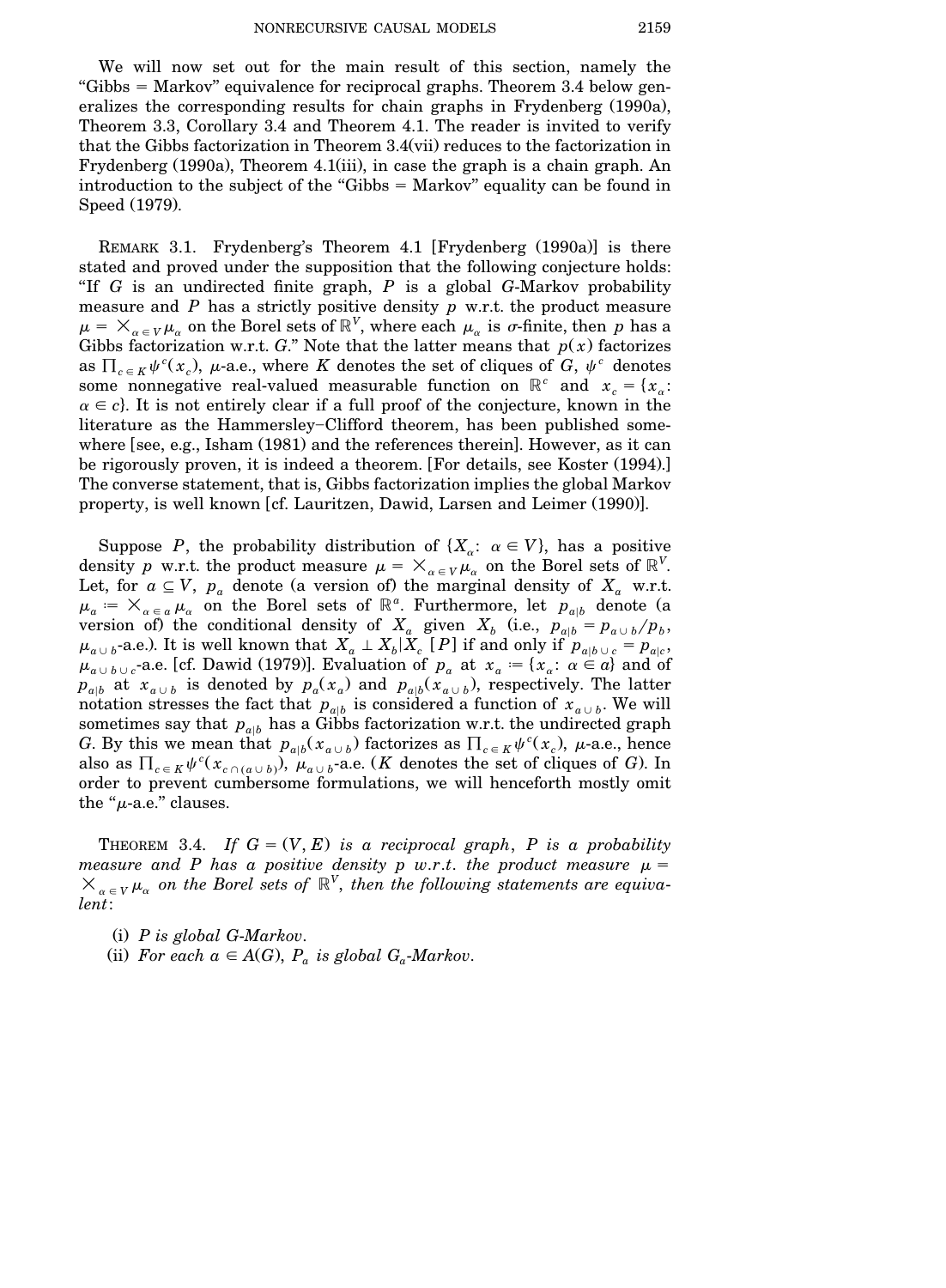(iii) For each  $a \in A(G)$ ,  $P_a$  is  $(G_a)^m$ -Markov.

 $(i)$  *For each*  $a \in A(G)$ ,  $p_a$  *has*  $a$  *Gibbs factorization*  $w.r.t.$   $(G_a)^m$ .

(v) For every never-decreasing listing  $a_1, \ldots, a_q$  of the members of  $J(A(G))$ ,  $P_{V \setminus [a_q]}$  is  $G_{V \setminus [a_q]}$  *Markov*,  $P_{a_q}$  is  $G_{a_q}$  *Markov* and

$$
\textcolor{gray}{\big[ \, a_q \, \big] \perp V \setminus \text{cl} \big( \big[ \, a_q \, \big] \big) \, | \, \text{bd} \big( \big[ \, a_q \, \big] \big) \, \big[ \, P \, \big]}.
$$

Žvi. *The density p can be factorized*:

$$
p(x) = \prod_{a \in J(A(G))} \prod_{c \in K_a} \psi_a^c(x_{c \cap cl(a)})
$$
,  $\mu$ -a.e.

such that  $\Pi_{c \in K_a} \psi_a^c(x_{c \cap cl(q_a)}) = p_{[a] | \langle a \rangle}(x_a)$ ,  $\mu_a$ -a.e., for each  $a \in J(A(G))$ . Žvii. *The density p can be factorized*:

$$
p(x) = \prod_{a \in J(A(G))} \prod_{c \in K_a} \psi_a^c(x_{c \cap cl([a]))}, \quad \mu \text{-}a.e.
$$

*such that*

$$
\int_{\mathbb{R}^{[a]}c \in K_a} \psi_a^c(x_{c \cap cl([a])}) d\mu_{[a]}(x_{[a]}) = 1, \quad \mu_{\langle a \rangle} \text{-} a.e.,
$$

*for each*  $a \in J(A(G))$ .

 $In$  (vi) and (vii),  $K_a$  denotes the set of cliques in the undirected graph  $(G_a)^m$ .

PROOF. We show that  $(i) \Rightarrow (ii) \Rightarrow (iii) \Rightarrow (i)$ ;  $(iii) \leftrightarrow (iv)$ ;  $(ii) \Rightarrow (v) \Rightarrow (iv)$ ;  $(v) \Rightarrow (vi) \Rightarrow (vii) \Rightarrow (iv).$ 

To see that (i) implies (ii), let  $b$ ,  $c$  and  $d$  be subsets of the anterior set  $a$ and assume that  $d$  separates  $b$  and  $c$  in  $(G_{\text{an}(b\cup c\cup d)})^m$ , where  $\text{an}(b\cup c\cup d)$ is taken w.r.t.  $G_a$ . From Lemma 2.2 and Proposition 2.3, it follows that it is immaterial whether the set an $(b \cup c \cup d)$  is taken w.r.t.  $G_a$  or w.r.t.  $G$ . So  $d$ separates *b* and *c* in  $(G_{an(b \cup c \cup d)})^m$  as well, where now an $(b \cup c \cup d)$  is taken w.r.t. the graph *G*. Hence  $b \perp c | d [P]$ .

Assume (ii). Lemma 3.1 shows that, in order to prove (iii), it suffices to show that  $b \perp c | d [P]$  whenever *d* separates *b* and *c* in the graph  $(G_a)^m$ . But if *d* separates *b* and *c* in the graph  $(G_a)^m$ , then [since an $(b \cup c \cup d) \subseteq a$ ] *d*. separates *b* and *c* in the graph  $(G_{an(b\cup c\cup d)})^m$  as well. Hence (ii) implies  $b \perp c | d [P].$ 

Assume (iii). To show (i), suppose *c* separates *a* and *b* in  $(G_{\text{an}(a\cup b\cup c)})^m$ .  $\text{Since } P_{\text{an}(a\cup b\cup c)} \text{ is } (G_{\text{an}(a\cup b\cup c)})^m\text{-Markov, it follows immediately that } a\perp b|c.$  $[P]$ .

To show that (iii) and (iv) are equivalent, we refer to Remark 3.1 which establishes that, for each  $a \in A(G)$  separately,  $P_a$  is  $(G_a)^m$ -Markov iff  $p_a$  has a Gibbs factorization w.r.t.  $(G_a)^m$ .

Now suppose (ii) holds. The first two statements of  $(v)$  are immediate [note that Proposition 2.4(vii) implies that  $V \setminus [a_q] \in A(G)$ . The third statement of  $(v)$  follows from Lemma 3.3. So  $(ii)$  implies  $(v)$ .

To show that (v) implies (iv), we use induction on  $q = |J(A(G))|$ . If  $q = 1$ , then  $J(A(G)) = \{V\}$ ,  $[a_q] = V$ , so by hypothesis  $P = P_V$  is *G*-Markov which is (i), equivalent to (iv). Assume now the implication holds for all reciprocal graphs *H* with  $|J(A(H))| < q$ . Take  $a \in A(G)$  fixed. Let  $a_1, \ldots, a_q$  be a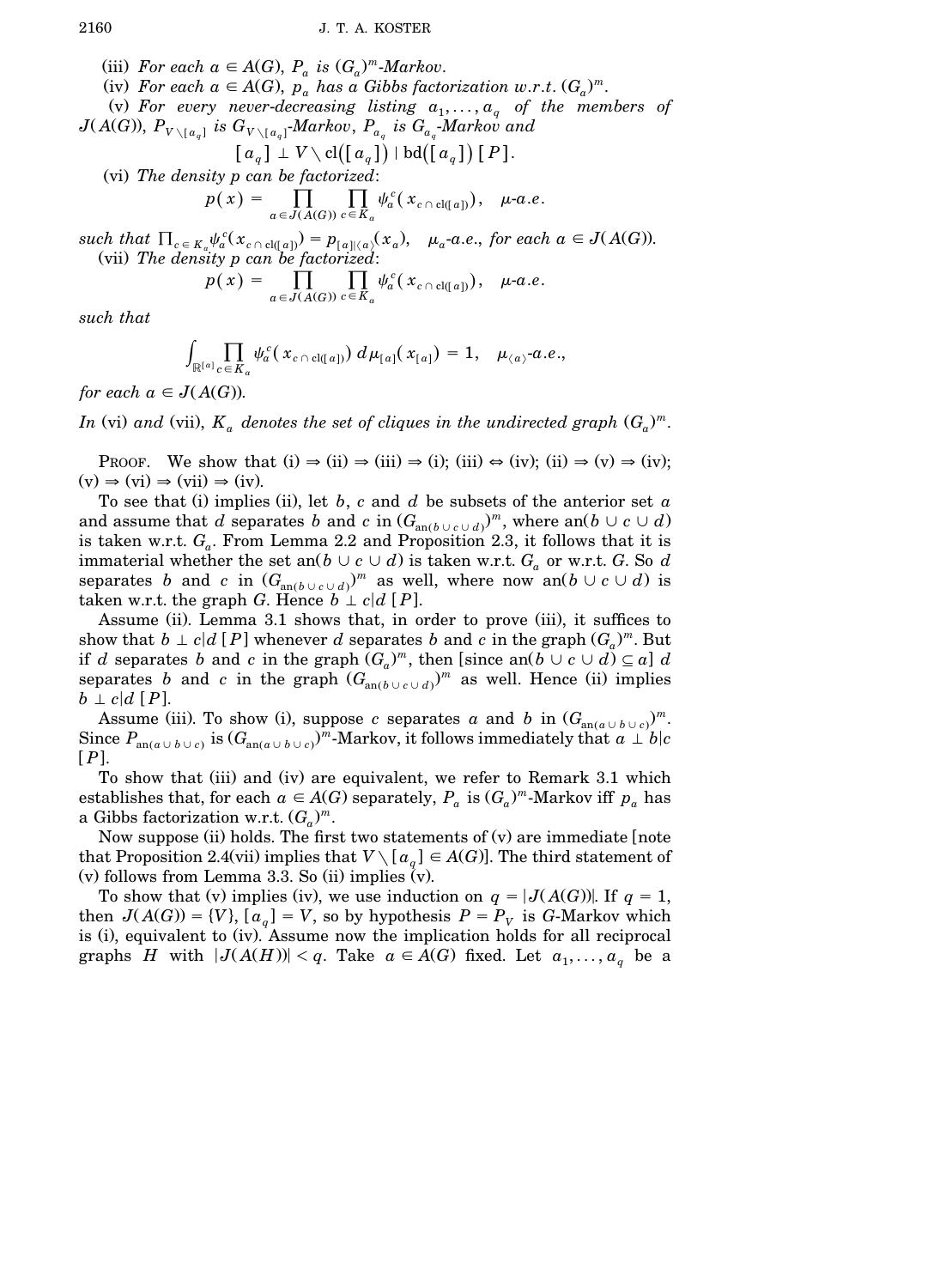never-decreasing listing of the members of  $J(A(G))$  such that, if  $[a_i] \subseteq a$  and  $[a_i] \not\subseteq a$ , then  $i < j$  [cf. Proposition 2.4(viii)]. If  $a \subseteq V \setminus [a_a]$ , the first statement of  $(v)$  and the already established equivalence of  $(i)$  and  $(iv)$  (applied to  $G_{V \setminus [a_q]}$  show that  $p_q$  has a Gibbs factorization w.r.t.  $(G_q)^m$ . If  $a \cap [a_q] \neq \emptyset$ ,  $a_i$   $a_q$   $\subseteq$  *a*, so  $[a_i] \subseteq a$  for all  $i \leq q$ , so  $a = V$ . We must now show that *p* has a Gibbs factorization w.r.t.  $G^m$ . By hypothesis,  $[a_q] \perp V \setminus \text{cl}([a_q]) | \text{bd}([a_q])$ , hence  $[a_q] \perp \langle a_q \rangle \setminus \text{cl}([a_q])$  bd $([a_q])$ . Then, denoting the conditional density of  $X_a$  given  $X_b$  by  $p_{a|b}$ , we obtain for the density  $p: p = p_{V \setminus [a_q]} \times$  $p_{\llbracket a_q \rrbracket | V \setminus \llbracket a_q \rrbracket} = p_{V \setminus \llbracket a_q \rrbracket | \times p_{\llbracket a_q \rrbracket | \text{bd} \llbracket a_q \rrbracket})} = p_{V \setminus \llbracket a_q \rrbracket | \langle a_q \rangle} = p_{V \setminus \llbracket a_q \rrbracket | \langle a_q \rangle} + p_{a_q}/p_{\langle a_q \rangle}.$ By the induction hypothesis,  $p_{V\setminus[a_q]}$  has a Gibbs factorization w.r.t.  $(G_{V\setminus[a_q]})^m$ , hence also w.r.t.  $G^m$  as the latter graph has more edges and hence more and greater cliques. By hypothesis,  $P_{a_q}$  is  $G_{a_q}$ -Markov, so the already established equivalence of (i) and (iv) shows that  $p_{a_q}$  and  $p_{\langle a_q \rangle}$  have Gibbs factorizations w.r.t.  $(G_{a_q})^m$  and  $(G_{\langle a_q \rangle})^m$ , respectively, hence also w.r.t.  $G^m$  as again the latter graph has more edges and hence more and greater cliques. This shows that *p* has a Gibbs factorization w.r.t. *G m*.

Note that we have now established that  $(i)$  to  $(v)$  are equivalent.

We proceed by showing that (v) implies (vi). We use induction on  $q =$ *J*(*A*(*G*)). If *q* = 1, then *J*(*A*(*G*)) = {*V*},  $a_q$  = *V*. So the hypothesis implies that *P* is *G*-Markov; that is, (i) holds. But (i) is equivalent to (iv), so *p* has a Gibbs factorization w.r.t.  $G^m$ . However, since  $J(A(G)) = \{V\}$ ,  $[a_q] = \text{cl}([a_q]) =$ *V*, the factorization in (vi) reduces to  $\prod_{c \in K} \psi^c(x_c)$ , where *K* denotes the set of cliques of the undirected graph  $G<sup>m</sup>$ . This is an "ordinary" Gibbs factorization w.r.t. *G <sup>m</sup>*, which, as has just been shown, holds. Now assume that the implication holds for all reciprocal graphs *H* with  $|J(A(H))| < q$ . Since  $[a_q] \perp V \setminus \text{cl}([a_q])| \text{bd}([a_q]), \quad p = p_{V \setminus [a_q]} \times p_{[a_q]|V \setminus [a_q]} = p_{V \setminus [a_q]} \times p_{[a_q]| \text{bd}([a_q])}.$ Since also  $[a_q] \perp a_q \setminus \text{cl}([a_q]) | \text{bd}([a_q]), p_{[a_q] | \text{bd}([a_q])} = p_{[a_q] | \langle a_q \rangle}, \text{ so } p =$  $p_{V \setminus [a_q]} \times p_{[a_q] | \langle a_q \rangle}$ . By (v) and induction,  $p_{V \setminus [a_q]}(x_{V \setminus [a_q]})$  factorizes as  $\Pi_{i < q} \Pi_{c \in K_{a_i}} \psi_{a_i}^{c}(x_{c \cap \text{cl}([a_i]))}$ , where, for  $i < q$ ,  $\Pi_{c \in K_{a_i}} \psi_{a_i}^{c}(x_{c \cap \text{cl}([a_i])}) =$  $p_{[a_i](\langle a_i \rangle}(\overline{x}_{a_i}).$  Furthermore, since  $P_{a_q}$  is  $G_{a_q}$ -Markov,  $p_{a_q}$  has a Gibbs factorization w.r.t.  $(G_{a_q})^m$ . As (v) is equivalent to (iv), it also follows that  $p_{a_q}$  has a Gibbs factorization w.r.t.  $(G_{\langle a_q \rangle})^m$ , hence also w.r.t.  $(G_{a_q})^m$ . So the following equalities hold:  $p_{[a_q]\mid bd([a_q])}(x_{\text{cl}(a_q])}^{(q)} ) = p_{[a_q]\mid (a_q)}(x_{a_q}) = p_{a_q}^{\{q\}}(x_{a_q})/p_{\langle a_q \rangle}(x_{\langle a_q \rangle}) =$  $\Pi_{c \in K_{a_q}} \psi_{a_q}^c(x_c) = \prod_{c \in K_{a_q}} \psi_{a_q}^c(x_{c \cap \text{cl}([a_q])})$ , where the last transition is valid since the left-hand side only depends on  $x_{\text{cl}(q_{q})}$ . All in all we have now shown that  $p(x) = \prod_{i \le q} \prod_{c \in K_{a_i}} \psi_{a_i}^c(x_{c \cap cl([a_i])})$  where, for  $i \le q$ ,  $\prod_{c \in K_{a_i}}$  $\psi_{a_i}^c(x_{c \cap \text{cl}([a_i])}) = p_{[a_i] | \langle a_i \rangle}(x_{a_i})$ ; that is, (vi) holds. Clearly,  $(vi)$  implies  $(vii)$ .

Finally, we show that (vii) implies (iv). We again use induction on  $q =$ *J*(*A*(*G*)). If  $q = 1$ , then  $J(A(G)) = \{V\}$ ,  $A(G) = \{\emptyset, V\}$ ,  $[a_q] = \text{cl}([a_q]) = V$ , so the factorization of *p* obtained by the hypothesis is all that is needed to establish (iv). Assume now the implication holds for all reciprocal graphs *H* with  $|J(A(H))| < q$ . Take  $b \in A(G)$  fixed. We must show that  $p_h$  has a Gibbs factorization w.r.t.  $(G_b)^m$ . Let  $a_1, \ldots, a_q$  be a never-decreasing listing of the members of  $J(A(G))$  such that, if  $[a_i] \subseteq b$  and  $[a_j] \not\subseteq b$ , then  $i < j$  [cf.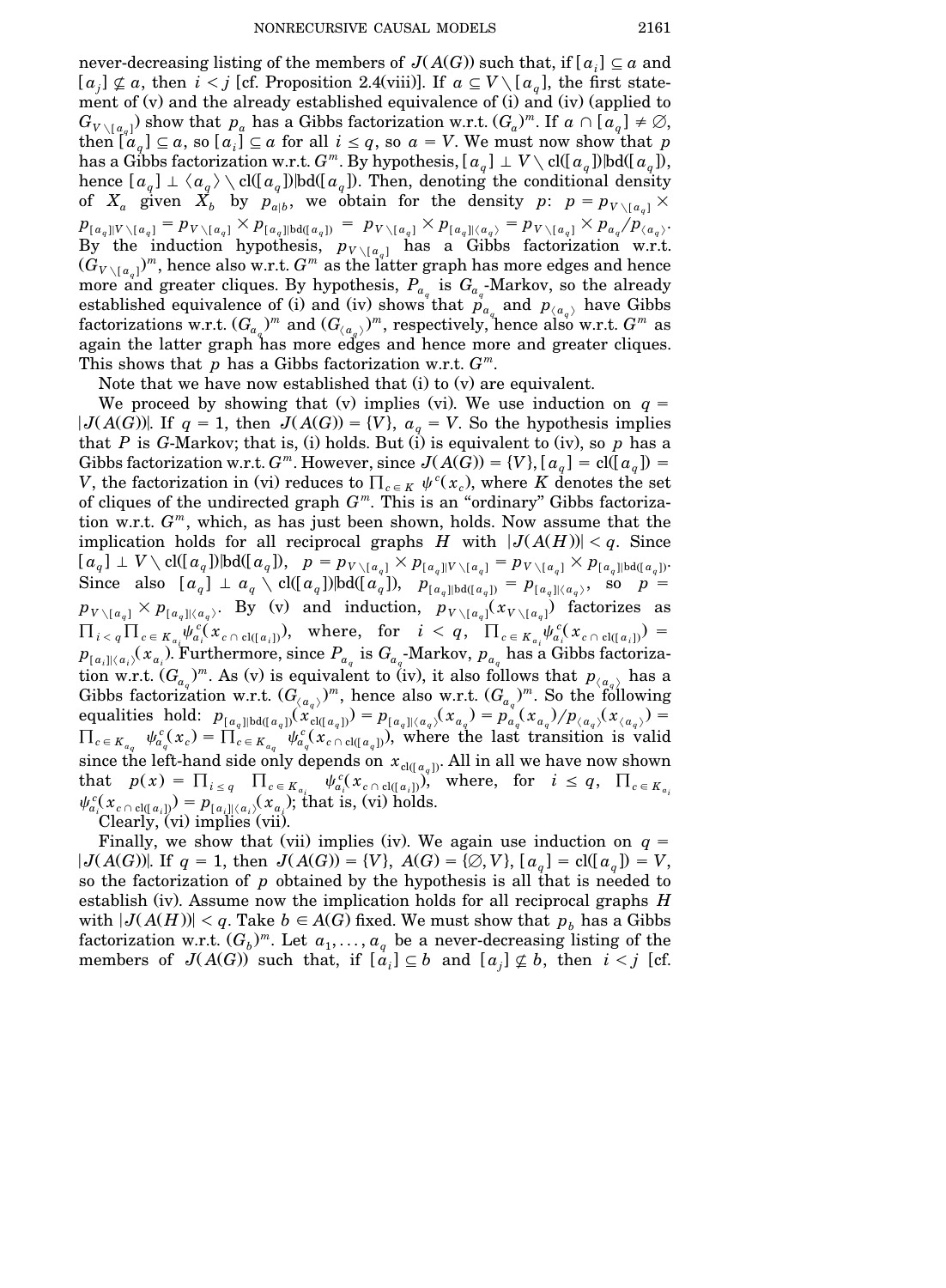Proposition 2.4(viii)]. Suppose  $b \subseteq V \setminus [a_q]$ . Then

$$
p_{V\setminus [a_q]}(x_{V\setminus [a_q]}) = \int_{\mathbb{R}^{[a_q]}} \prod_{i\leq q}\prod_{c\in K_{a_i}} \psi_{a_i}^c(x_{c\cap cl([a_i])}) d\mu_{[a_q]}(x_{[a_q]})
$$
  
= 
$$
\prod_{i\leq q}\prod_{c\in K_{a_i}} \psi_{a_i}^c(x_{c\cap cl([a_i])}),
$$

so (vii) is satisfied for  $P_{V \setminus [a_q]}$  and  $G_{V \setminus [a_q]}$ . By the induction hypothesis, (iv)  $m$  holds for  $G_{V \setminus [a_q]}$ . So  $p_b$  has a Gibbs factorization w.r.t.  $(G_b)^m$ . If  $b \cap [a_q] \neq \emptyset$ , then  $[a_q] \subseteq b$ , so  $[a_i] \subseteq b$  for all  $i \leq q$ , so  $b = V$ . Clearly, for each  $a \in$  $J(A(G))$ ,  $x_a \to \prod_{c \in K_a} \psi_a^c(x_{c \cap cl(q_a)})$  is a function with a Gibbs factorization<br>w.r.t.  $(G_a)^m$ , so also w.r.t.  $G^m$ . But then  $p(x) = \prod_{a \in J(A(G))} \prod_{c \in K_a} \psi_a^c(x_{c \cap cl(q_a)})$ satisfies a Gibbs factorization w.r.t.  $G^m$  as well.  $\Box$ 

REMARK 3.2. Note that in proving (i)  $\Rightarrow$  (ii)  $\Rightarrow$  (iii)  $\Rightarrow$  (i), we have not used the assumption that *P* has a positive density w.r.t.  $\mu$ . In fact, (i), (ii) and (iii) of Theorem 3.4 are equivalent for any probability measure *P*, as long as it is *m* well understood that, in (iii), " $(G_a)^m$ -Markov" means "*global*  $(G_a)^m$ -Markov."

Theorem  $3.4(vi)$  is very instructive since it offers detailed insight into the meaning of the *G*-Markov property and its relation to the lattice CI property. Loosely stated, one can say that the Gibbs factorization of *p* consists of an outer factorization which is determined by the lattice structure of  $A(G)$  and an inner factorization which is determined by Gibbs factorizations w.r.t.  $(G_a)^m$  for join-irreducible anterior sets *a*. This is made more precise in the next two corollaries.

COROLLARY 3.5. *Suppose the probability measure P has a positive density p w.r.t. the product measure*  $\mu = \times_{\alpha \in V} \mu_{\alpha}$  *on the Borel sets of*  $\mathbb{R}^V$ *. Let*  $A \subseteq \mathcal{P}(V)$  be a distributive lattice. Then the following statements are equiva*lent*:

- Ži. *P satisfies the lattice CI probability model determined by A*.
- (ii) The density p can be factorized:  $p(x) = \prod_{a \in J(A)} p_{[a] \setminus a}(x_a)$ ,  $\mu$ -a.e.

PROOF. Let  $q = |J(A)|$  and let  $a_1, \ldots, a_q$  be a never-decreasing listing of the members of  $J(A)$ . Define the graph  $G = (V, E)$  by

$$
E = \bigcup_{a \in J(A)} \mathscr{P}_2([a]) \cup \Biggl(\bigcup_{i < j \leq q} \bigl\{(\alpha, \beta) | \alpha \in [a_i], \beta \in [a_j], [a_i] \subseteq a_j\bigr\}\Biggr).
$$

Clearly, *G* is a reciprocal graph (even a chain graph) and  $A(G) = A$ . Also, for  $a \in J(A(G))$ , bd $(Ia]) = \langle a \rangle$ , cl $(Ia]) = a$ ,  $(G_a)^m = (a, \mathcal{P}_2(a))$ , so the set of cliques in the undirected graph  $(G_a)^m$  is  $K_a = \{a\}.$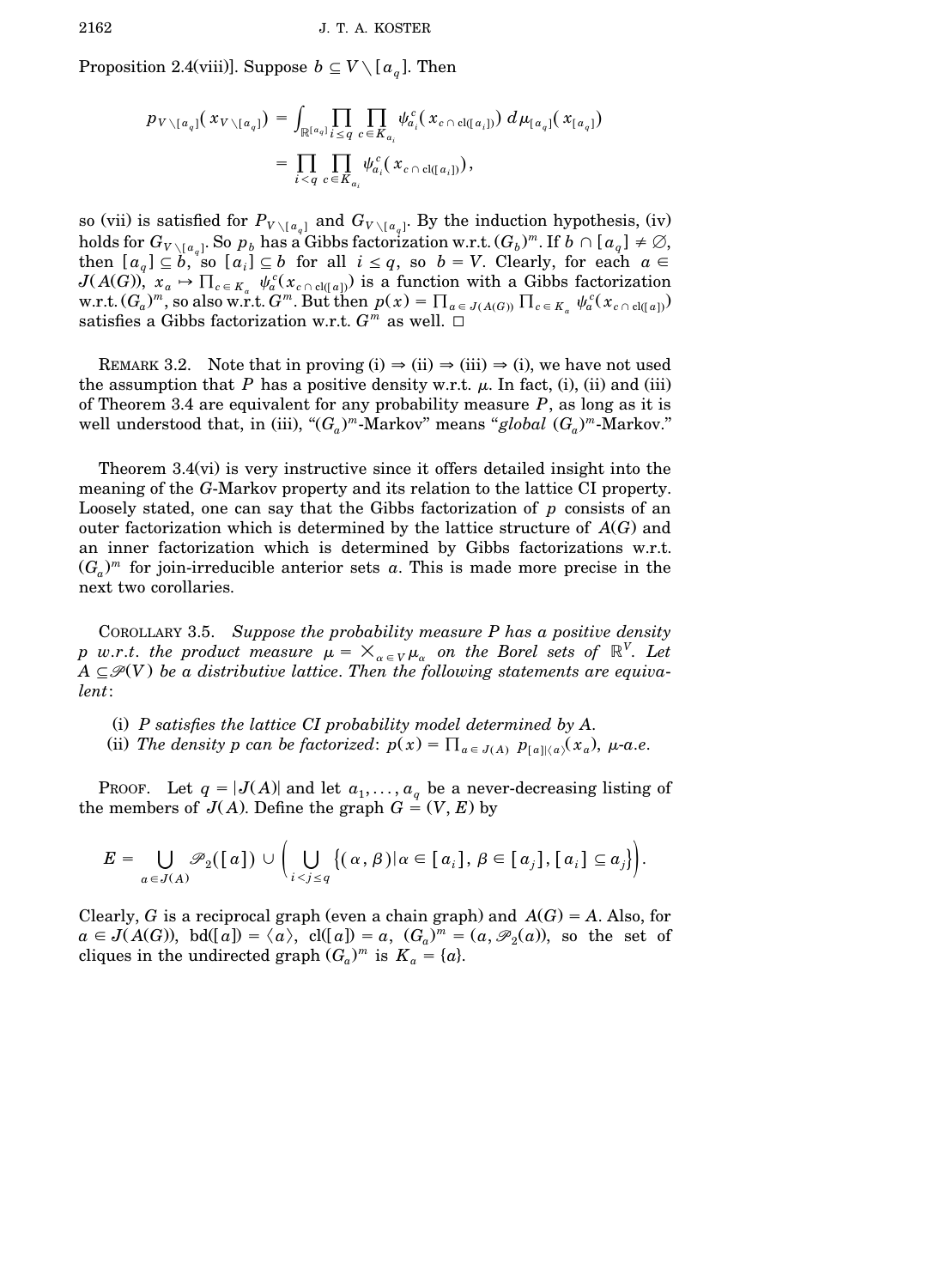To see that  $(ii)$  implies  $(i)$ , notice that the density  $p$  satisfies Theorem 3.4(vi) w.r.t. the graph *G* [just put  $\psi_a^a(x_a) = p_{[a]\setminus\{a\}}(x_a)$ ,  $a \in J(A)$ ], so *P* is *G*-Markov. Proposition 3.2 now implies that *P* satisfies the lattice CI model determined by  $A(G) = A$ .

We prove that (i) implies (ii) by induction on  $q = |J(A)|$ . If  $q = 1$ , then  $A = \{ \emptyset, V \}, J(A) = \{ V \}, [V] = V \text{ and } \langle V \rangle = \emptyset$ , so (ii) is trivial. Suppose the implication holds for all lattices with less then *q* join-irreducible elements. Let  $a_1, \ldots, a_q$  be a never-decreasing listing of  $J(A)$ . From Proposition 2.4(vii) it follows that  $V \setminus [a_q] \in A$ . Clearly,  $P_{V \setminus [a_q]}$  satisfies the lattice CI model determined by  $A_{V \setminus [a_q]}$ . Notice that  $J(A_{V \setminus [a_q]}) = \{a_1, \ldots, a_{q-1}\}\)$ . By induction,<br>  $p_{V \setminus [a_q]}(x_{V \setminus [a_q]}) = \prod_{i \leq q-1} p_{[a_i] | \langle a_i \rangle}(x_{a_i})$ . The lattice CI property for A implies  $\text{that} \quad a_q \setminus (V \setminus [a_q]) \perp (V \setminus [a_q]) \setminus a_q | a_q \cap (V \setminus [a_q])$ , that is,  $[a_q] \perp V \setminus [a_q]$  $a_q \vert \langle a_q \rangle$ . It follows that  $p(x) = p_{V \setminus [a_q]}(x_{V \setminus [a_q]}) \times p_{[a_q] \vert V \setminus [a_q]}(x) =$  $p_{V\setminus [a_q]}(x_{V\setminus [a_q]})\times p_{[a_q]\setminus (a_q)}(x_{a_q})=\prod_{i\leq q}p_{[a_i]\setminus (a_i)}(x_{a_i})$ .

In view of Theorem  $3.4(vi)$  and Corollary 3.5 the next result, specifying two further conditions equivalent to the *G*-Markov condition, should not come as a surprise.

COROLLARY 3.6. *Suppose the probability measure P has a positive density*  $p$  *w.r.t. the product measure*  $\mu = \times_{\alpha \in V} \mu_{\alpha}$  *on the Borel sets of*  $\mathbb{R}^V$ . Let  $G = (V, E)$  *be a reciprocal graph. Then the following statements are equivalent*:

Ži. *P is G*-*Markov*.

(ii) P satisfies the lattice CI probability model determined by  $A(G)$ , and  $P_a$ *is*  $G_a$ -*Markov for each*  $a \in J(A(G))$ .

 $(iii)$  *P satisfies the lattice CI probability model determined by*  $A(G)$ ; *for each*  $a \in J(A(G))$ ,  $[a] \perp a \setminus \text{cl}([a])$   $\text{bdd}([a])$  *and the conditional density*  $p_{\lceil a \rceil \langle a \rangle}$  $h$ as a Gibbs factorization  $w.r.t.$   $(G_a)^m$ .

PROOF. (i) implies (ii) is clear. Assume (ii) holds. To see (iii), let  $a \in$  $J(A(G))$ . Note the bd([a])  $\subseteq a$ , so the two final statements of (iii) pertain to the marginal distribution  $P_a$ . As  $P_a$  is  $G_a$ -Markov, both statements follow easily from Theorem 3.4. Finally, assume (iii) holds. By the previous corollary we have the factorization  $p(x) = \prod_{a \in J(A(G))} p_{[a] \setminus a}(x_a)$ . Furthermore, for each  $a \in J(A(G))$ ,  $p_{[a]\langle a\rangle}(x_a) = p_{[a]\triangleright d([a])}(x_{c\lfloor(a]\rfloor}).$  Now  $p_{[a]\langle a\rangle}(x_a)$  has a Gibbs  $\begin{array}{lll} \text{factorization} & \text{w.r.t.} & (G_a)^m, & \text{say} & p_{[a]| \langle a \rangle}(x_a) = \prod_{c \in K_a} \psi_a^c(x_c) = \prod_{c \in K_a} \psi_a^c(x_c) \ (\psi_a^c(x_{c \cap \text{cl}( [a])}), \text{where the last equality holds since there is only dependence on} \end{array}$  $x_{\text{cl}(a)}$ . Together we obtain the factorization  $p(x) = \prod_{a \in J(A(G))} \prod_{c \in K_a}$  $\psi_a^c(x_{c \cap cl(a)})$ , so Theorem 3.4(vi) holds. This means that *P* is *G*-Markov.  $\Box$ 

Together, Corollaries 3.5 and 3.6 imply that the class of lattice CI probability models with positive densities is a subclass of the class of probability models determined by a reciprocal graph (or even a chain graph). It is easy to see that this inclusion is strict. Recently, without assuming the existence of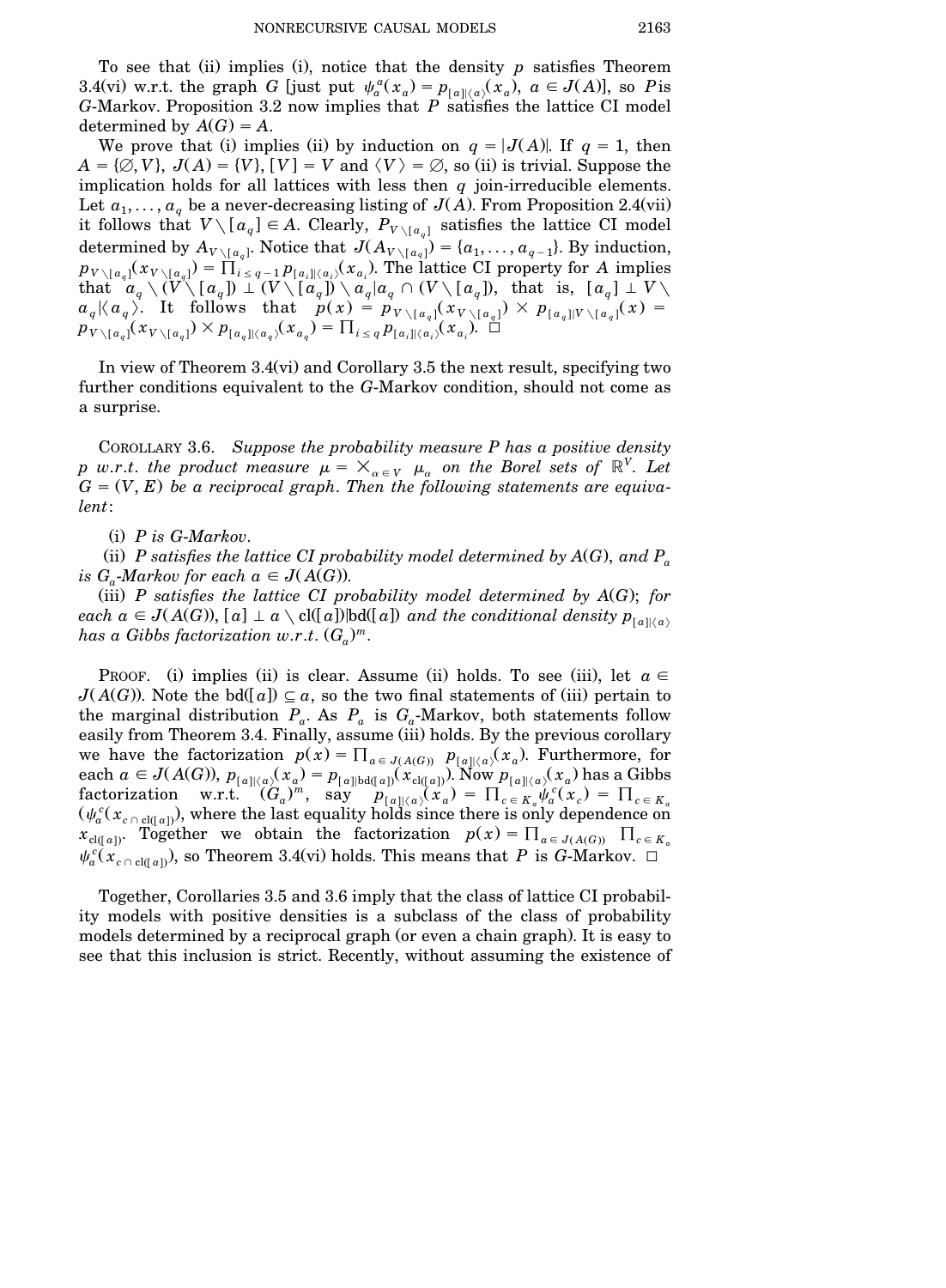positive densities, Andersson, Madigan, Perlman and Triggs (1995a, b) showed that the class of lattice CI probability models coincides with the class of *G*-Markov probability models, where *G* is a *transitive* directed acyclic graph (TDAG). Andersson, Madigan, Perlman and Triggs (1995a) also contains Corollary 3.5 and various other conditions equivalent to the lattice CI property.

**4. Reciprocal graphs and LISREL models.** In this section we will consider multivariate normal probability distributions which obey a set of linear equations. Before doing so we formulate an important lemma concerning general (nondegenerate) normal distributions. It is well known that in this case ''independence'' is equivalent to ''zero correlation.'' Also, ''conditional independence'' just means ''zero partial correlation.'' Since partial correlations are closely connected to the inverse of the covariance matrix, the following lemma can be proved [cf. Speed and Kiiveri (1986) and Whittaker  $(1990)$ . Notice that the first three statements of the lemma refer to the simultaneous distribution of all variables, whereas the last three statements pertain to certain marginal distributions.

LEMMA 4.1. *Suppose the random vector*  $\{X_{\alpha}: \alpha \in V\}$  *has a nondegenerate normal distribution with covariance matrix* S. *Let a*, *b and c be disjoint subsets of*  $V$  (*a and b nonempty*) *such that*  $a \cup b \cup c = V$ . Let  $\Sigma_{a,b}$  *denote the submatrix*  $(Cov(X_{\alpha}, X_{\beta}))_{\alpha \in a, \beta \in b}$ . Then the following statements are equiva*lent*:

- $(i)$   $X_a \perp X_b | X_c$ .
- (ii)  $\Sigma_{a, b} = \Sigma_{a, c} (\Sigma_{c, c})^{-1} \Sigma_{c, b}$  (= 0 if  $c = \emptyset$ ).

 $(iii)$   $(\Sigma^{-1})_{a, b} = 0.$ 

- $\alpha$  *for all*  $\alpha \in a$  *and*  $\beta \in b$ ,  $X_{\alpha} \perp X_{\beta} | X_{c}$ .
- $\Sigma$  . For all  $\alpha \in a$  and  $\beta \in b$ , Cov $(X_{\alpha}, X_{\beta}) = \sum_{\alpha, c} (\sum_{c, c})^{-1} \sum_{c, \beta} (c = 0$  if  $c = \emptyset$ .
- (vi) For all  $\alpha \in a$  and  $\beta \in b$ ,  $(\text{Cov}(X_\alpha, X_\beta, X_c)^{-1})_{\alpha, \beta} = 0$ .

Let us now turn to linear equations systems. In Jöreskog and Sörbom Ž1989. the so-called *full LISREL model* is defined by the following equations:

> $\eta = B\eta + \Gamma \xi + \zeta$  structural equation  $Y = \Lambda_{y}\eta + \varepsilon$  $X = \Lambda_x \xi + \delta$  measurement equations

with the assumptions

LI-1.  $\zeta$ ,  $\varepsilon$ ,  $\delta$  and  $\xi$  are mutually uncorrelated; LI-2.  $I - B$  is nonsingular.

A few remarks concerning these assumptions are in order here. First, in LI-1 we make the assumption that  $\varepsilon$  and  $\xi$  are uncorrelated, whereas Jöreskog and Sörbom [(1989), page 4], assume instead that  $\varepsilon$  and  $\eta$  are uncorrelated. Since  $\eta = (I - B)^{-1}(\Gamma \xi + \zeta)$  it is obvious that the latter is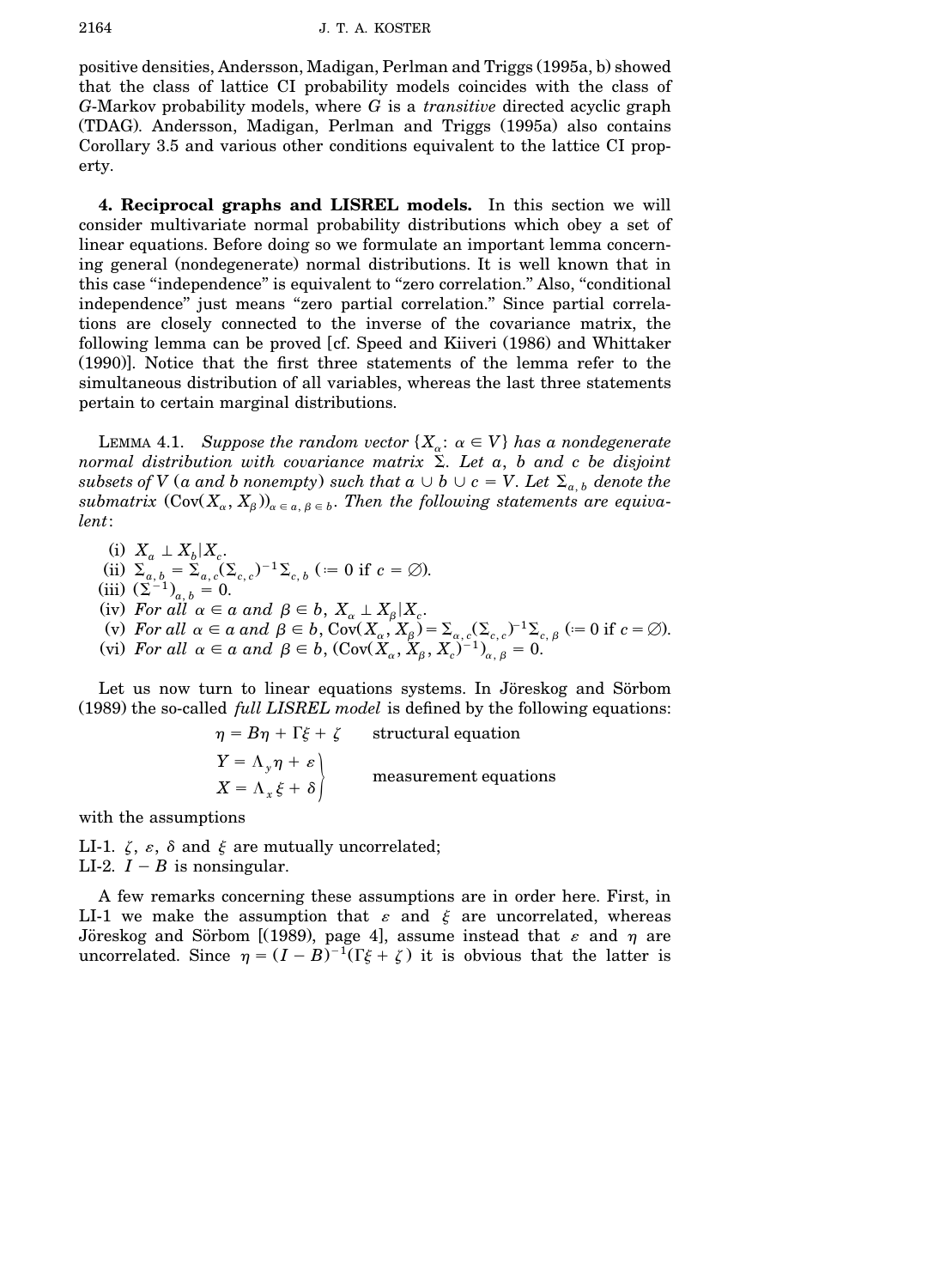implied by our set of assumptions, but not the other way around. However, since all models in Jöreskog and Sörbom (1989) in fact do have  $\varepsilon$  uncorrelated with  $\xi$ , it seems that this is tacitly presumed by them, so LI-1 simply makes this explicit. Substituting  $\eta = (I - B)^{-1}(\Gamma \xi + \zeta)$  into the measurement equation for *Y*, this also leads to the "natural" condition that in all equations the errors are uncorrelated with the regressors.

The second remark pertains to the assumption that the error variables  $\zeta$ ,  $\varepsilon$ and  $\delta$  are mutually uncorrelated. This keeps open the possibility that there are nonzero correlations within the sets of  $\zeta$ -,  $\varepsilon$ - and  $\delta$ -variables. Formulating the full LISREL model as the so-called "Submodel 3B" [cf. Jöreskog and Sörbom (1989), page 157], it even becomes possible to allow correlations between the  $\varepsilon$ - and  $\delta$ -variables. This is of course a nice illustration of the flexibility of the LISREL model. It can be argued though that correlated errors are, from a modeling point of view, inelegant, since they introduce correlations between dependent variables which apparently cannot be explained otherwise. In this view, the sole role of error variables is to make both ends of a linear equation meet. They should not be allowed to introduce new relations between the variables of primal interest. Be this as it may, it turns out that the main result in Section 5 can only be proved if all error variables are uncorrelated (in fact, if not, the result is false). Therefore we will make the explicit assumption (i.e., SE-5 below) that all error variables are uncorrelated. However, this assumption is much less restrictive than might be suspected since the case of correlated errors can be handled satisfactorily as the discussion in Section 6 shows.

A final remark concerns the covariance matrix of the exogenous  $(\xi)$ . variables,  $\Phi = \text{Cov}(\xi)$ . In ordinary regression and path analysis models, no special structure is imposed on this covariance matrix: it is only assumed to be strictly positive definite. In LISREL, however, entries of  $\Phi$  like the entries of all other parameter matrices can be fixed to certain values or constrained to be equal to other parameters. We will see later that too much of this "modeling" of  $\Phi$  may render some of our results false, so the theorems in Section 5 will only be proved under the supposition (SE-6 below) that  $\Phi$  is a nondegenerate block-diagonal covariance matrix. Again, the general case with possible violation of this condition is treated in Section 6.

Consider the following way of writing the LISREL model:

$$
\begin{bmatrix} Y \\ X \\ \eta \end{bmatrix} = \begin{bmatrix} 0 & 0 & \Lambda_y \\ 0 & 0 & 0 \\ 0 & 0 & B \end{bmatrix} \begin{bmatrix} Y \\ X \\ \eta \end{bmatrix} + \begin{bmatrix} 0 \\ \Lambda_x \\ \Gamma \end{bmatrix} \xi + \begin{bmatrix} \varepsilon \\ \delta \\ \zeta \end{bmatrix}.
$$

In this way the model takes the form of a system of  $p + q + m$  simultaneous equations. In fact, it has the form of a LISREL ''Submodel 2,'' except for the fact that some of the endogenous and all exogenous variables are latent.

Let us now consider a general (recursive or nonrecursive) simultaneous equations system of *p* endogenous and *q* exogenous variables:

$$
Y=BY+CX+E,
$$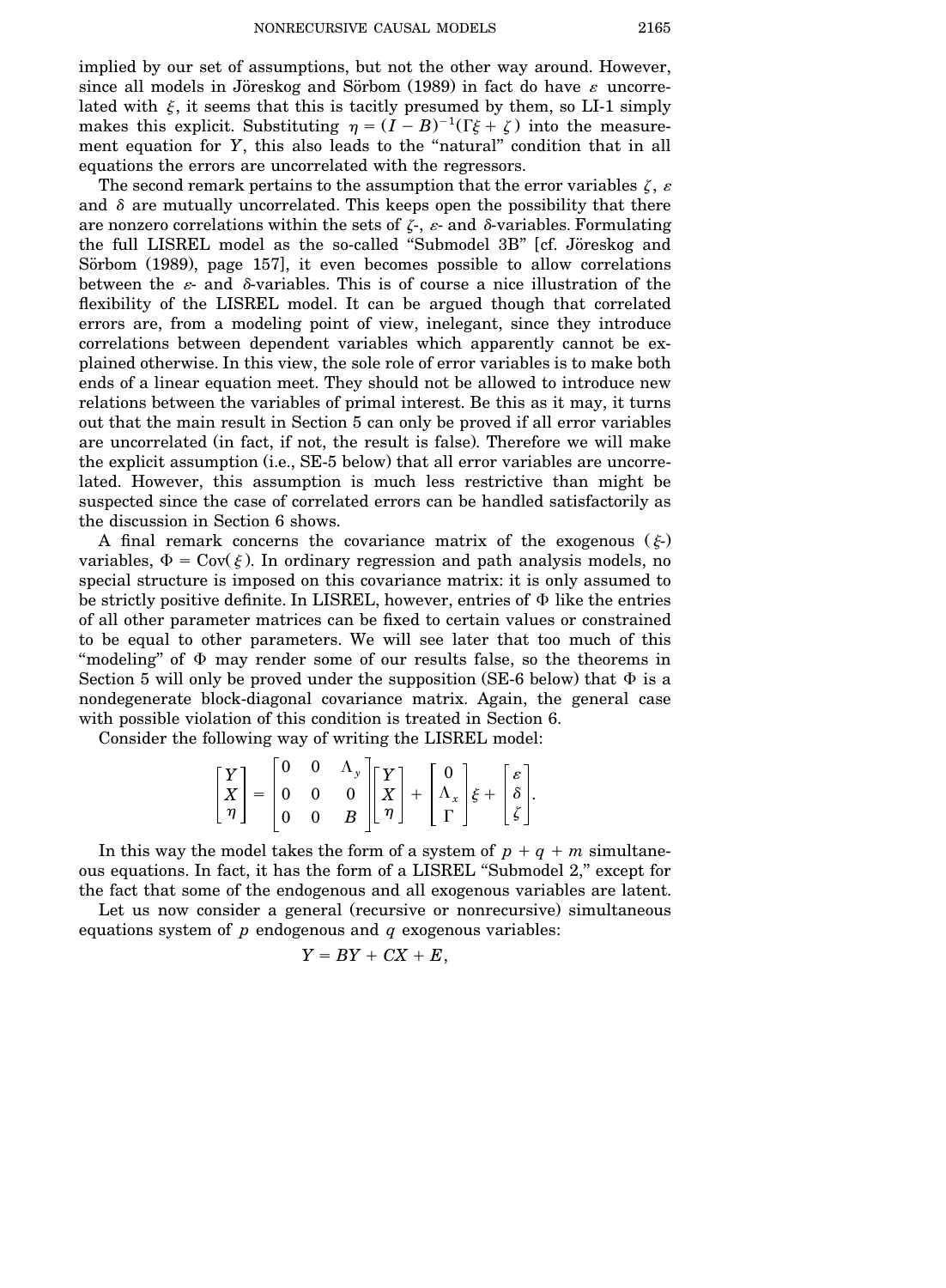where we assume:

SE-1.  $Cov(E_i, X_j) = 0$  for  $i = 1, ..., p$  and  $j = 1, ..., q$ ; SE-2.  $I - B$  is nonsingular; SE-3.  $(Y, X) \sim N_{p+q}(0, \Sigma)$ .

Some or all of the *Y*- and *X*-variables may be latent, hence the previous formulation of the LISREL model shows that this model is a special case of the present system of equations. Typically, the matrices *B* and *C* will be stipulated to have fixed (structural) zeros on certain entries and the same will be the case for various off-diagonal elements of  $\Phi = \text{Cov}(X)$  and  $\Psi =$ Cov(E). Let  $Z_b$ ,  $Z_c$ ,  $Z_\phi$  and  $Z_\psi$  denote the sets of indices of all structural zeros of *B*, *C*,  $\Phi$  and  $\Psi$ , respectively. It is assumed that  $(i, i) \in Z_b$ ,  $(i, i) \notin Z_\psi$ and  $(j, j) \notin Z$ <sub> $\phi$ </sub> for  $1 \le i \le p$  and  $1 \le j \le q$ . Now the matrices *B*, *C*,  $\Phi$  and  $\Psi$ are constrained to satisfy the zero structures specified in  $Z_b$ ,  $Z_c$ ,  $Z_\phi$  and  $Z_\psi$ , respectively; that is, we assume:

SE-4.  $Z_b \subseteq Z(B)$ ,  $Z_c \subseteq Z(C)$ ,  $Z_\phi \subseteq Z(\Phi)$  and  $Z_\psi \subseteq Z(\Psi)$ .

Here  $Z(A)$  denotes the set of indices of zero entries of the matrix  $A$ .

It is common practice to draw a path diagram of the SE system. As Jöreskog and Sörbom (1989) remark, this has at least two advantages. First, ''the path diagram effectively communicates the basic conceptual ideas of the model.'' Second, ''if the path diagram includes sufficient detail, it can represent exactly the corresponding algebraic equations of the model and the [correlational] assumptions about the error terms in these equations." We may add to this that the path diagram also portrays the correlational assumptions about the exogenous variables. But is it possible to extricate more information from it, in particular concerning the conditional independence structure of the random variables?

The following conventions for drawing path diagrams are usually observed:

- 1. The *Y*-, *X* and *E*-variables are denoted either by name or short keyword or number; they constitute the vertices of the path diagram.
- 2. Assumed correlations within the set of *X*-variables or within the set of *E*-variables are denoted by two-way arrows. More precisely stated, a two-way arrow between, say,  $X_i$  and  $X_j$ ,  $i \neq j$ , is drawn if and only if  $(i, j) \notin \mathbb{Z}_{\phi}$ . Similarly, a two-way arrow between, say,  $E_i$  and  $E_j$ ,  $i \neq j$ , is drawn if and only if  $(i, j) \notin Z_{\psi}$ .
- 3. One-way arrows always point toward *Y*-variables. An arrow from  $X_j$  to  $Y_i$ is drawn if and only if  $(i, j) \notin Z_c$ ; an arrow from  $Y_j$  to  $Y_i$  is drawn if and only if  $(i, j) \notin Z_b$ . Finally, one-way arrows point from  $E_i$  to  $Y_i$  for  $i =$ 1,. . ., *p*.

So we see that path diagrams of SE systems look very similar to reciprocal graphs. Indeed, if the two-way arrows are understood to represent undirected edges, it is clear that there are no one-way arrows between vertices belonging to the same path component, hence path diagrams are really pictures of reciprocal graphs. Now, the question is whether or not the Markov properties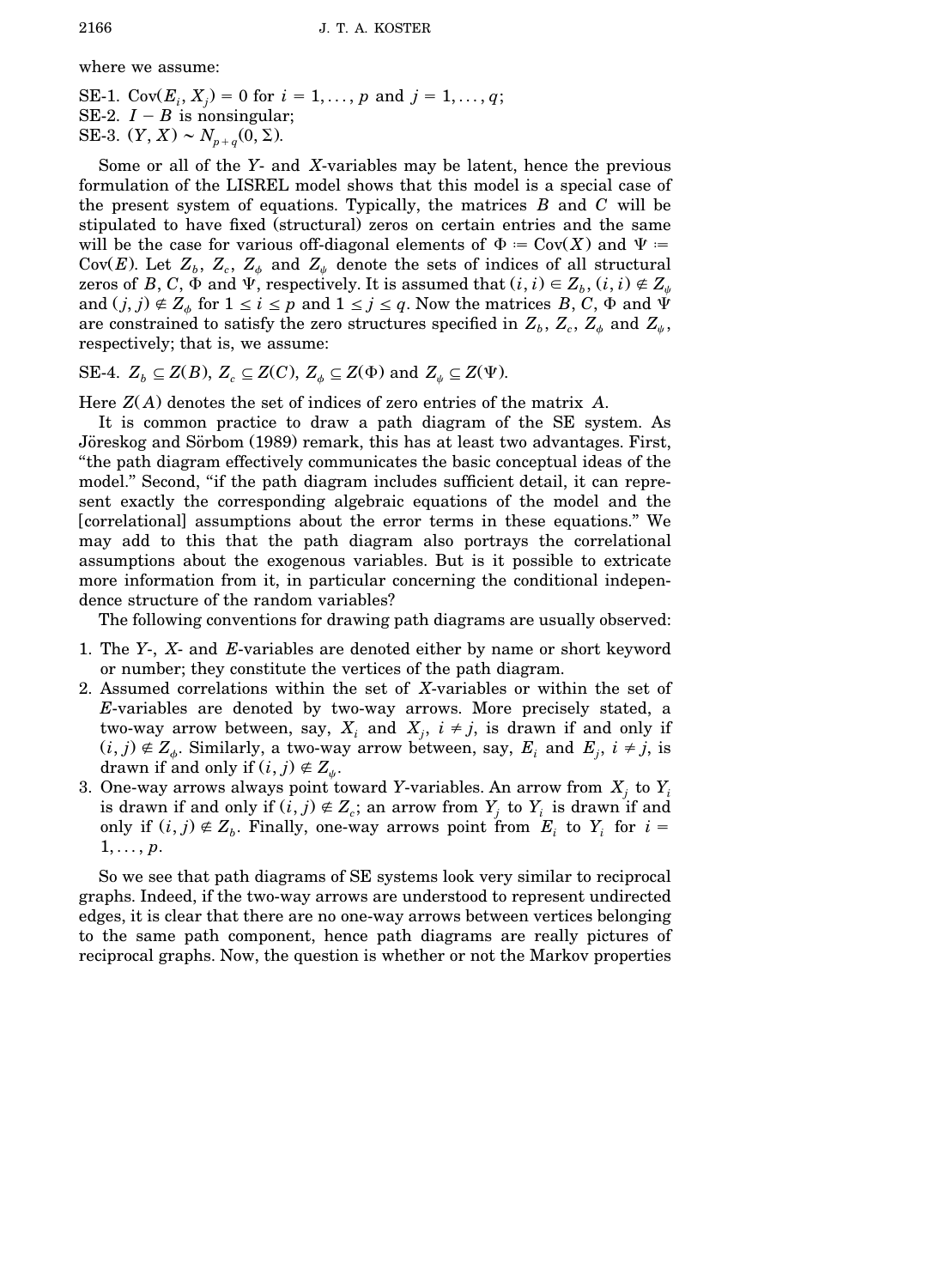of the random variables involved in the SE system can be read off the path diagram.

There are various reasons why this might not be the case. For one, in the way a path diagram is generated (as outlined above) no reference at all is made to the notion of conditional independence. A path diagram merely portrays a system of linear equations: each variable that has a one-way arrow pointing toward it corresponds to precisely one equation. No such connection with equations, either linear or nonlinear, is present in the case of *G*-Markov probability measures. Furthermore, the absence of a two-way arrow between two exogenous or error variables means that these variables are uncorrelated. This is just a property of their marginal, bivariate distribution and does not imply anything about them being partially uncorrelated—the linear counterpart of conditional independence (cf. Lemma 4.1).

A simple example may illustrate the fact that the Markov properties (i.e., the conditional independence statements) which can be obtained from a path diagram by interpreting it as a reciprocal graph need not be valid.

EXAMPLE 2. Consider the single equation  $Y = c_1 X_1 + c_2 X_2 + c_3 X_3 + E$ , together with the assumptions SE-1 to SE-4, where it is supposed that Cov $(X_1, X_3) = 0$ , hence  $Z_{\phi} = \{(1,3), (3,1)\}\)$ . Let  $\mathscr P$  denote the set of normal probability distributions for  $(Y, X_1, X_2, X_3)$  satisfying these assumptions. We have the following path diagram:

$$
\begin{array}{c}\nX_1 \\
\updownarrow \\
X_2 \to Y \leftarrow E \\
\downarrow \\
X_3\n\end{array}
$$

Now, although  $X_1$  and  $X_3$  are separated by  $X_2$  in  $(G_{\text{an}((X_1, X_2, X_3))})^m$  $(\{X_1, X_2, X_3\}, \{\{X_1, X_2\}, \{X_2, X_3\}\}),$  it is easy to see that  $X_1 \perp \hat{X_3} | \hat{X_2}$  does not hold for all  $P \in \mathcal{P}$ . On the other hand, although  $X_1 \perp X_3$  holds by supposition for all  $P \in \mathcal{P}$ , it is not true that  $X_1$  and  $X_3$  are separated (by the empty set) in  $(G_{\text{an}(\lbrace X_1, X_3 \rbrace)})^m = (G_{\text{an}(\lbrace X_1, X_2, X_3 \rbrace)})^m$ .

Let us consider the matter in more detail. Since the model in the given example clearly is recursive, at least part of the problem has nothing to do with (non) recursiveness. In order to eliminate inconsistencies as the above, we must introduce two further qualifications [these were also made by Kiiveri, Speed and Carlin (1984), when studying recursive systems of equations]. First, all error variables are assumed to be uncorrelated; second, it is assumed that the exogenous variables can be so ordered that their covariance matrix becomes block-diagonal without structural zero entries within the diagonal blocks it is not required to actually carry out the reordering, though; the condition simply means that the structural zero entries of  $Cov(X)$  and  $Cov(X)^{-1}$  coincide]. In terms of the sets  $Z_{\psi}$  and  $Z_{\phi}$ , which contain the indices of structural zero (off-diagonal) entries of  $Cov(E)$  and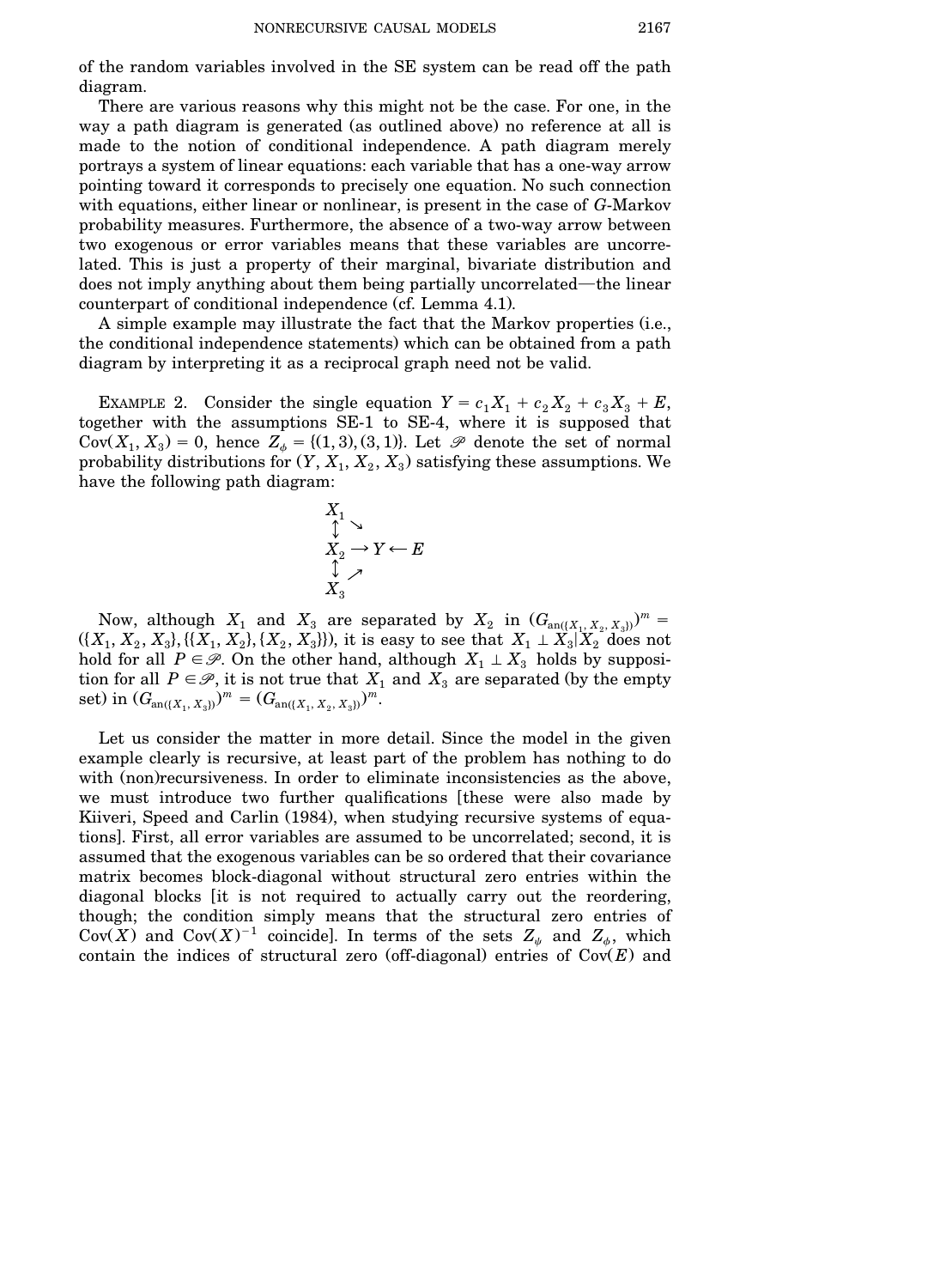$Cov(X)$ , this can be stated as follows:

SE-5.  $Z_{\psi} = E^*(\{1, \ldots, p\});$ SE-6. If  $(i, j) \notin Z_\phi$  and  $(j, k) \notin Z_\phi$ , then  $(i, k) \notin Z_\phi$ .

Notice that SE-6 is violated in the previous example since  $(1,3) \in Z_\phi$ , whereas  $(1,2) \notin Z$ <sub> $\phi$ </sub> and  $(2,3) \notin Z$ <sub> $\phi$ </sub>. The remarkable fact is that SE-5 and SE-6 suffice to solve all problems; that is, once SE-5 and SE-6 are satisfied, Markov properties can validly be read off a path diagram. This will be shown in the next section.

**5. Markov properties of a simultaneous equations system.** From now on we will consider a simultaneous equations system with *p* endogenous and *q* exogenous variables,  $Y = BY + CX + E$ , which satisfies assumptions SE-1 to SE-6. The set of normal probability distributions for the random vector  $(Y, X)$  satisfying all of this is denoted by  $\mathscr{P}$ .

We associate with the SE system a graph, *G*; it is the subgraph obtained from the path diagram by deleting all error variables. More precisely stated,  $G = (V, F)$ , where  $V = \{1, \ldots, p + q\}$  is the set of vertices representing the random variables  $Y_1, \ldots, Y_p, X_1, \ldots, X_q$  in this order, while the edge set *F* consists of the following elements:

- 1.  $(\alpha, \beta) \in F$  iff  $1 \leq \beta \leq p$  and one of the following conditions holds:
	- a.  $1 \le \alpha \le p$ ,  $\alpha \ne \beta$  and  $(\beta, \alpha) \notin Z_b$ ;
	- b.  $p + 1 \le \alpha \le p + q$  and  $(\beta, \alpha p) \notin Z_c$ .
- 2.  $\{\alpha, \beta\} \in F$  iff  $p + 1 \le \alpha, \beta \le p + q, \alpha \neq \beta \text{ and } (\alpha p, \beta p) \notin Z_{\phi}$ .

Notice that we leave out all error variables. [We will not discuss extensively the reasons for this exclusion. It suffices to say that they mainly stem from the fact that the vector  $(Y, X, E)$  has a degenerate normal distribution: the linear dimension of the  $2p + q$  random variables is only  $p + q$ . This leads to "trivial" conditional independencies such as  $Y_i \perp Y_i$  rest, where "rest" denotes {remaining *Y*-variables}  $\cup X \cup E$ .

Clearly, the class of undirected path components of  $G$ ,  $U(G)$ , is equal to  $\{\{1\},\ldots,\{p\}\}\cup\{u(\alpha)|p+1\leq \alpha\leq p+q\}.$  From this it is obvious that there are no directed edges (arrows) between vertices which belong to the same path component. So *G* is indeed a reciprocal graph; loosely stated, it is just the subgraph obtained from the ordinary path diagram by wiping out all error variables together with their associated arrows.

The next lemma gives well-known expressions for  $\Sigma$  and  $\Sigma^{-1}$  [e.g., see Kiiveri, Speed and Carlin (1984)]. Recall that  $\Sigma$  is the covariance matrix of the random vector  $(Y, X)$ ,  $\Phi = \text{Cov}(X)$  and  $\Psi = \text{Cov}(E)$ .

LEMMA 5.1. Let  $Y = BY + CX + E$  be a simultaneous equations system *which satisfies* SE-1 *to* SE-3. *Then*

$$
\Sigma = \begin{bmatrix} (I - B)^{-1} (\Psi + C\Phi C')(I - B')^{-1} & (I - B)^{-1} C\Phi \\ \Phi C'(I - B')^{-1} & \Phi \end{bmatrix}
$$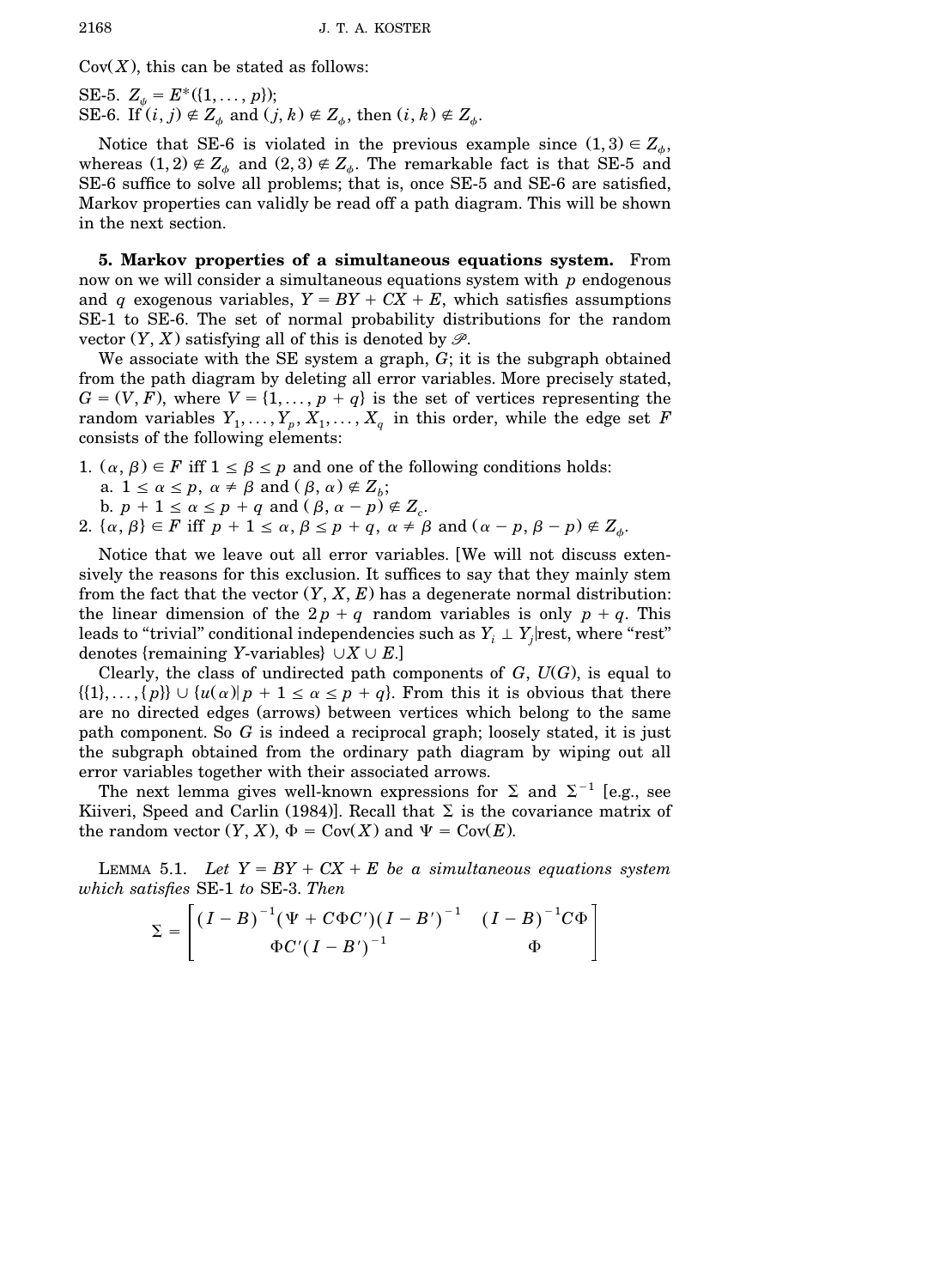$$
\Sigma^{-1} = \begin{bmatrix} (I - B')\Psi^{-1}(I - B) & -(I - B')\Psi^{-1}C \\ -C'\Psi^{-1}(I - B) & C'\Psi^{-1}C + \Phi^{-1} \end{bmatrix}.
$$

We now formulate our main result. Assuming  $Z_{\phi} = E^*(1, \ldots, q)$  in SE-6, that is, uncorrelated exogenous variables, it was discovered independently by Spirtes  $(1995)$ .

THEOREM 5.2. *Let*  $Y = BY + CX + E$  *be a simultaneous equations system* Ž*with p endogenous and q exogenous variables*. *that satisfies* SE-1 *to* SE-6. *The* set of normal probability distributions for  $(Y, X)$  satisfying this system is *denoted by*  $\mathscr{P}$ . Let  $G = (V, F)$  *be the associated reciprocal graph, defined as above. Then all*  $P \in \mathcal{P}$  *are global G-Markov.* 

We must show that for disjoint sets  $a, b$  and  $c$   $(a \text{ and } b \text{ nonempty})$  the implication

*c* separates *a* and *b* in  $(G_{an(a \cup b \cup c)})^m \Rightarrow a \perp b|c [P]$  for all  $P \in \mathcal{P}$ 

holds. The proof will be split up in six steps and it will become apparent that in all steps except the last one we are able to show that the implication holds the other way around, too. In fact, we claim that the class  $\mathscr P$  is *Markov perfect* w.r.t. *G* [cf. Frydenberg  $(1990b)$ ], that is,

 $a \perp b \mid c \in P$  for all  $P \in \mathcal{P} \Rightarrow c$  separates *a* and *b* in  $(G_{\text{an}(a \cup b \cup c)})^m$ 

holds, but we are unable to prove it at this point. (However, recent results by Spirtes, Richardson, Meek, Scheines and Glymour (1996) entail Markov perfectness of *P*. See Section 6 for further discussion of this and related matters.)

PROOF OF THEOREM 5.2. We will first prove the theorem and its converse under the additional supposition that  $a \cup b \cup c = V$ . Notice that, in this  $\max$ , *c* separates *a* and *b* in  $(G_{\text{an}(a \cup b \cup c)})^m = G^m$  if and only if, for all  $\alpha \in a$ and all  $\beta \in b$ ,  $\{\alpha, \beta\}$  is not an edge in  $\widehat{G}^m$ .

1. Assume that  $a = \{\alpha\}, b = \{\beta\}, c = V \setminus \{\alpha, \beta\}$  and  $\{\alpha, \beta\} \subseteq \{1, \ldots, p\}$ , that is, both  $\alpha$  and  $\beta$  refer to endogenous variables. Then  $\alpha \perp \beta$  |*V* \ { $\alpha$ ,  $\beta$ } [*P*] for all  $P \in \mathcal{P} \Leftrightarrow$  the  $(\alpha, \beta)$ -entry of  $\Sigma^{-1}$  vanishes for all  $P \in \mathcal{P} \Leftrightarrow ((I B'$ ) $\Psi^{-1}(I - B)$ <sub> $\alpha, \beta$ </sub> = 0 for all matrices *B* and  $\Psi$  which satisfy the simultaneous equations model [i.e.,  $Z_b \subseteq Z(B)$  and  $Z_{\psi} \subseteq Z(\Psi)$ ]  $\Leftrightarrow$   $-\psi_{\alpha\alpha}^{-1}b_{\alpha\beta}$  - $\psi_{\beta\beta}^{-1}b_{\beta\alpha} + \Sigma_{\gamma=1}^p b_{\gamma\alpha}\psi_{\gamma\gamma}^{-1}b_{\gamma\beta} = 0$  for all matrices *B* and  $\Psi$  satisfying  $Z_b \subseteq$  $Z(B)$  and  $Z_{\psi} \subseteq Z(\Psi) \Leftrightarrow (\alpha, \beta) \in Z_b$  and  $(\beta, \alpha) \in Z_b$  and for all  $\gamma \in Z_b$  $\{1,\ldots,p\}$  either  $(\gamma,\alpha)\in Z_b$  or  $(\gamma,\beta)\in Z_b$   $\Leftrightarrow$   $(\beta,\alpha)\notin F$  and  $(\alpha,\beta)\notin F$ and there exists no  $\gamma \in \{1, ..., p\}$  such that both  $(\alpha, \gamma) \in F$  and  $(\beta, \gamma) \in$  $F \Leftrightarrow {\alpha, \beta}$  is not an edge in  $G^m \Leftrightarrow V \setminus {\alpha, \beta}$  separates  ${\alpha}$  and  ${\beta}$  in  $G^m$ .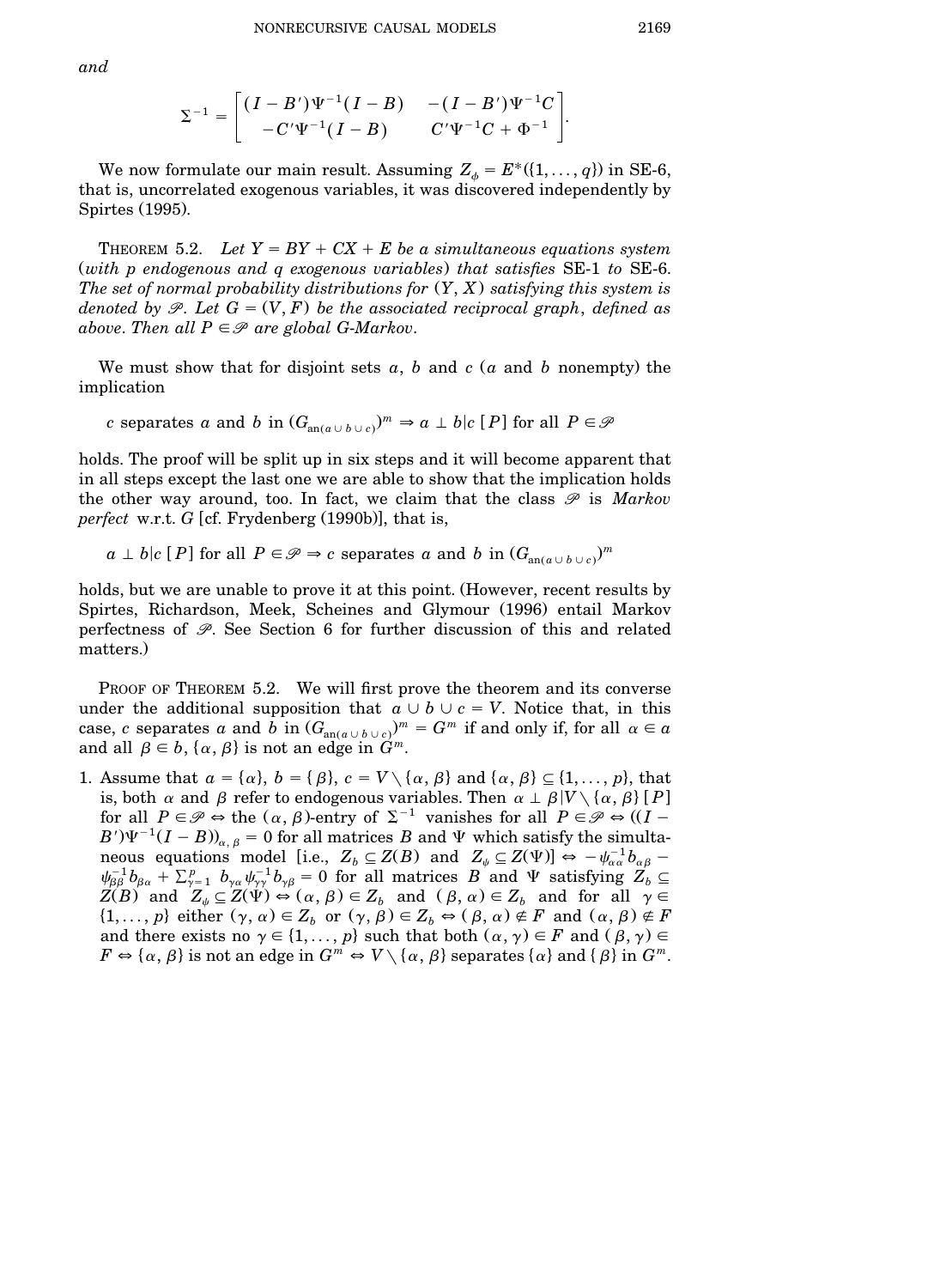- 2. Next assume that  $a = \{\alpha\}, b = \{\beta\}$  and  $c = V \setminus \{\alpha, \beta\}$ , but now  $\alpha \in$  $\{1,\ldots,p\}$  and  $\beta \in \{p+1,\ldots,p+q\}$ , so  $\alpha$  refers to an endogenous variable whereas  $\beta$  denotes an exogenous variable. Then  $\alpha \perp \beta$   $V \setminus {\alpha, \beta}$  [P] for all  $P \in \mathcal{P} \Leftrightarrow$  the  $(\alpha, \beta)$ -entry of  $\Sigma^{-1}$  is 0 for all  $P \in \mathcal{P} \Leftrightarrow -(I B'$ <sup> $\Psi^{-1}$ </sup> $C$ <sub> $\alpha, \beta-p$ </sub> = 0 for all matrices *B*, *C* and  $\Psi$  which satisfy the simultaneous equations model  $\Leftrightarrow -\psi_{\alpha\alpha}^{-1}c_{\alpha,\beta-p} + \sum_{\gamma=1}^p b_{\gamma\alpha}\psi_{\gamma\gamma}^{-1}c_{\gamma,\beta-p} = 0$  for all matrices *B*, *C* and  $\Psi$  which satisfy  $Z_b \subseteq Z(B)$ ,  $Z_c \subseteq Z(C)$  and  $Z_w \subseteq$  $Z(\Psi) \Leftrightarrow (\beta, \alpha) \notin F$  and there exists no  $\gamma \in \{1, \ldots, p\}$  such that both  $(\alpha, \gamma)$  $\in$  *F* and  $(\beta, \gamma) \in$  *F*  $\Leftrightarrow \{\alpha, \beta\}$  is not an edge in  $G^m \Leftrightarrow V \setminus \{\alpha, \beta\}$  separates  $\{\alpha\}$  and  $\{\beta\}$  in  $G^m$ .
- 3. If  $a = \{\alpha\}, b = \{\beta\}$  and  $c = V \setminus \{\alpha, \beta\}$  and both  $\alpha$  and  $\beta$  refer to exogenous variables, then  $\alpha \perp \beta$  |*V* \ { $\alpha$ ,  $\beta$ } [*P*] for all  $P \in \mathcal{P} \Leftrightarrow (C' \Psi^{-1} C +$  $\Phi^{-1}$ <sub> $\alpha-p, \beta-p}$ </sub> = 0 for all matrices *C*,  $\Psi$  and  $\Phi$  which satisfy the simultaneous equations model  $\Leftrightarrow (\Phi^{-1})_{\alpha-p, \beta-p} + \sum_{\gamma=1}^p c_{\gamma, \alpha-p} \psi^{-1}_{\gamma\gamma} c_{\gamma, \beta-p} = 0$  for all matrices *C*,  $\Psi$  and  $\Phi$  which satisfy  $Z_c \subseteq Z(C)$ ,  $Z_{\psi} \subseteq Z(\Psi)$  and  $Z_{\phi} \subseteq$  $Z(\Phi) \Leftrightarrow {\alpha, \beta} \notin F$  and there exists no  $\gamma \in \{1, ..., p\}$  such that both  $(\alpha, \gamma) \in F$  and  $(\beta, \gamma) \in F \Leftrightarrow {\alpha, \beta}$  is not an edge in  $G^m \Leftrightarrow V \setminus {\alpha, \beta}$ separates  $\{\alpha\}$  and  $\{\beta\}$  in  $G^m$ .
- 4. We proceed by induction on  $|a \cup b|$ . Suppose  $|a \cup b| \geq 3$ . Without loss of generality, we may assume that  $|b| \geq 2$ . Pick some  $\beta \in b$ . Then, using the (BIP) and induction,  $a \perp b | c [P]$  for all  $P \in \mathcal{P} \Leftrightarrow (a \perp \beta | c \cup b \setminus {\beta} [P]$ and  $a \perp b \setminus {\{\beta\}} | c \cup {\{\beta\}} [P]$  for all  $P \in \mathcal{P}$   $\Rightarrow$   $c \cup b \setminus {\{\beta\}}$  separates a and  $\{\beta\}$  in  $G^m$  and  $c \cup \{\beta\}$  separates *a* and  $b \setminus \{\beta\}$  in  $G^m \Leftrightarrow c$  separates *a* and *b* in *G m*.
- 5. Now consider the case that  $a \cup b \cup c$  is an arbitrary anterior set, not necessarily *V*. Suppose  $a \cup b \cup c = an(a \cup b \cup c) = d$ , say. Define the sets *e* and *f* by  $e = d \cap \{1, ..., p\}$ ,  $f = d \cap \{p+1, ..., p+q\}$ . It is easy to see that the subvector  $(Y_e, X_f)$  satisfies a system of  $|e|$  simultaneous equations, together with the set of assumptions SE-1 to SE-6 [which are understood to pertain only to  $(Y_e, X_f)$ . Here we use the fact that *d* is an anterior set, so the subvector  $(Y_e, X_f)$  is "self-contained": ignoring errors, no variables but those in  $(Y_e, X_f)$  are involved in the definition of its equations. Note that  $X_f$  and  $X_{(p+1,\ldots,p+q)\setminus d}$  are mutually uncorrelated since *d* is an anterior set. Furthermore, the set of normal probability distributions for  $(Y_e, X_f)$  satisfying SE-1 to SE-6 is just  $\mathcal{P}_d = \{P_d | P \in \mathcal{P}\}\.$ This is true since any subvector  $(Y_e, X_f)$  satisfying assumptions SE-1 to SE-6 can always be extended to a random vector, say  $(Y_e, \tilde{Y}_{(1,...,p)\setminus d}, X_f, \tilde{X}_{(p+1,...,p+q)\setminus d})$ , which satisfies the assumptions of the full SE system and has the distribution of  $(Y_e, X_f)$  as its marginal distribution. Using the result of step 4 we now get:  $a \perp b | c | P$  for all  $P \in \mathcal{P} \Leftrightarrow$  $a \perp b$   $[c]$   $P_d$   $]$  for all  $P_d \in \mathscr{P}_d \Leftrightarrow c$  separates  $a$  and  $b$  in  $(G_d)^m \Leftrightarrow c$  separates *a* and *b* in  $(G_{\text{an}(a\cup b\cup c)})^m$ .
- 6. Finally, suppose *a* and *b* are separated by *c* in  $(G_{\text{an}(a\cup b\cup c)})^m$ . Using an argument similar to the one used in step 5, it is clear that we may assume, without loss of generality, that an $(a \cup b \cup c) = V$ . Define  $d = V \setminus (a \cup c)$  $b \cup c$ ). Now define  $d_1$  as the set of all vertices  $\delta \in d$  for which there exists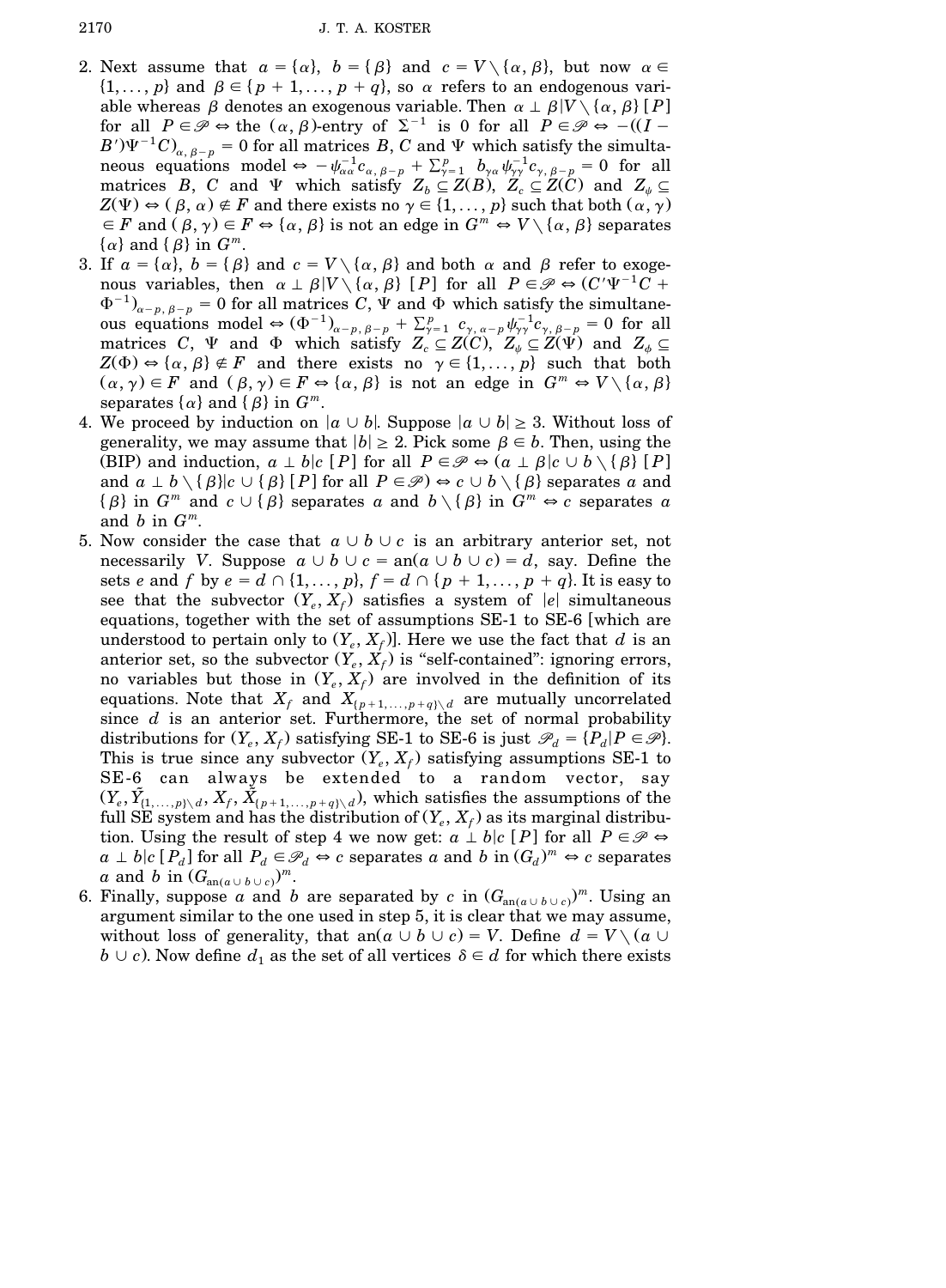a path in  $G^m$  to a vertex  $\alpha \in \alpha$ , such that the path remains outside *c* [hence the path is contained in the subgraph  $(G^m)_{V \setminus c}$ ]. Now put  $d_2 = d \setminus d$  $d_1$ , then  $a \cup d_1$  is separated from  $b \cup d_2$  by  $c$  in  $G^m$ . For suppose there is, say, a path from  $\gamma \in d_2$  to  $\delta \in d_1$  in  $(G^m)_{V \setminus c}$ . The definition of  $d_1$  implies the existence of a path in  $(G^m)_{V \setminus c}$  from  $\delta$  to some  $\alpha \in a$ . Together these paths constitute a path from  $\gamma$  to  $\alpha$  (outside *c*), contradicting the defini- $\min$  of  $d_2$ . By a similar argument, a path  $\in$   $(G^m)_{V \setminus c}$  from  $\beta \in b$  to  $\delta \in d_1$ can be extended to a path (outside *c*) from  $\beta$  to some  $\alpha \in \alpha$  and hence cannot occur. Finally, paths in  $(G^m)_{V \setminus c}$  from  $\gamma \in d_2$  to  $\alpha \in a$  or from  $\beta \in b$  to  $\alpha \in a$  are ruled out by definition or by hypothesis. Since  $(a \cup d_1)$  $\cup$  (*b*  $\cup$  *d*<sub>2</sub>)  $\cup$  *c* = *V*, it now follows from the previous step that (*a*  $\cup$  *d*<sub>1</sub>)  $\perp$  $(b \cup d_2)$  *c*  $[P]$  for all  $P \in \mathcal{P}$ , hence also  $a \perp b$  *c*  $[P]$  for all  $P \in \mathcal{P}$ .  $\Box$ 

REMARK 5.1. It is interesting to consider the following implication of the claim that  $\mathscr P$  is Markov perfect w.r.t. *G*. Suppose  $a \perp b \mid c \mid P$  for all  $P \in \mathscr P$ . Then  $(a \cup d_1) \perp (b \cup d_2)$  *c* [*P*] for all  $P \in \mathcal{P}$ , where  $d_1$  and  $d_2$  are defined as in step 6 of the foregoing proof. So the sets of conditionally independent variables *a* and *b* can be extended to  $a \cup d_1$  and  $b \cup d_2$  such that  $a \cup b \cup$  $c \cup d_1 \cup d_2$  constitutes an anterior set of the associated reciprocal graph. To appreciate this, it should be understood that, in case of SE systems satisfying SE-1 to SE-6, the concept of an "anterior set" can easily be defined without reference to the associated reciprocal graph. This can be seen as follows. For  $1 \le \alpha \le p$ , define  $Y_{\alpha} \downarrow = \{Y_{\alpha}\} \cup \{Y_{\beta} | 1 \le \beta \le p, (\alpha, \beta) \notin Z_{\beta} \cup \{X_{\beta} | 1 \le \beta \le q,$  $(\alpha, \beta) \notin Z_c$ . Also, for  $1 \leq \alpha \leq q$ , let  $X_\alpha \downarrow$  denote  $\{X_\beta | 1 \leq \beta \leq q, (\alpha, \beta) \notin Z_\phi\}$ . Suppose  $A \subseteq \{X_1, \ldots, X_p, Y_1, \ldots, Y_q\}$  and let  $a \subseteq V$  be the corresponding subset of vertices in the associated reciprocal graph. Then  $\alpha$  is an anterior set if and only if, for all  $Z \in A$ ,  $Z \downarrow \subseteq A$ .

The partial proof in steps 1–5 of the claim that  $\mathscr P$  is Markov perfect comprises a result which is worth being formulated separately.

PROPOSITION 5.3. Let  $Y = BY + CX + E$  be a simultaneous equations sys*tem that satisfies* SE-1 *to* SE-6, *and let P denote the set of normal probability distributions* for  $(Y, X)$  *satisfying this system. Let*  $G = (V, F)$  *be the associated reciprocal graph*. *Suppose a*, *b and c are disjoint subsets of V* Ž*a and b nonempty*) such that  $a \cup b \cup c$  is an anterior set and assume that  $a \perp b | c [P]$ *for* all  $P \in \mathscr{P}$ . Then a and b are separated by c in  $(G_{a \cup b \cup c})^m$ .

EXAMPLE 3 [cf. Whittaker (1990), pages 302 and 303]. Consider the equations  $Y_1 = b_{12}Y_2 + c_{11}X_1 + E_1$  and  $Y_2 = b_{21}Y_1 + c_{22}X_2 + E_2$ , together with assumptions SE-1 to SE-6, where it is assumed that  $Cov(X_1, X_2) = 0$ , hence  $Z_{\phi} = \{(1,2), (2,1)\}\text{. Note that } Z_{b} = \{(1,1), (2,2)\}\text{ and } Z_{c} = \{(1,2), (2,1)\}\text{. Let } \mathcal{P}$ denote the set of normal probability distributions for  $(Y_1, Y_2, X_1, X_2)$ satisfying these assumptions. The associated reciprocal graph is  $G = (\{1, 2, 3, 4\}, \{(1, 2), (2, 1), (3, 1), (4, 2)\})$  (recall that the vertices 1, 2, 3, 4 rep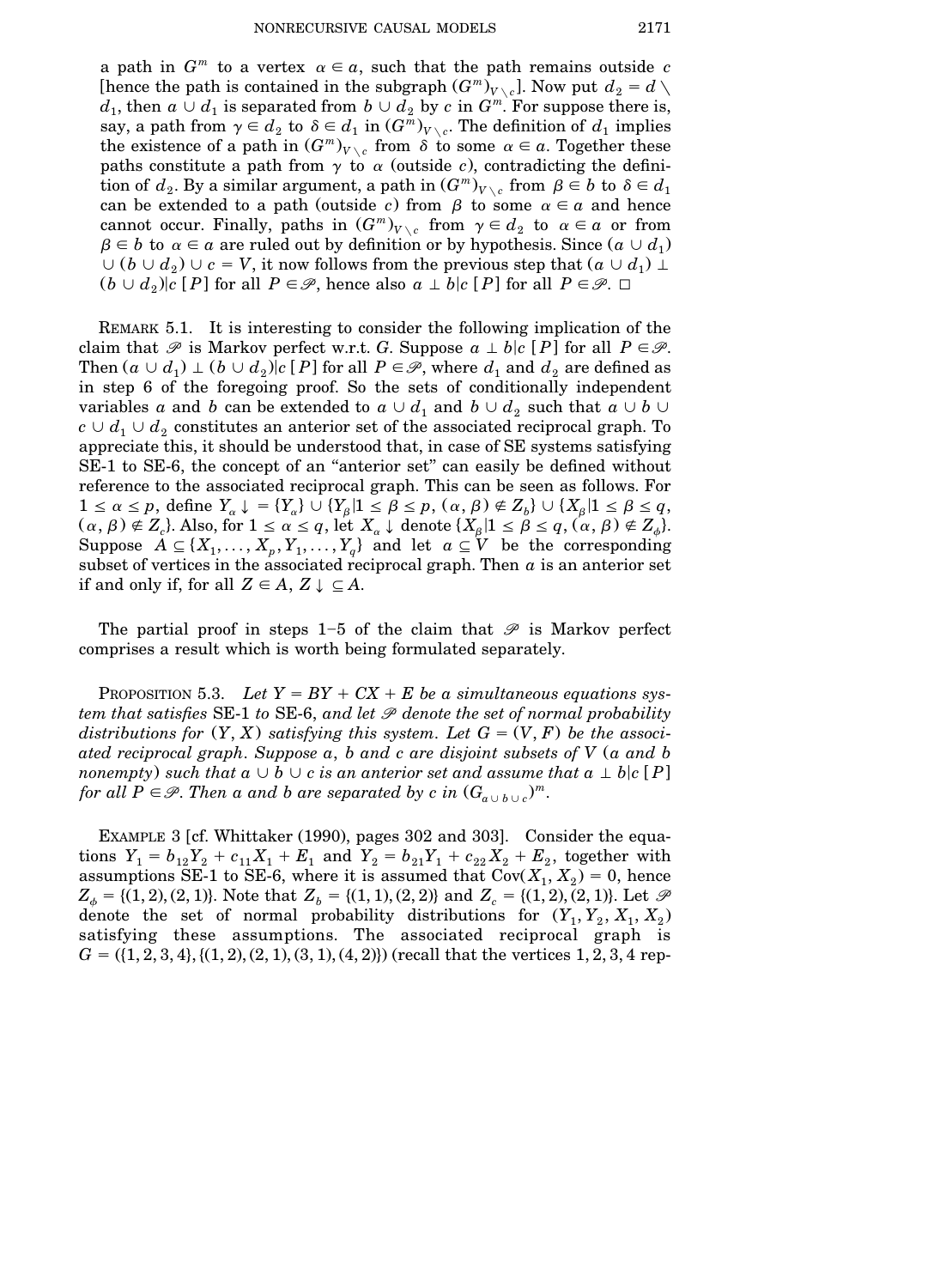resent  $Y_1, Y_2, X_1, X_2$  in this order), that is,

$$
\begin{array}{c}\n3 \rightarrow 1 \\
\uparrow \downarrow \\
4 \rightarrow 2\n\end{array}
$$

The anterior sets of *G* are  $\emptyset$ ,  $\{3\}$ ,  $\{4\}$ ,  $\{3, 4\}$  and  $\{1, 2, 3, 4\}$ . Clearly,  $\{3\}$  and  $\{4\}$ are separated by the empty set in  $(G_{\text{an}(\{3,4\})})^m = (\{3,4\}, \emptyset)$ , hence  $X_1$  and  $X_2$ are marginally independent. Furthermore, *G <sup>m</sup>* is

$$
\underset{4-2}{\overset{3-1}{\times}}]
$$

So  $\{3\}$  and  $\{4\}$  are separated by  $\{1, 2\}$  in  $G<sup>m</sup>$ . From Theorem 5.2 we can conclude that  $X_1 \perp X_2 | (Y_1, Y_2)$  [P] for all  $P \in \mathcal{P}$ . Indeed, for  $\Sigma^{-1} =$  $Cov(Y, X)^{-1}$  we have

$$
\Sigma^{-1} = \begin{bmatrix}\n\psi_{11}^{-1} + \psi_{22}^{-1}b_{21}^2 & -\psi_{11}^{-1}b_{12} - \psi_{22}^{-1}b_{21} & -\psi_{11}^{-1}c_{11} & \psi_{22}^{-1}b_{21}c_{22} \\
-\psi_{11}^{-1}b_{12} - \psi_{22}^{-1}b_{21} & \psi_{22}^{-1} + \psi_{11}^{-1}b_{12}^2 & \psi_{11}^{-1}b_{12}c_{11} & -\psi_{22}^{-1}c_{22} \\
-\psi_{11}^{-1}c_{11} & \psi_{11}^{-1}b_{12}c_{11} & \phi_{11} + \psi_{11}^{-1}c_{11}^2 & 0 \\
\psi_{22}^{-1}b_{21}c_{22} & -\psi_{22}^{-1}c_{22} & 0 & \phi_{22} + \psi_{22}^{-1}c_{22}^2\n\end{bmatrix},
$$

so  $\Sigma^{-1}$  has structural zero entries (only) at the positions (3, 4) and (4, 3). We can also illustrate our claim that  $\mathscr P$  is Markov perfect w.r.t. *G*. For instance, it is not true that  $\{3\}$  and  $\{4\}$  are separated by  $\{1\}$  in  $(G_{\text{an}(\{1,3,4\})})^m = G^m$ . Indeed, a simple computation, taking, for example,  $\Phi = \Psi = I$  and  $b_{12}$  $b_{21} = c_{11} = c_{22} = 1/2$ , gives  $\sigma_{34} = 0 \neq (1/3) \times (25/9)^{-1} \times (2/3) =$  $\sigma_{31}\sigma_{11}^{-1}\sigma_{14}$ , hence it is not true that  $X_1 \perp X_2|Y_1$  for this particular  $P \in \mathscr{P}$ .  $\Box$ 

There are two other issues that can be settled by means of the previous example (I thank anonymous referees for drawing my attention to these points). First, it is well known that different graphs can have the same Markov properties and hence can give rise to the same probability model. Thus far we have not shown that the class of reciprocal graphs, although strictly larger than the class of chain graphs, defines a class of probability models which is strictly larger than the class of models determined by chain graphs. That this is in fact the case follows from the next proposition.

PROPOSITION 5.4. *No chain graph has the same Markov properties as the reciprocal graph*  $G = \{(1, 2, 3, 4), \{(1, 2), (2, 1), (3, 1), (4, 2)\}\.$ 

PROOF. Clearly, the only two valid, nontrivial conditional independence statements implied by *G* are  $\{3\} \perp \{4\}$  and  $\{3\} \perp \{4\}$   $\{1, 2\}$ . Example 3 shows that there exist probability measures that satisfy these two statements only. As there also exist probability measures that satisfy only either one of these statements (and hence are not *G*-Markov), it follows that a chain graph, say *H*, will define the same probability model as *G* if and only if the only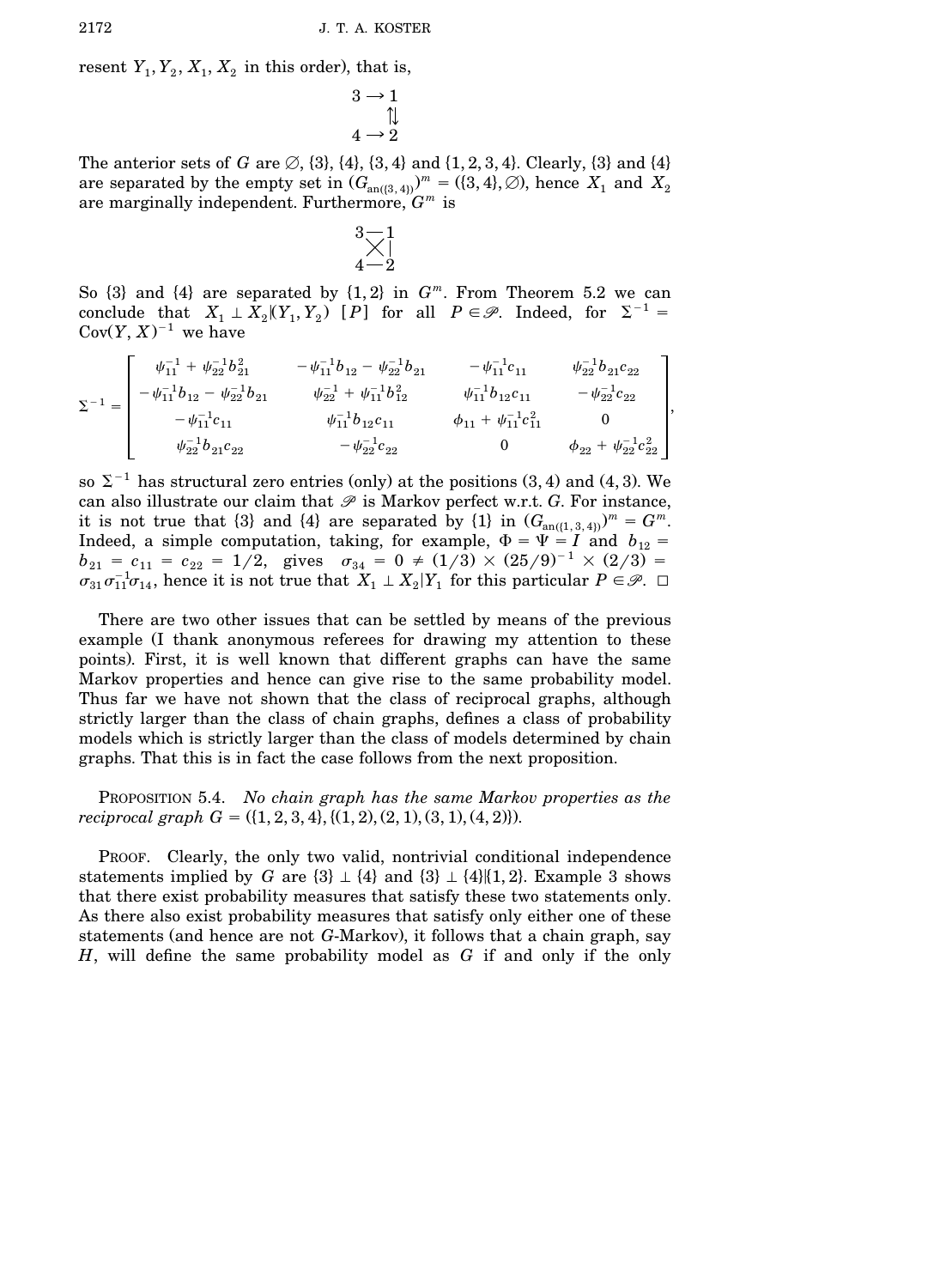nontrivial graph separation statements which are valid for *H* are the following:

- (A)  $\{3\}$  and  $\{4\}$  are separated by  $\emptyset$  in  $(H_{\text{an}(\{3,4\})})^m$ ;
- (B)  $\{3\}$  and  $\{4\}$  are separated by  $\{1, 2\}$  in  $\hat{H}^n$

Suppose  $H = (\{1, 2, 3, 4\}, F)$  is a chain graph for which just the statements (A) and (B) hold. It follows immediately that  $\{3,4\} \notin F$ ,  $(3,4) \notin F$  and  $(4,3) \notin F$ *F*. We first show that an $(\{3,4\}) = \{3,4\}$ . Suppose  $\alpha \in \text{an}(\{3,4\}) \setminus \{3,4\} =$  $\text{(an(3)} \cup \text{an(4)}) \setminus \{3,4\}$ , say  $\alpha \in \text{an(3)} \setminus \{3,4\}$ . Then there exists a path from 3 to  $\alpha$  in  $(H_{\text{an}(\{3,4\})})^m$ . Also, since it is not true that  $\{\alpha,3\}$  and  $\{4\}$  are separated by  $\varnothing$  in  $(H_{\text{an}(\{3,4\})})^m$ , there exists a path from  $\alpha$  to 4 in  $(H_{\text{an}(\{3,4\})})^m$ . Together these paths constitute a path from 3 to 4 in  $(H_{\text{an}((3,4))})^{\hat{i}\hat{i}},$  contradicting statement (A). A similar argument shows that  $\alpha \notin \text{an}(4) \setminus \{3,4\}$ . From this it follows that, for all  $\alpha \in \{1,2\}$  and all  $\beta \in \{3,4\}$ ,  $\{\alpha,\beta\} \notin F$  and  $(\alpha,\beta) \notin F$ . Consequently,  $F \subseteq \{(3, 1), (3, 2), (4, 1), (4, 2), e_{12}\},\$  where  $e_{12} \in$  $\{(1, 2), (1, 2), (2, 1)\}\$ . This still leaves  $2^4 \times 4 = 64$  possibilities for *F* and hence for *H*. However, it is impossible that both  $(3,1) \in F$  and  $(4,1) \in F$ , as this would contradict statement (B). Similarly, it is impossible that both  $(3,2) \in F$ and  $(4,2) \in F$ . It is now an easy exercise to check that, for none of the remaining possibilities for  $H$ ,  $(A)$  and  $(B)$  are the only valid graph separation statements.  $\square$ 

Finally, the graph in Example 3 may also serve to illustrate an interesting difference between reciprocal graphs and chain graphs. In chain graphs, every missing edge between two vertices implies a valid, nontrivial conditional independence statement pertaining to these vertices and a certain conditioning set [cf. Wermuth and Lauritzen  $(1990)$ ]. The entire list of these statements constitutes the content of the so-called *pairwise* Markov property, which is equivalent to the global Markov property for probability measures satisfying (BIP); cf. Frydenberg (1990a), Theorem 3.3. For reciprocal graphs this no longer holds, generally. For instance, although there is no edge between, say, vertices 3 and 2 in Example 3, no valid, nontrivial conditional independence statement concerns these two variables.

**6. Markov perfectness and SE systems violating SE-5 or SE-6.** We will first briefly discuss SE systems  $Y = BY + CX + E$  that satisfy SE-1 to SE-4 but violate SE-5 or SE-6. This issue is treated at length by Spirtes (1995) and Spirtes, Richardson, Meek, Scheines and Glymour (1996) and we refer the reader to these papers for a detailed discussion. In Spirtes (1995) it is shown that the class of all normal probability distributions for SE systems satisfying SE-1 to SE-5, and meeting the additional requirement that  $\Phi =$  $Cov(X)$  is a diagonal matrix, is Markov perfect w.r.t. the associated reciprocal graph (which in this case is a fully directed graph). It turns out that the general case of SE systems satisfying SE-1 to SE-4 but violating SE-5 or SE-6 can essentially be reduced to this situation. Indeed, Spirtes, Richardson, Meek, Scheines and Glymour (1996) show that, by adding a latent variable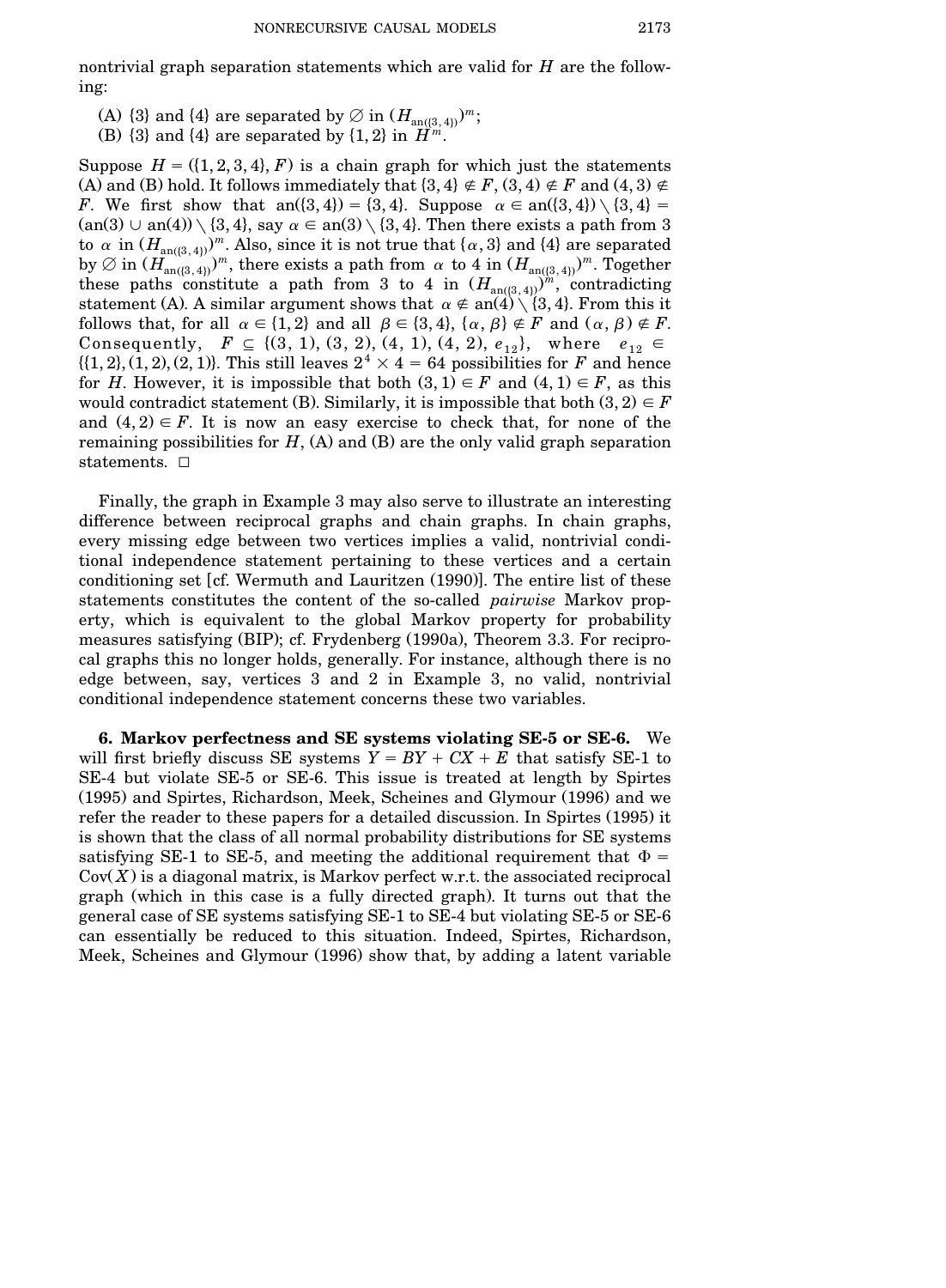for each pair of correlated exogenous or error variables, a so-called ''transformed graph'' can be made that precisely represents the Markov properties of the original SE system for  $(Y, X)$ , that is, three subsets of variables satisfy a conditional independence relation (for all probability measures induced by the SE system) if and only if these subsets satisfy a corresponding graph separation condition in the transformed graph. Two examples may help to clarify the procedure.

EXAMPLE 2 (Continued). Two extra latent variables are added to account for  $Cov(X_1, X_2) \neq 0$  and  $Cov(X_2, X_3) \neq 0$ . The transformed graph associated with the SE system for  $(Y, X)$ , say  $H$ , looks as follows. (Notice that the variables  $Y, X_1, X_2, X_3$  are represented by the vertices 1, 2, 3, 4 respectively; vertices 5 and 6 represent the two added latent variables.)



The anterior sets of *H* are  $\emptyset$ ,  $\{5\}$ ,  $\{6\}$ ,  $\{2,5\}$ ,  $\{4,6\}$ ,  $\{5,6\}$ ,  $\{2,5,6\}$ ,  $\{4,5,6\}$ ,  $\{3, 5, 6\}, \{2, 3, 5, 6\}, \{2, 4, 5, 6\}, \{3, 4, 5, 6\}, \{2, 3, 4, 5, 6\}, \{1, 2, 3, 4, 5, 6\}.$  Clearly, {2} and {4} are separated by  $\emptyset$  in the graph  $(H_{\text{an}((2,4))})^m = ((2,4,5,6), ((2,5),$  $\{(4,6)\}\)$ . Hence  $X_1 \perp X_3$  as it should be. On the other hand it is not true that  ${2}$  and  ${4}$  are separated by  ${3}$  in the graph  $(H_{\text{an}({2,3,4})})^m = ({2,3,4,5,6})$ ,  $\{(2, 5), (3, 5), (3, 6), (4, 6), (5, 6)\}\)$ , hence  $X_1 \perp X_3 \mid X_2$  is not implied by the graph.

EXAMPLE 3 (Continued). Assume  $Z_{\psi} = \emptyset$ , that is, Cov $(E_1, E_2)$  may be nonzero. We postulate a single latent variable to account for  $Cov(E_1, E_2) \neq 0$ . The transformed graph  $H$  associated with the SE system is (notice that the variables  $Y_1, Y_2, X_1, X_2$  are represented by the vertices 1, 2, 3, 4 respectively; vertex 5 represents the added latent variable):

$$
3 \rightarrow 1 \atop 4 \rightarrow 2 \checkmark 5
$$

Now,  $an(\{1, 2, 3, 4\}) = \{1, 2, 3, 4, 5\}$  and  $H^m = (\{1, ..., 5\}, \mathscr{P}_2(\{1, ..., 5\})$  $\{(3,4)\}\)$ , that is,  $\{3,4\}$  is the only missing edge in  $H^m$ . Since  $(3,5,4)$  is a path  $m \text{ from } 3 \text{ to } 4 \text{ which stays outside } \{1, 2\}, X_1 \perp X_2 \mid (Y_1, Y_2) \text{ is } \textit{not } \text{ implied}$ by the graph. Indeed, using Lemma 5.1 it is easy to see that  $(\Sigma^{-1})_{3,4}$  need not be 0.

As regards Markov perfectness for SE systems satisfying SE-1 to SE-6 we can now state:

THEOREM 6.1. Let  $Y = BY + CX + E$  be a simultaneous equations system *that satisfies* SE-1 *to* SE-6, *and let P denote the set of normal probability distributions* for  $(Y, X)$  *satisfying this system. Let*  $G = (V, F)$  *be the associated reciprocal graph*. *Then P is Markov perfect w*.*r*.*t*. *G*.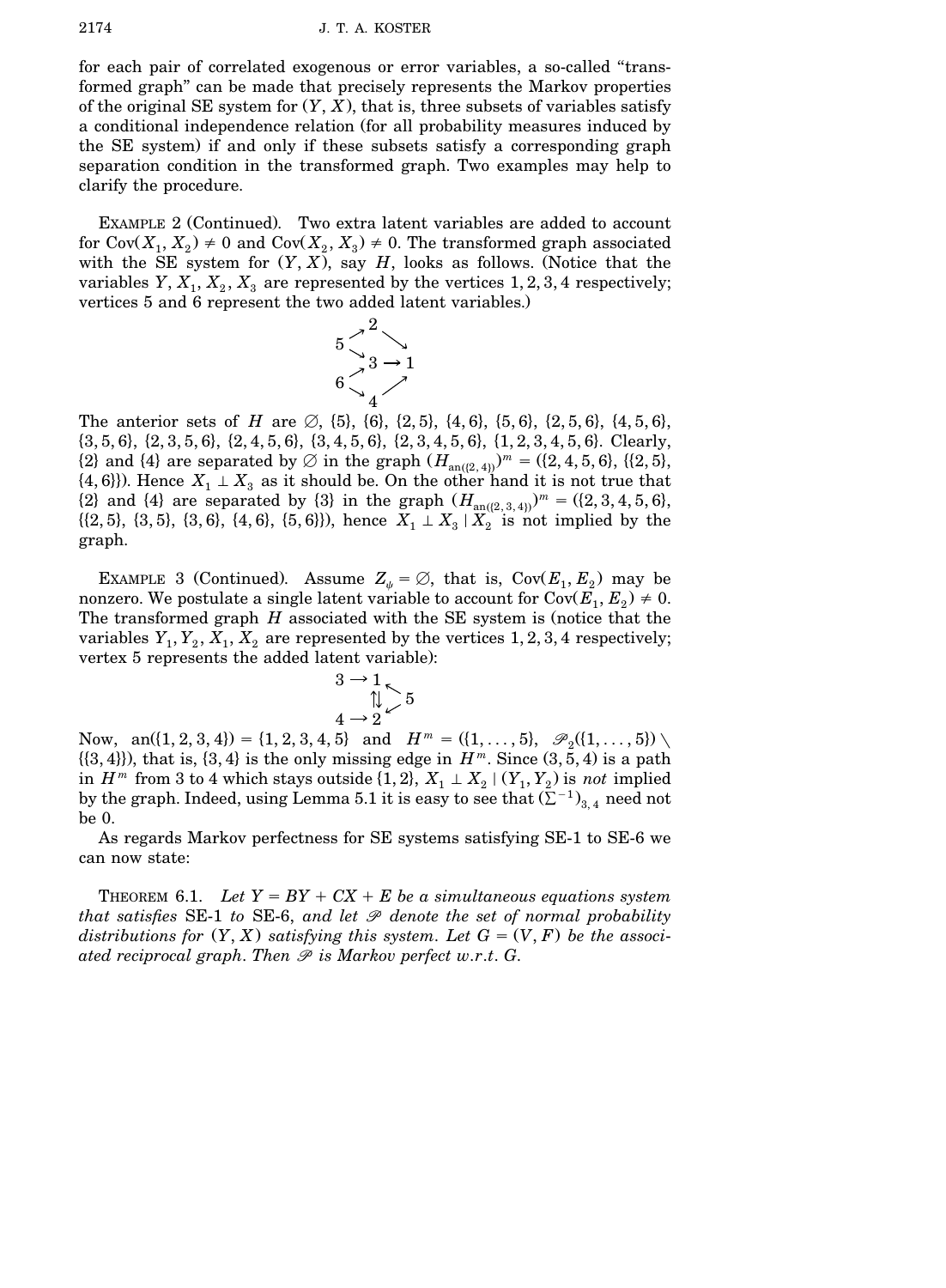PROOF. Let *H* be the transformed graph associated with the SE system as in Spirtes, Richardson, Meek, Scheines and Glymour (1996). It is easy to see that, under the conditions of the theorem, the transformed graph *H* and the reciprocal graph *G* have the same graph separation properties (for subsets of vertices representing  $(Y, X)$ ). More precisely stated: If  $a, b$  and  $c$ are disjoint subsets of *V*, the set of vertices representing  $\{Y_1, \ldots, Y_p, \ldots\}$  $X_1,\ldots,X_q\},$  then  $a$  and  $b$  are separated by  $c$  in  $\{G_{\text{an}(a\cup b\cup c)}\}^m$  if and only if  $a$ and *b* are separated by *c* in  $(H_{\text{an}(a \cup b \cup c)})^m$ . However, the latter condition is equivalent to  $a \perp b \mid c \mid P$  for all  $P \in \mathcal{P}$  [cf. Spirtes (1995)].  $\Box$ 

**7. Some remaining questions.** There are various problems relating to the class of reciprocal graphical models introduced in this paper which remain to be solved. Some of these not only have theoretical interest, but also bear on statistical estimation.

A first question concerns, on the one hand, the set *P* of normal probability distributions for  $(Y, X)$  satisfying SE-1 to SE-6, and, on the other hand, the set of *G*-Markov normal probability distributions, say  $\mathscr{P}^*$ , where *G* is the reciprocal graph associated with the SE system. According to Theorem 5.2,  $\mathscr{P} \subseteq \mathscr{P}^*$ . This inclusion may be strict, as can be seen by taking  $Z_{\phi} = \emptyset$  in Example 3, that is,  $Cov(X_1, X_2)$  may be nonzero. The associated reciprocal graph imposes no conditional independence constraints, so any normal probability distribution is in  $\mathcal{P}^*$ . The LISREL model, on the other hand, still has one degree of freedom.

Second, one would like to have a necessary and sufficient condition to determine when two reciprocal graphs define the same probability model. In Frydenberg (1990a) this question was solved for chain graphs. Two chain graphs have the same Markov properties if and only if they have the same underlying undirected graph and the same "minimal complexes" [Frydenberg]  $(1990a)$ , Theorem 5.6]. The following example shows that this theorem is no longer valid for reciprocal graphs. Let  $V = \{1, 2, 3\}$ ,  $G_1 = (V, \{(1, 2), (3, 2)\})$ ,  $G_2 = (V, \{(1, 2), (2, 3), (3, 2)\})$  and  $G_3 = (V, \{(1, 2), (2, 3), (3, 1)\})$ . Then  $G_1$  and  $G_2$  have the same underlying undirected graph and the same minimal complexes, but have different Markov properties as  $1 \perp 3$  is implied by  $G_1$ but not by  $G_2$ . On the other hand,  $G_2$  and  $G_3$  have the same Markov properties, but do not have the same underlying undirected graph nor the same minimal complexes. From Corollary 3.6 a sufficient condition can be derived: if two reciprocal graphs, say *G* and *H*, have the same joinirreducible anterior sets (and hence also the same anterior sets; cf. Proposition 2.4), and for each join-irreducible anterior set *a* it holds that  $G_a = H_a$ , then *G* and *H* have the same Markov properties. However, this condition is rather strong and the graphs  $G_2$  and  $G_3$  above show that it is indeed unnecessary.

Recently the problem of Markov equivalence of cyclic directed graphs was addressed (independently) by T. Richardson. Richardson (1994) states a theorem that gives necessary and sufficient conditions for the Markov equivalence of two cyclic directed graphs. Although the conditions can be checked in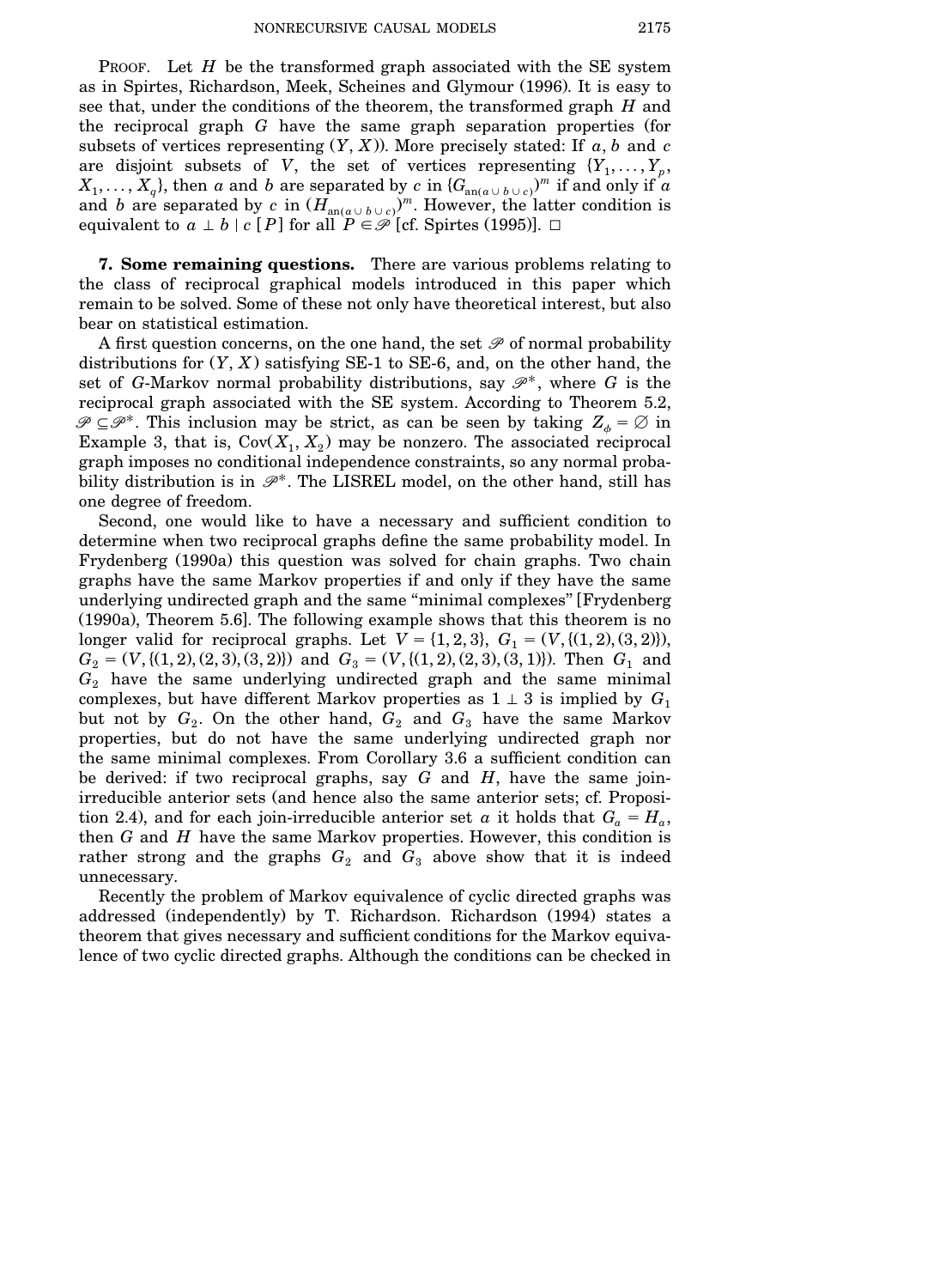polynomial time, it turns out that they are much more complicated than Frydenberg's conditions for chain graphs.

There is a related statistical question, but to address it one first has to think of a proper way to introduce parametric families of distributions within the present context of *G*-Markov probability models, for example, discrete multivariate cross classifications, multivariate normal distributions, conditional Gaussian (CG) distributions [cf. Lauritzen and Wermuth (1989)] and so on. In view of Theorem 3.4, it seems desirable that, for each join-irreducible anterior set *a*, both the marginal distribution  $P_a$  and the conditional distribution  $P_{[a]|\langle a \rangle}$  belong to the parametric family. This means that for a given parametric family only graphs should be considered for which these closure properties hold. Of course, this condition is trivial for discrete multivariate cross classifications and multivariate normal distributions, since these families are closed under marginalization and conditioning anyhow. For other families, for example, CG distributions, the matter may be different. Notice that this requirement of parametric closure under marginalization and conditioning does not entirely agree with the definition of a CG chain model in Wermuth and Lauritzen (1990), since no restrictions on the chain graph are made in that paper. In any case, once this point has been decided upon, the next question is: when do two reciprocal graphs define the same statistical model?

**Acknowledgments.** I wish to thank various unknown referees for their careful reading of the manuscript and many stimulating suggestions. I thank Peter Spirtes for pointing out an error in an earlier version of the paper. I also profited from critical questions raised by Nanny Wermuth.

#### REFERENCES

- ANDERSSON, S. A., MADIGAN, D., PERLMAN, M. D. and TRIGGS, C. M. (1995a). On the relation between conditional independence models determined by finite distributive lattices and by directed acyclic graphs. *J. Statist. Plann. Inference* 48 25-46.
- ANDERSSON, S. A., MADIGAN, D., PERLMAN, M. D. and TRIGGS, C. M. (1995b). A graphical characterization of lattice conditional independence models. Unpublished manuscript.
- ANDERSSON, S. A. and PERLMAN, M. D. (1993). Lattice models for conditional independence in a multivariate normal distribution. *Ann. Statist*. 21 1318-1358.
- DARROCH, J. N., LAURITZEN, S. L. and SPEED, T. P. (1980). Markov fields and log-linear interaction models for contingency tables. *Ann. Statist*. **8** 522-539.
- DAWID, A. P. (1979). Conditional independence in statistical theory. *J. Roy. Statist. Soc. Ser. B*  $41$  1–31.

DEMPSTER, A. P. (1972). Covariance selection. *Biometrics* 28 157-175.

- FRYDENBERG, M. (1990a). The chain graph Markov property. *Scand. J. Statist*. 17 333-353.
- FRYDENBERG, M. (1990b). Marginalization and collapsibility in graphical interaction models. *Ann. Statist.* **18** 790-805.
- ISHAM, V. (1981). An introduction to spatial point processes and Markov random fields. *Internat*. *Statist. Rev.* 49 21-43.
- JORESKOG ¨ , K. G. and SORBOM ¨ , D. Ž1989.. *LISREL 7*. *A Guide to the Program and Applications*, 2nd ed. SPSS Inc., Chicago.
- KIIVERI, H. and SPEED, T. P. (1982). Structural analysis of multivariate data: a review. In *Sociological Methodology* 1982 (S. Leinhardt, ed.). Jossey-Bass, San Francisco.